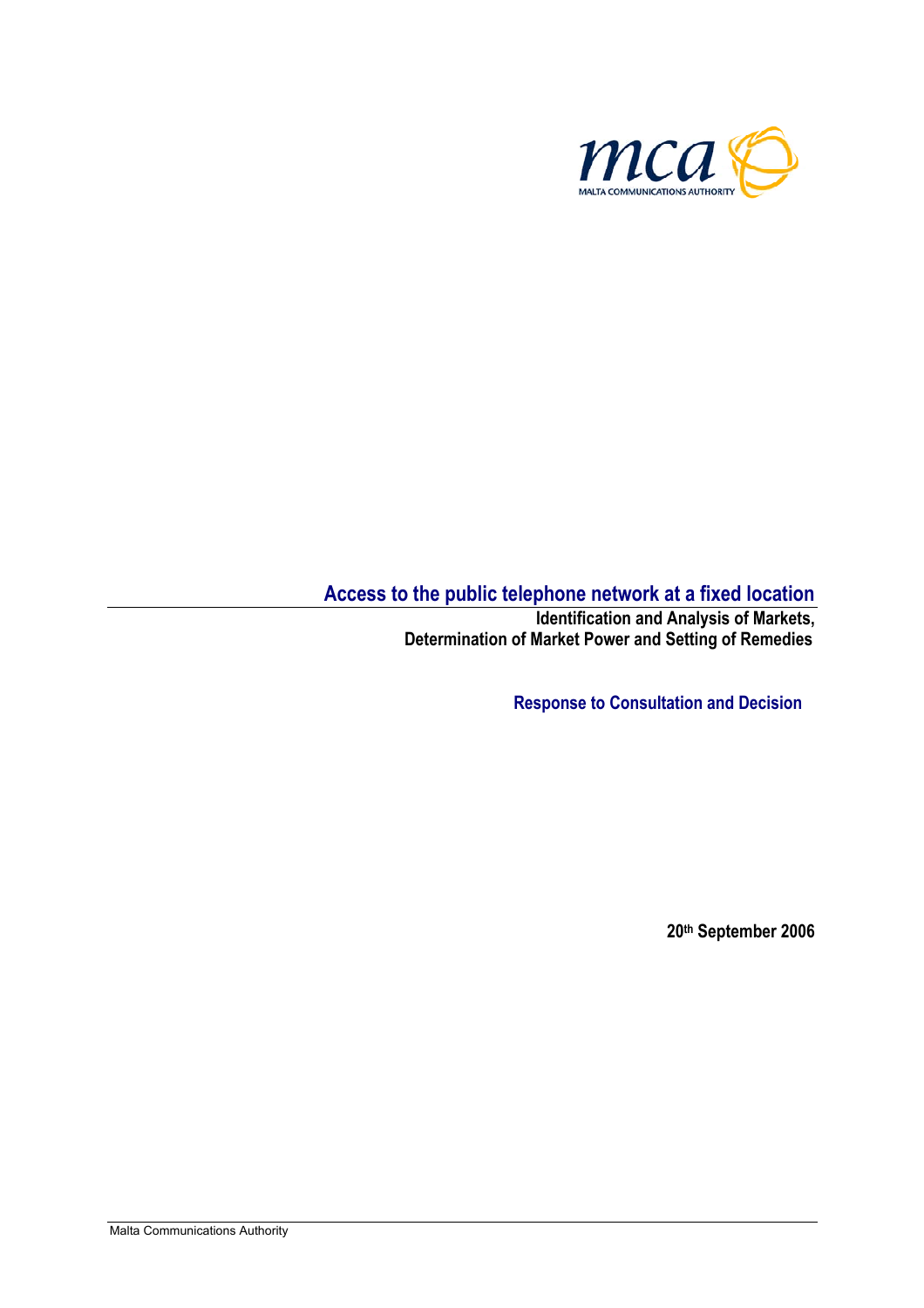

# **Contents**

# **Page**

| 01.1 |                                                                              |
|------|------------------------------------------------------------------------------|
| 01.2 |                                                                              |
| 01.3 |                                                                              |
| 01.4 |                                                                              |
| 01.5 |                                                                              |
|      |                                                                              |
| 02.1 |                                                                              |
| 02.2 |                                                                              |
| 02.3 |                                                                              |
| 02.4 |                                                                              |
| 02.5 | Summary of responses to the National Consultation and MCA replies related to |
| 02.6 | Comments by the European Commission pursuant to Article 7(3) of the          |
| 02.7 |                                                                              |
|      |                                                                              |
| 03.1 |                                                                              |
| 03.2 |                                                                              |
| 03.3 | Summary of responses to the National Consultation and MCA replies to issues  |
| 03.4 |                                                                              |
|      |                                                                              |
| 04.1 |                                                                              |
| 04.2 |                                                                              |
| 04.3 |                                                                              |
| 04.4 |                                                                              |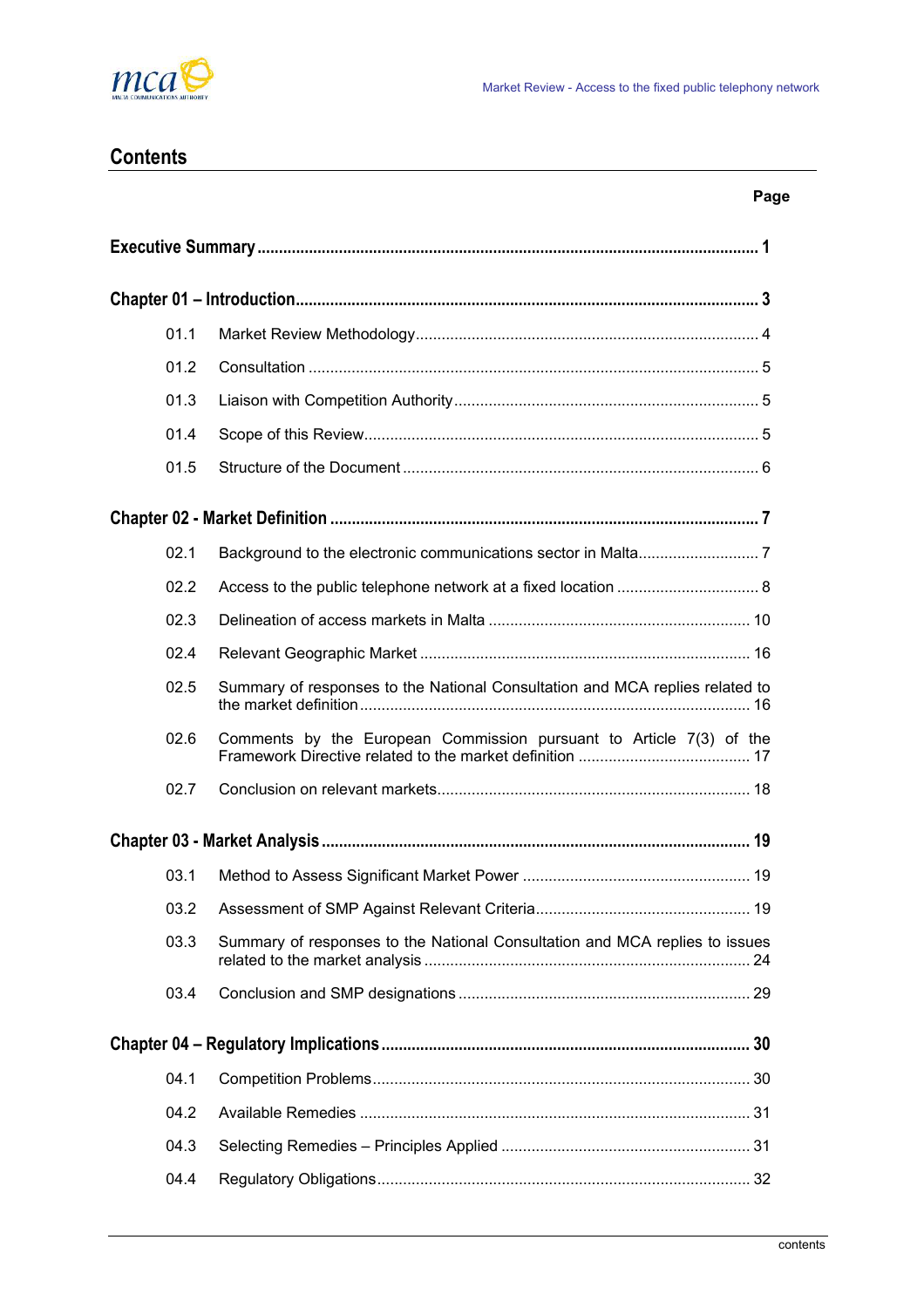

| 04.7 |                                                                             |  |
|------|-----------------------------------------------------------------------------|--|
| 04.6 |                                                                             |  |
| 04.5 | Summary of response to the National Consultation and MCA replies related to |  |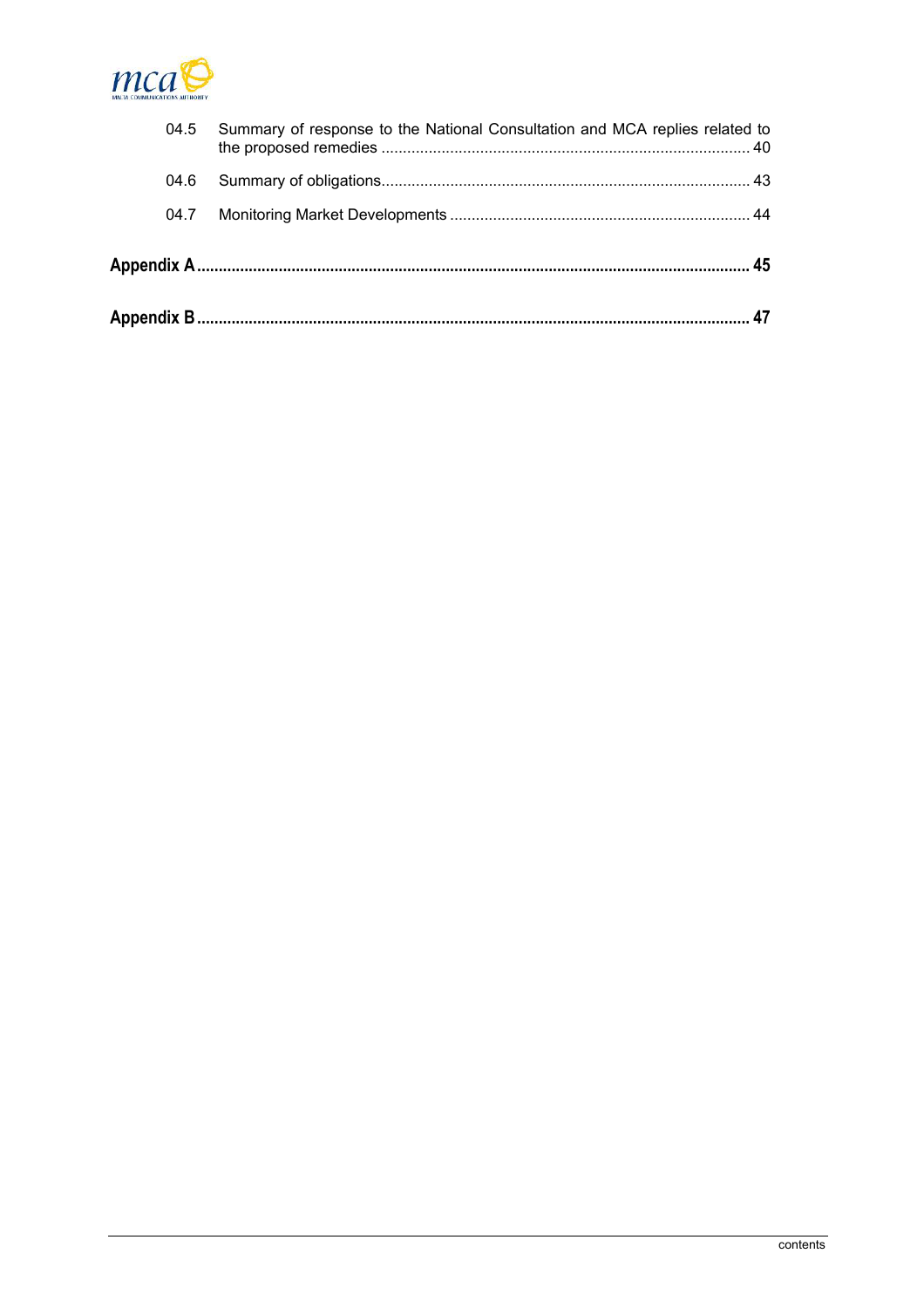<span id="page-3-0"></span>

# **Executive Summary**

The current regulatory framework for electronic communications networks and services which entered into force in Malta on the 14<sup>th</sup> September 2004 is designed to create harmonised regulation across Europe and is aimed at reducing entry barriers and fostering prospects for effective competition to the benefit of consumers. The basis for this framework are five EU Directives.

The new Directives require National Regulatory Authorities (NRAs), amongst other things, to carry out reviews of competition in communications markets to ensure that regulation remains appropriate in the light of changing market conditions. For a limited period, while those reviews are conducted and until the new Significant Market Power (SMP) conditions are imposed, parts of the regulatory regime which existed prior to the  $14<sup>th</sup>$  September 2004 continue to be in force in line with Article 39 and 40 of the Electronic Communications (Regulation) Act.

This document sets out the Malta Communications Authority's (MCA) decision for the market review of the 'Access to the public telephone network at a fixed location' market. A national consultation was carried out between the  $14<sup>th</sup>$  October 2005 and the 31<sup>st</sup> December 2005.

As required by Article 7 of the Framework Directive (as implemented by Regulation 6 of the Electronic Communications Networks and Services (General) Regulations), the MCA's proposals have been notified to the European Commission.

# **Summary of Conclusions**

#### **Identification of Markets**

The group of products and services under consideration in this document consists of access products to the fixed public telephony network. At present in Malta, access to the fixed pubic telephony network is provided either through analogue exchange lines, cable access or digital exchange lines (ISDN BRA and PRA). Three new access networks using broadband wireless access (BWA) technology will be in operation by the end of 2006.

In relation to these services, the MCA has identified the following relevant markets in accordance with competition law principles:

- 1. Residential analogue, cable and broadband wireless access lines provided over fixed public electronic communications networks.
- 2. Residential ISDN BRA access provided over fixed public electronic communications networks.
- 3. Non-residential analogue, cable and broadband wireless access lines provided over fixed public electronic communications networks.
- 4. Non-residential ISDN BRA access provided over fixed public electronic communications networks.
- 5. Non-residential ISDN PRA access provided over fixed public electronic communications networks.

The details of the definition of this market, and the approach taken by the MCA when identifying these markets, are contained in **Chapter 02** of this document.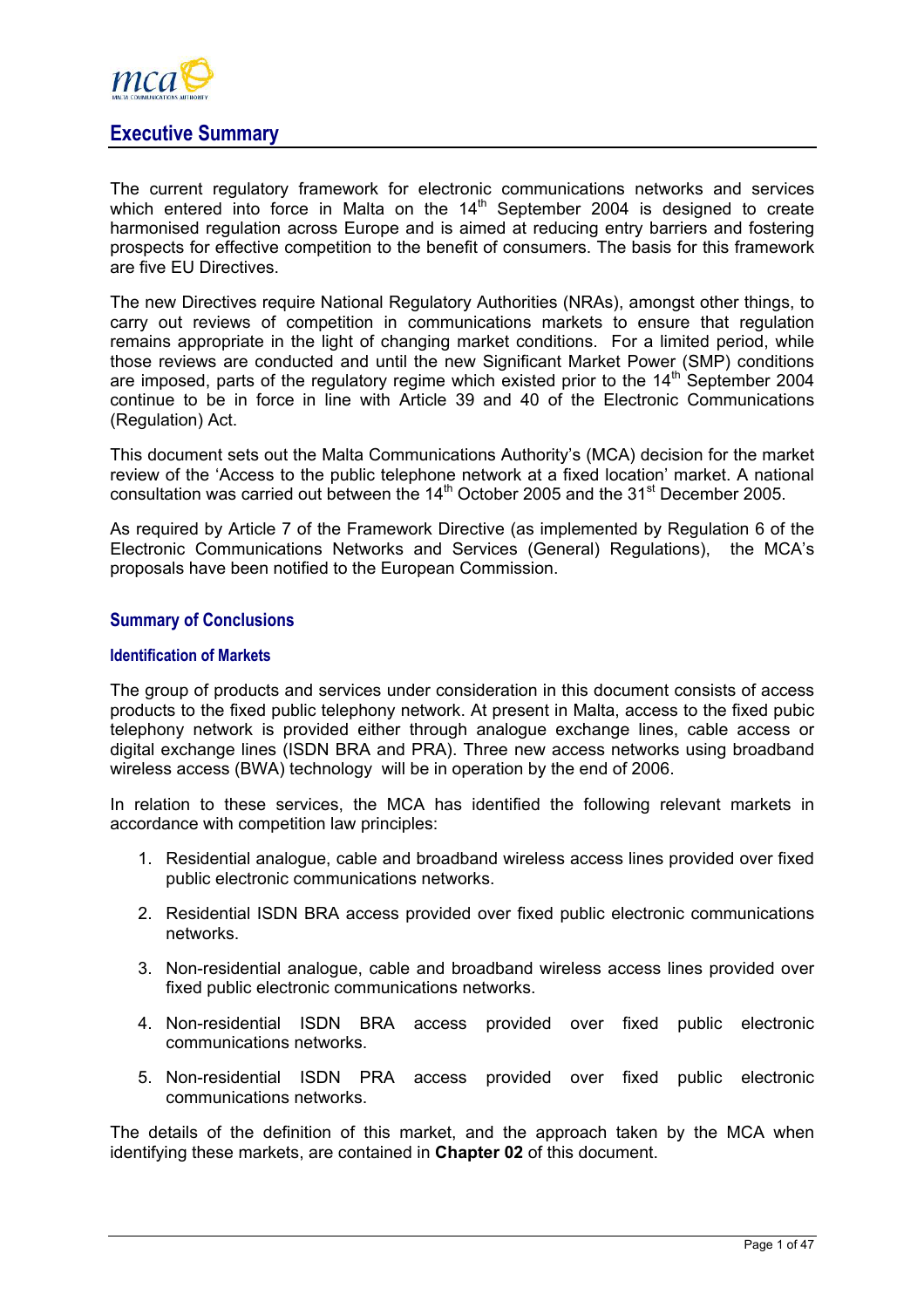

#### **Assessment of Market Power**

Based on the evidence presently available to the MCA and after having analysed the operation of these markets, and taken due account of the Commission's 'Guidelines on market analysis and the assessment of SMP' (SMP Guidelines), the MCA concluded that Maltacom plc. should be designated as having significant market power in all of the above mentioned markets. The main reasons justifying this designation are:

- o very high market shares;
- o limited countervailing buyer power;
- o high economies of scale and scope;
- o the undertaking being a vertically integrated provider; and
- $\circ$  high barriers to entry.

Full details of the MCA's decision and reasoning are contained in **Chapter 03** to this document.

#### **Regulatory Implications**

Given the position of dominance held by Maltacom plc in all of the markets for access to the public telephone network at a fixed location – i.e. its ability to behave to an appreciable extent independently of competitors, customers and ultimately consumers – the MCA is imposing the following conditions :

#### *Access to wholesale inputs*

1. Imposition of Carrier Selection and Carrier Pre-selection (with associated remedies of nondiscrimination, transparency, price and cost accounting, and accounting separation)

2. Imposition of wholesale line rental or single billing solution (with associated remedies of non-discrimination, transparency, price and cost accounting, and accounting separation)

#### *Retail remedies*

- 1. Cost orientation of retail prices
- 2. Transparency and Non-discrimination;
- 3. Cost accounting and Accounting Separation;
- 4. Measures to counter the unreasonable bundling of services

Full details of these remedies, including their effect and the reasons for proposing to set these conditions, are contained in **Chapter 04** of this document.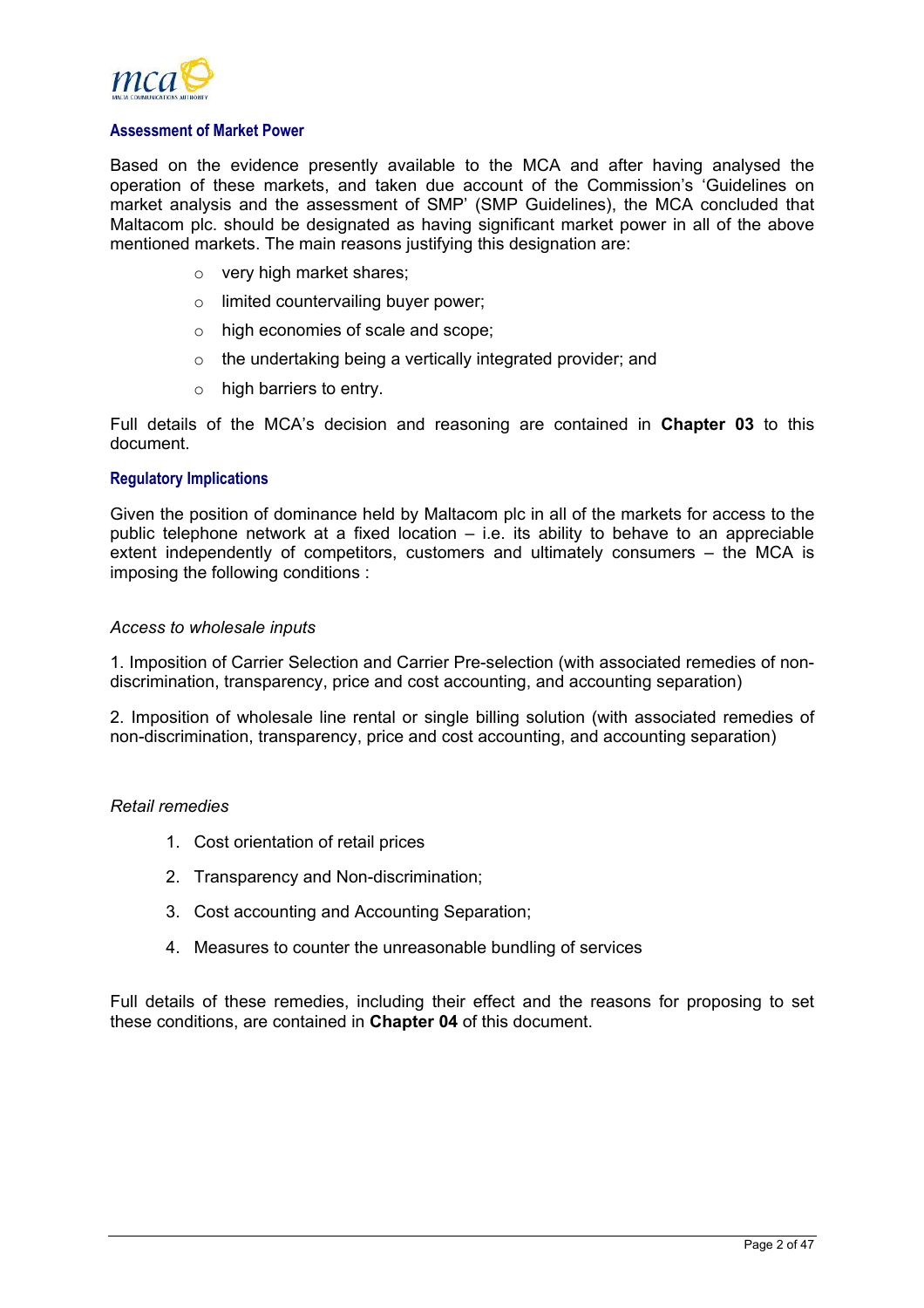<span id="page-5-0"></span>

# **Chapter 01 – Introduction**

A new European regulatory framework for electronic communications networks and services entered into force on the  $25<sup>th</sup>$  July 2003. The framework is designed to create harmonised regulation across Europe and is aimed at reducing entry barriers and fostering prospects for effective competition to the benefit of consumers. The basis for the new regulatory framework is five Directives:

- o Directive 2002/21/EC on a common regulatory framework for electronic communications networks and services ("the Framework Directive");
- o Directive 2002/19/EC on access to, and interconnection of, electronic communications networks and associated facilities ("the Access Directive");
- $\circ$  Directive 2002/20/EC on the authorisation of electronic communications networks and services ("the Authorisation Directive");
- o Directive 2002/22/EC on universal service and users' rights relating to electronic communications networks and services ("the Universal Service Directive"); and
- $\circ$  Directive 2002/58/EC concerning the processing of personal data and the protection of privacy in the electronic communications sector ("the Privacy Directive").

The Framework Directive provides the overall structure for the new regulatory regime and sets out fundamental rules and objectives across all the new directives. Article 8 of the Framework Directive sets out three key policy objectives, which have been taken into account in the preparation of this consultation document, namely promotion of competition, development of the internal market and the promotion of the interests of the citizens of the European Union.

The Authorisation Directive establishes a new system whereby any person will be generally authorised to provide electronic communications services and/or networks without prior approval. The general authorisation replaces the former licensing regime. The Universal Service Directive defines a basic set of services that must be provided to end-users. The Access and Interconnection Directive sets out the terms on which providers may access each others' networks and services with a view to providing publicly available electronic communications services.

These four Directives were implemented in Malta on the  $14<sup>th</sup>$  September 2004. This was achieved via the entry into force of the Electronic Communications (Regulation) Act, 2004 (hereinafter referred to "ECRA") and the Electronic Communications Networks and Services (General) Regulations, 2004 (hereinafter referred to ''ECNSR'').

The Directive on Privacy establishes users' rights with regard to the privacy of their communications was transposed into national legislation through the Processing of Personal Data (Electronic Communications Sector) Regulations of 2003 and the Electronic Communications (Personal Data and Protection of Privacy) Regulations of 2003.

The Directives require National Regulatory Authorities (NRAs) such as the MCA to carry out reviews of competition in communications markets to ensure that regulation remains appropriate in the light of changing market conditions.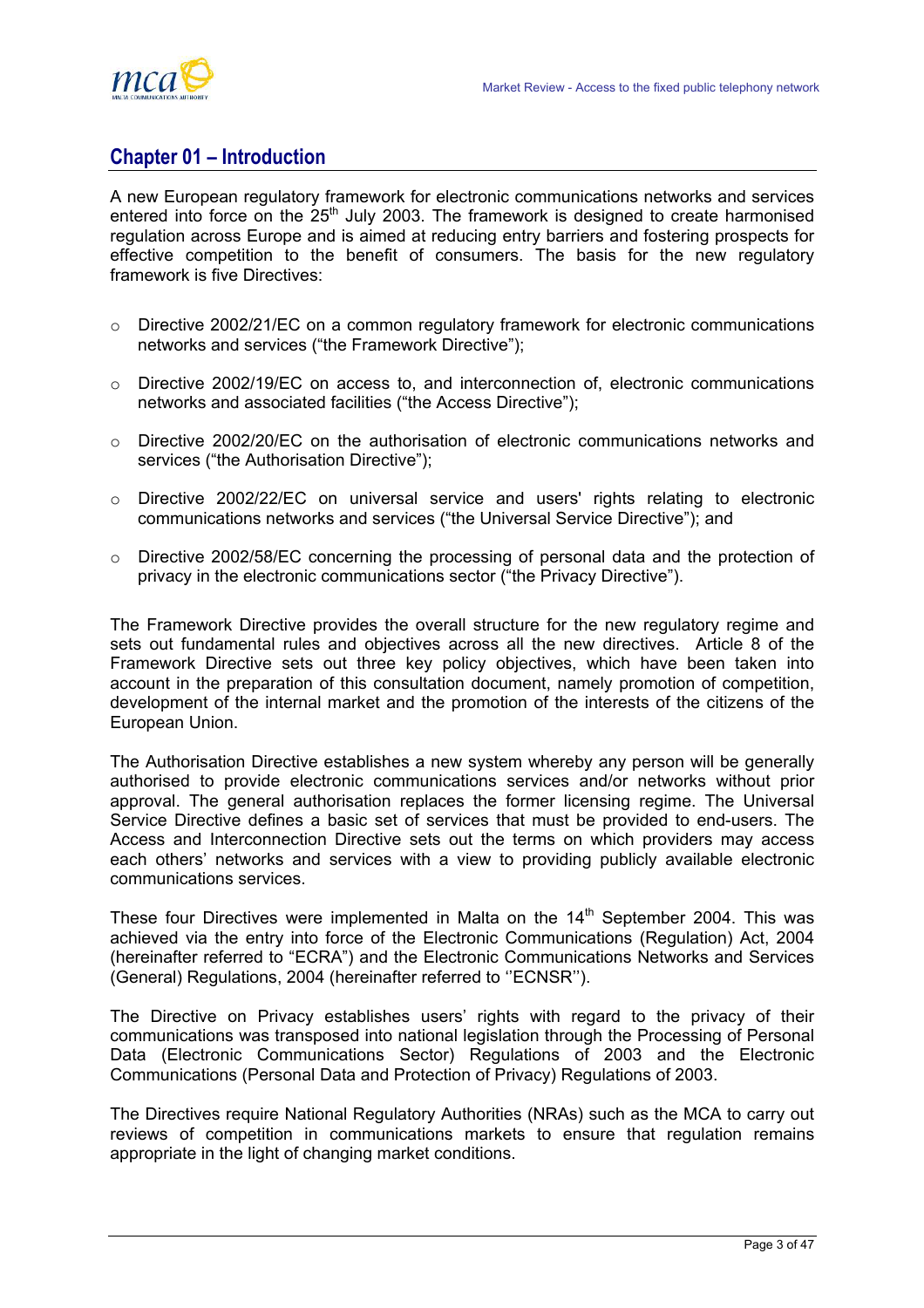<span id="page-6-0"></span>

l

Each market review is divided in three main parts:

- $\circ$  definition of the relevant market or markets;
- $\circ$  assessment of competition in each market, in particular whether any companies have Significant Market Power (SMP) in a given market; and
- o assessment of what are the appropriate regulatory obligations which should be imposed given the findings on SMP (NRAs are obliged to impose some form of regulation where there is SMP).

More detailed requirements and guidance concerning the conduct of market reviews are provided in the Directives, the ECRA, the ECNSR and in additional documents issued by the European Commission and the MCA. As required by the new regime, in conducting this review, the MCA has taken the utmost account of the two European Commission documents discussed below.

# **01.1 Market Review Methodology**

The European Commission has identified in its Recommendation, a set of markets in which *ex ante* regulation may be warranted. The Recommendation seeks to promote harmonisation across the European Community by ensuring that the same product and service markets are subject to a market analysis in all Member States. However, NRAs are able to regulate markets that differ from those identified in the Recommendation where this is justified by national circumstances. Accordingly, NRAs are to define relevant markets appropriate to national circumstances, provided that the utmost account is taken of the product markets listed in the recommendation (Regulation 6 of the ECNSR).

The European Commission has also issued Guidelines on market analysis and the assessment of SMP ("SMP Guidelines"). The MCA has also published a document outlining the guidelines on the methodology to be used for assessing effective competition in the Maltese electronic communications sector<sup>[1](#page-6-1)</sup>. The MCA is required to take these guidelines into utmost account when analysing a product or service market in order to access whether the market under investigation is effectively competitive or otherwise (refer to Regulation 8 of the ECNSR).

As required by Article 7 of the Framework Directive and Regulation 6 of the ECNSR, the results of this market review and the proposed draft measures need to be notified to the European Commission and to other NRAs. The Commission and other NRAs may make comments within the one month consultation period. If the Commission is of the opinion that the market definition, or proposals to designate an operator with SMP or proposals to designate no operator with SMP, would create a barrier to the single market or if the Commission has serious doubts as to its compatibility with Community law, and issues a notice under Article 7(4) of the Framework Directive, the MCA is required by Regulation 6 of the ECNSR to delay adoption of these draft measures for a further period of 2 months while the Commission considers its position.

The MCA has collected market data from a variety of internal and external sources, including users and providers of electronic communications networks and services and from consumer surveys commissioned by the MCA, in order to carry out thoroughly its respective market definition and market analysis procedures based on established economic and legal

<span id="page-6-1"></span><sup>&</sup>lt;sup>1</sup> Link to market review methodology:<http://www.mca.org.mt/library/show.asp?id=513&lc=1>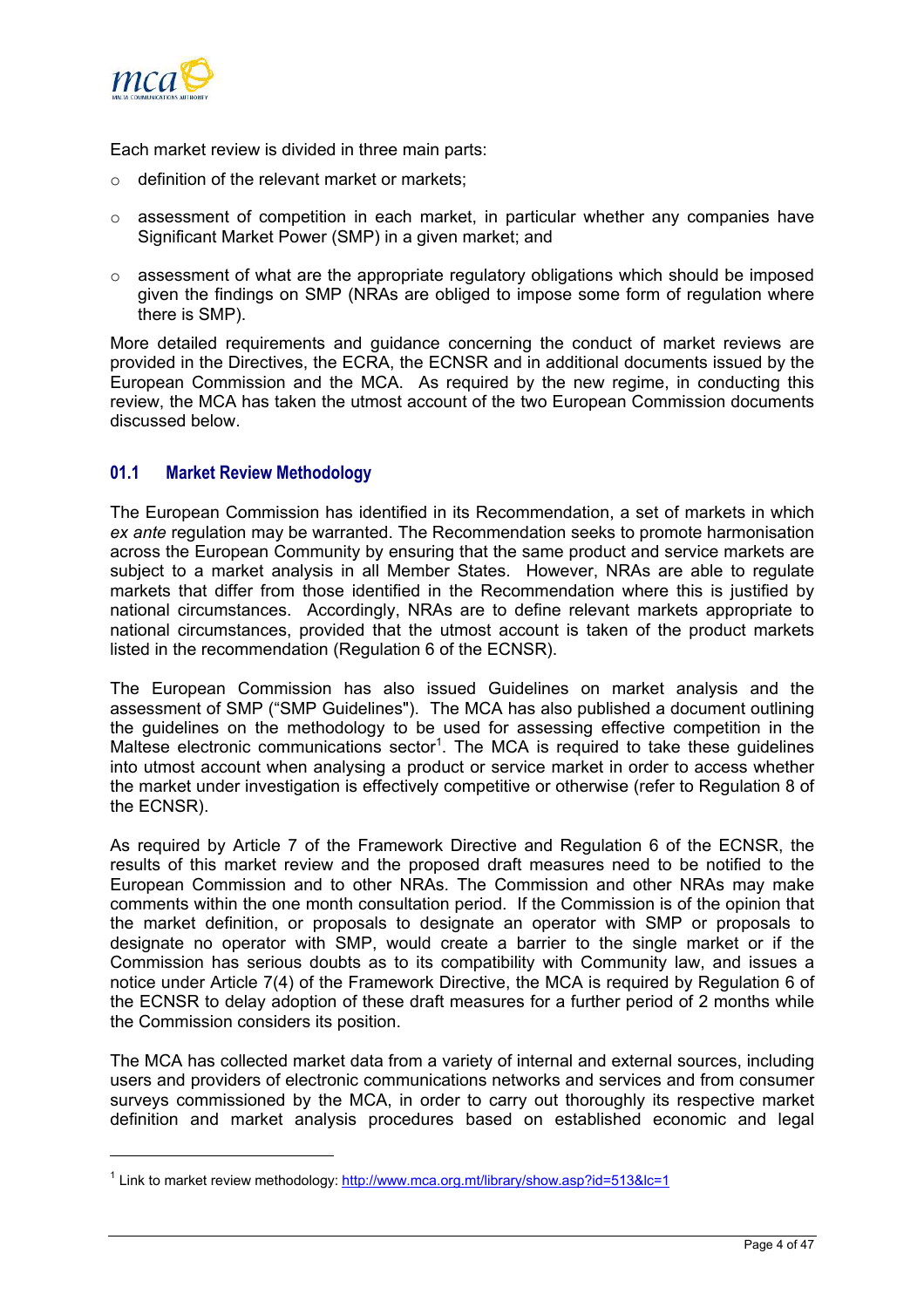<span id="page-7-0"></span>

principles, and taking the utmost account of the Relevant Markets Recommendation and the Guidelines.

# **01.2 Consultation**

As required by Article 10 of the ECRA, the MCA has published the results of the market reviews and provided operators the opportunity to comment on the findings prior to adopting the final proposals.

Furthermore, Regulation 6 of the ECNSR establishes that prior to adopting the draft measures proposed in the market review the MCA is required to notify the Commission with the findings of the market reviews, the proposed remedies and the outcome of the national consultation process.

The MCA carried out a national consultation process from Friday  $14<sup>th</sup>$  October to 31st December 2005, during which the MCA received two responses from Vodafone Malta Ltd and Maltacom plc.

On the  $8<sup>th</sup>$  May 2006 the MCA notified the draft Decision to the Commission. The Commission sent and published its 'Comments Letter' pursuant to Article 7(3) of Directive [2](#page-7-1)002/21/EC on cases MT/2006/0394-5 on 7th June 2006<sup>2</sup>. The MCA has taken the utmost regard of these comments in its final decision.

# **01.3 Liaison with Competition Authority**

Under Regulation 10 of the ECRA, the analysis of the markets must be carried out in accordance, where appropriate, with an agreement with the National Competition Authorities.

In line with the co-operation agreement signed on the  $20<sup>th</sup>$  May 2005 between the MCA and the Office of Fair Competition  $(OFC)^3$ , the MCA presented the results of this review to the OFC. The OFC submitted its opinion letter on the  $4<sup>th</sup>$  November 2005, a copy of which is attached to this document in **Appendix B**.

# **01.4 Scope of this Review**

l

This review considers the markets for access to the public telephone services provided at a fixed location in Malta, which includes all products and services which allow end-users to access any public fixed telephone network.

<span id="page-7-1"></span> $^2$  Link to Comments Letter: http://www.mca.org.mt/library/show.asp?id=837&lc=1

<span id="page-7-2"></span> $3$  Link to Memorandum of Understanding between MCA and OFC: <http://www.mca.org.mt/library/show.asp?id=656&lc=1>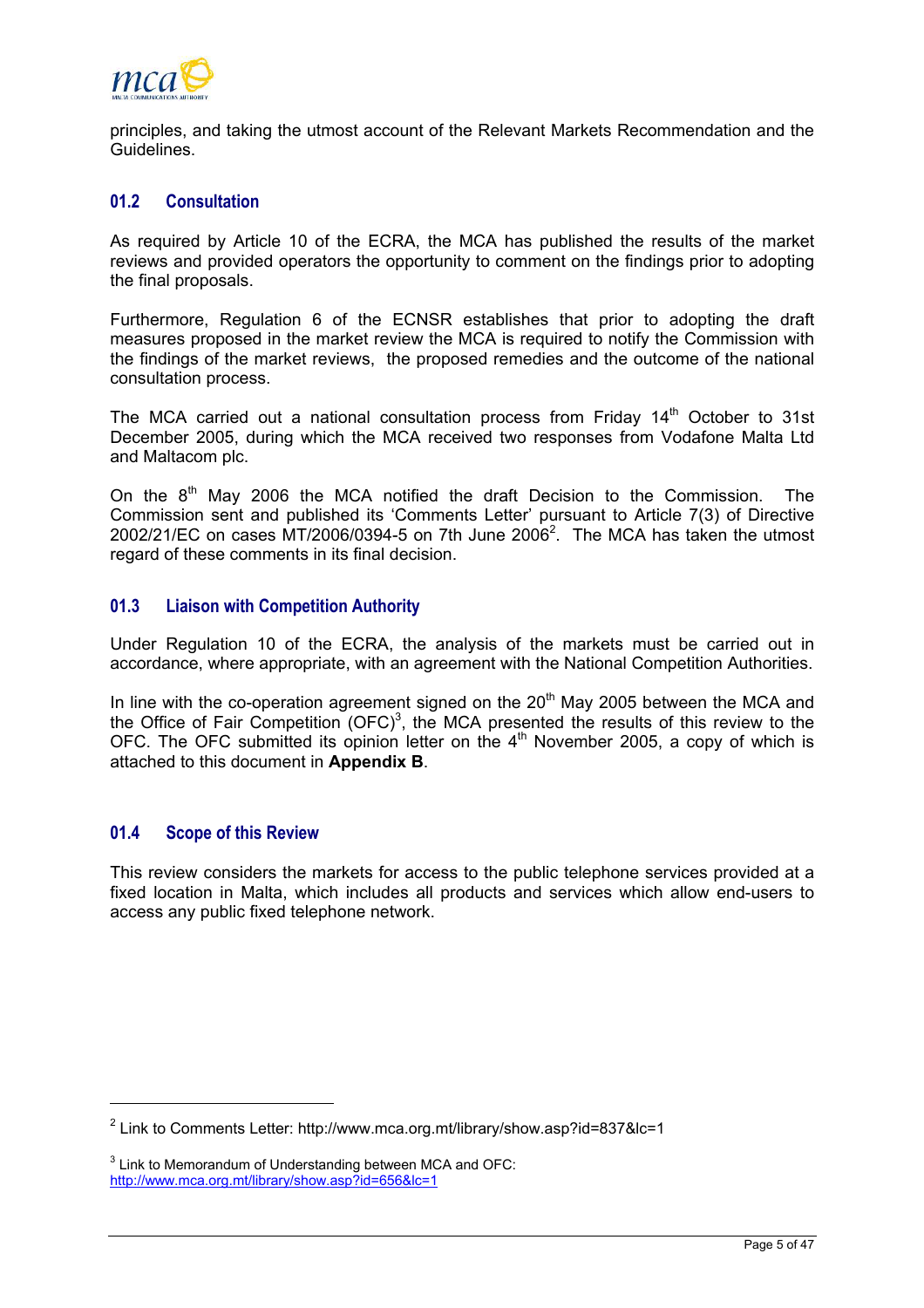<span id="page-8-0"></span>

# **01.5 Structure of the Document**

The rest of the document is structured as follows:

**Chapter 02** presents the MCA's conclusions on the definition of the markets for access to the public telephony services in Malta. This section consists of a review of the market definition procedure and its scope, as well as demand side and supply side assessments at the retail level;

**Chapter 03** presents the MCA's market analysis for the access markets and identifies whether these markets are effectively competitive or those undertakings with significant market power.

**Chapter 04** provides a discussion of the general principles associated with remedies and outlines the remedies being imposed on the SMP operator.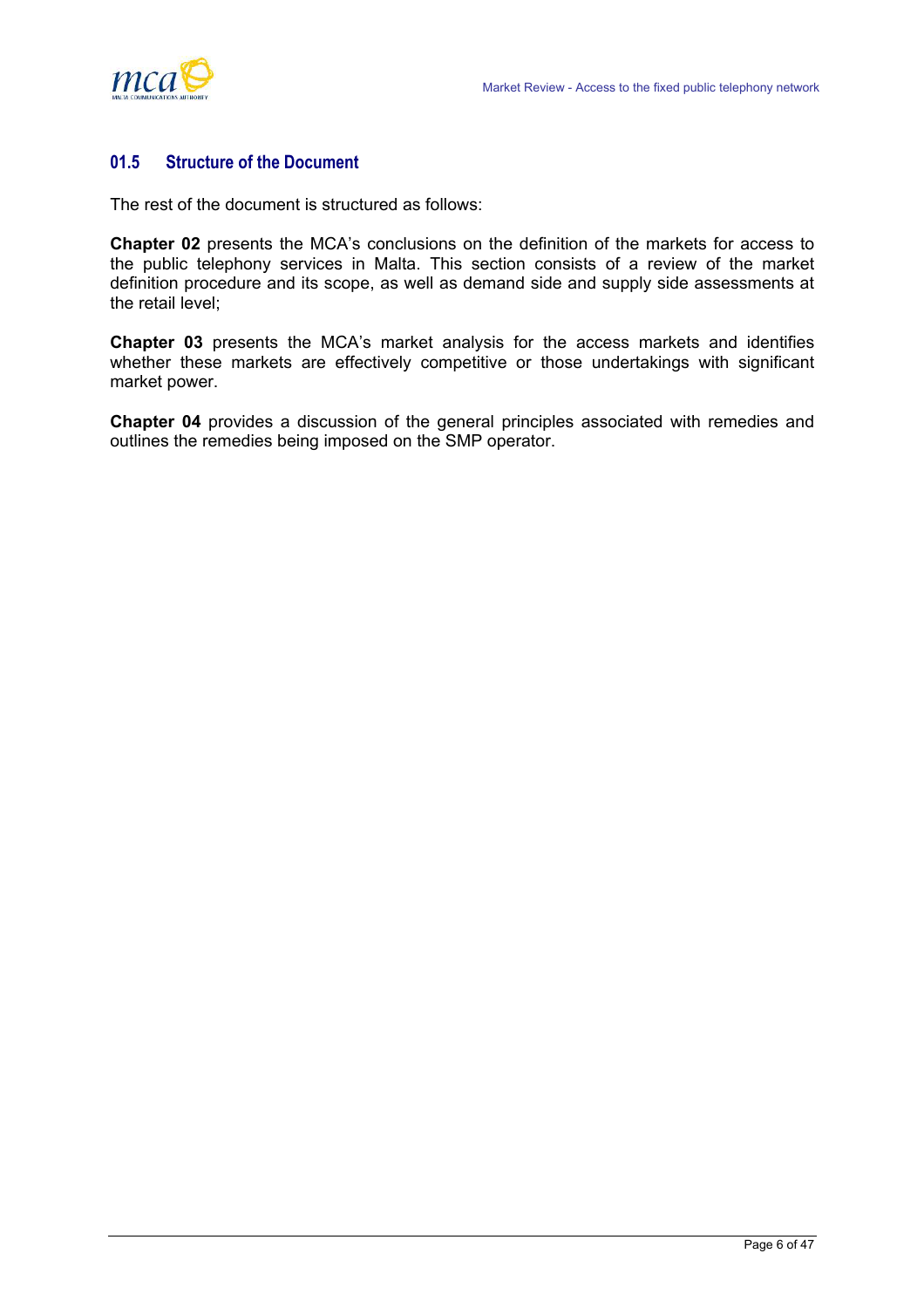# <span id="page-9-0"></span>**Chapter 02 - Market Definition**

Regulation 10 of the ECNS provides that before a market power determination may be considered, the MCA must identify the markets which are, in its opinion, relevant for the purpose of ex ante regulation in Malta and analyse those markets. In identifying the relevant markets, the MCA is required to take utmost account of all applicable guidelines and recommendations issued by the European Commission.

Paragraph 3.1 of the Commission's Recommendation on relevant markets of  $11<sup>th</sup>$  February 2003 states that *'because market analysis is forward-looking, markets are defined prospectively taking account of expected or foreseeable technological or economic developments over a reasonable horizon linked to the timing of the next market review'*. The market definition has been carried out on a forward looking basis and, where it is thought possible that market conditions may change significantly during the time of this review, these changes are identified and discussed.

The Recommendation states in Paragraph 4 that retail markets should be examined in a way which is independent of the infrastructure being used, as well as in accordance with the principles of competition law. Again this approach is at the heart of the MCA's analysis. The MCA's approach in assessing the markets is based on an analysis of competition levels and an assessment of the extent to which switching among services by consumers constrains prices, irrespective of the infrastructure used by the providers of those services.

Where the proposed market definition differs from the Commission's Recommendation the difference is identified and justification given in the light of the national circumstances which justify this departure, in the manner prescribed by the Recommendation.

This chapter outlines the MCA's findings setting out the different markets that the MCA has identified, and giving reasoning for its conclusions.

In formulating the MCA approach to market definition, the MCA has paid the utmost regard to the Commission's Recommendation and the Comments Letter pursuant to Article 7(3) of Directive 2002/21/EC sent by the Commission to the MCA on  $7<sup>th</sup>$  June 2006.

# **02.1 Background to the electronic communications sector in Malta**

As at December 2005 the total population of Malta stood at approximately 400,000. According National Statistics Office figure's there are approximately 128,000 residential households and 30,000 non-residential units. These figures indicate the small geographic size of Malta and this is reflected in the relatively small scale electronic communications services/networks available. Nonetheless, the electronic communications sector has in the past decade experienced an impressive growth both in terms of the number of operators and the variety of services offered. A perceptible amelioration in the quality of delivery of such services has also been recorded.

During 2005 the contribution of the electronic communications sector towards the Gross Domestic Product was just under 3 per cent, which shows a significant contribution to value added in the economy. For further details on the performance of the electronic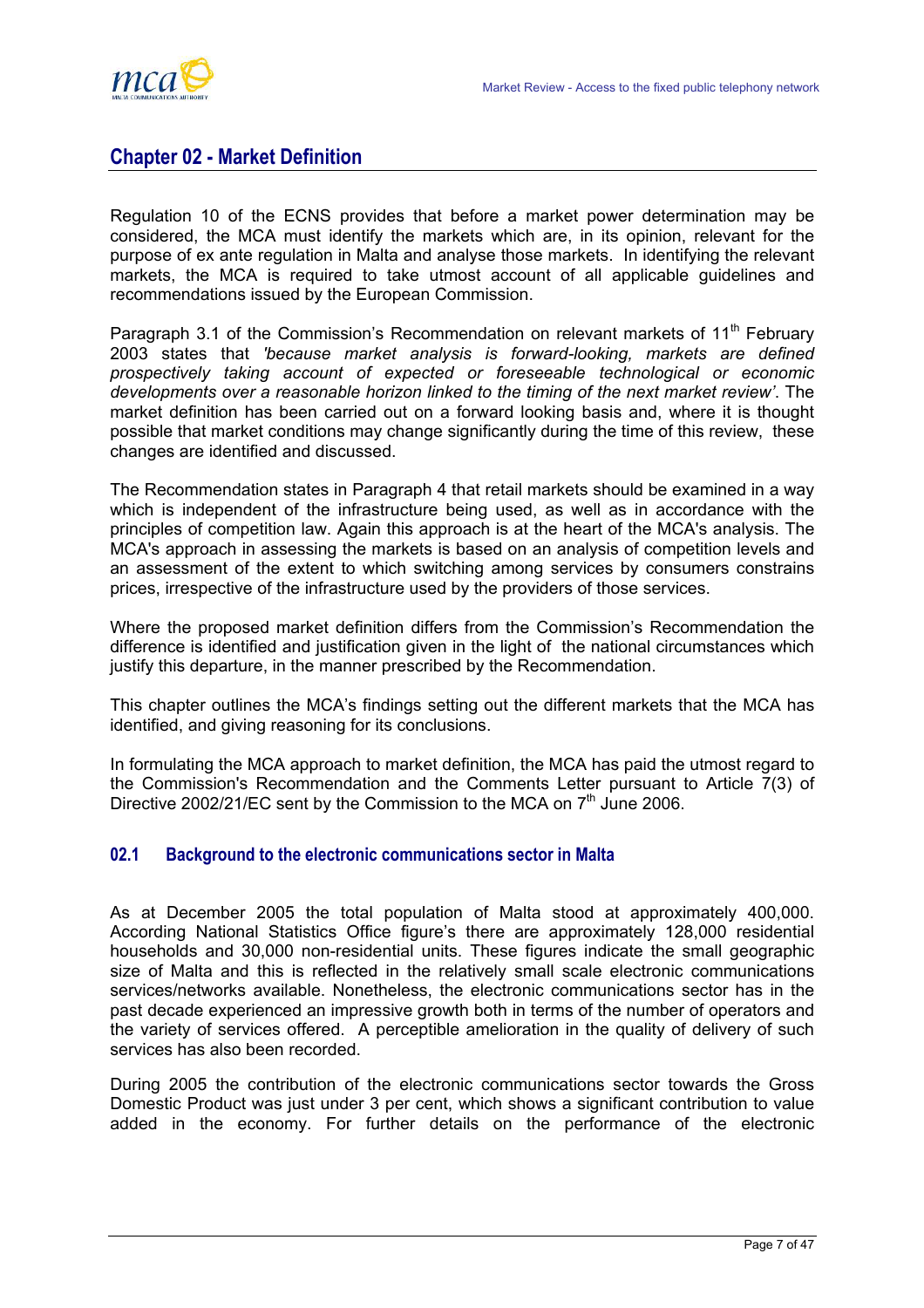<span id="page-10-0"></span>

communications sector in the Maltese economy and other relevant statistics refer to the latestElectronic Communications Market Review published by the MCA<sup>4.</sup>

In Malta, the incumbent fixed telephony services operator - Maltacom  $p/c<sup>5</sup>$  $p/c<sup>5</sup>$  $p/c<sup>5</sup>$  - is the only undertaking that provides fixed access and calls over a public switched telephone network (PSTN). The incumbent has over the past decade developed its ubiquitous network from one predominantly focused on fixed-line telephone services including an international gateway, to one which incorporates other types of electronic communications services including; data communications (including internet and VoIP), mobile telephony and wireless applications.

Another infrastructure with almost ubiquitous coverage in Malta is the cable network operated by Melita Cable plc $6$ . This is a typical hybrid fibre coaxial (HFC) cable network, the primary use of which is the delivery and provision of cable television. The company undertook a network upgrade in the late 1990s in order to render its network bi-directional and thus be in a position to provide two-way communications. As a result, in 2000, it started offering high speed Internet access across its network via cable modem. Furthermore, as from July 2005 the operator started to offer an IP-based voice service. Given that to date it has not concluded any interconnection agreements with other local operations, subscribers to this product are not able to make off-net national calls. For the time being, the service enables subscribers to make on-net and international calls only. The MCA is aware that the operator started negotiations with the main public network operators to get the necessary interconnection.

# **02.2 Access to the public telephone network at a fixed location**

The MCA is considering the provision of access to the public telephone network at fixed location in line with Article 26(2) of the Electronic Communications Networks and Services (General) Regulations 2004, that is, that the connection provided shall be capable of allowing end-users to make and receive local, national and international telephone calls, facsimile communications and data communications, at data rates that are sufficient to permit functional Internet access.

In defining the relevant markets the MCA has analysed a number of publicly available access products, that is, those provided through analogue exchange lines, digital ISDN exchange lines (Basic Rate Access and Primary Rate Access), and cable, mobile and broadband wireless access.

# *Standard analogue exchange lines*

The analogue exchange line provides a single 64kbp/s channel, which supports voice as well as fax and data traffic with speeds of up to 56kbp/s.

At the end of December 2005, there were 202,116 basic analogue exchange lines in service. This is equivalent to a penetration of 50.5 lines per 100 inhabitants. The number of analogue exchange line subscriptions has remained stable over the past years.

l

<span id="page-10-1"></span><sup>&</sup>lt;sup>4</sup> Link to document on the MCA website: <http://www.mca.org.mt/library/show.asp?id=751&lc=1>

<span id="page-10-2"></span><sup>5</sup> Hereinafter referred to as Maltacom

<span id="page-10-3"></span> $^6$  Hereinafter referred to as Melita Cable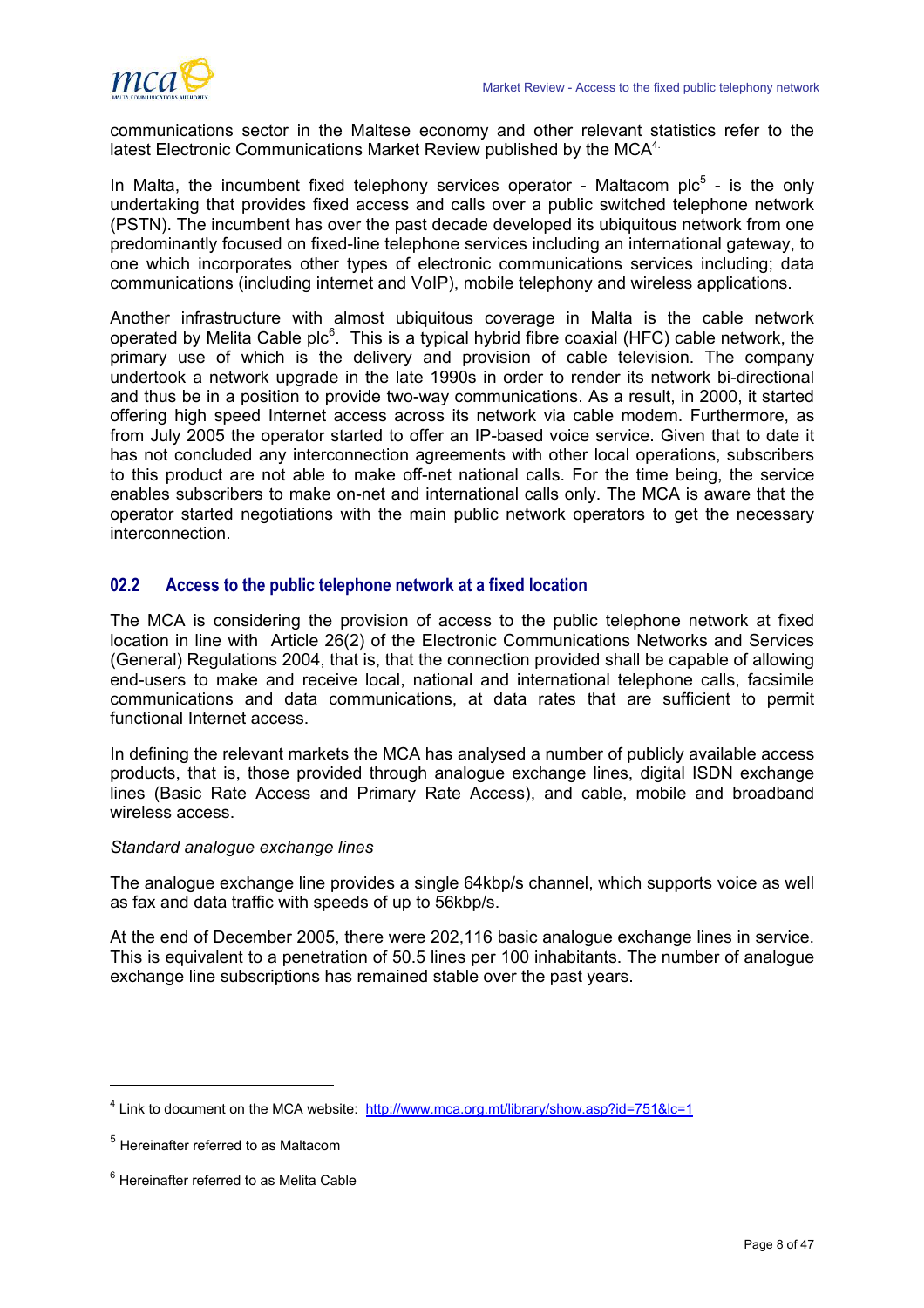



# *Digital ISDN exchange lines*

Two categories of ISDN exchange line services are provided in Malta:

*Basic Rate Access (BRA) -* This is provided over the existing twisted pair subscriber line and can carry up to two simultaneous voice or data conversations (to the same or different locations). The two B channels can be combined for transmitting data at uncompressed speeds of up to 128Kbps.

*Primary Rate Access (PRA) -* This type of ISDN line is used mainly by medium and large sized enterprises and supports up to thirty 64kbp/s Bearer (B) channels and one 64kbp/s Data (D) channel. Another 64kbp/s channel is used for synchronisation purposes. Primary Rate Access ISDN can handle a total bandwidth of 2,048kbp/s.



As at the end of December 2005 the number of Basic ISDN lines stood at 1,310 and the number of Primary ISDN lines was 373. The number of basic ISDN lines is experiencing a small but constant increase whilst that of Primary ISDN lines has been stable for the past three years. All primary ISDN lines are used by business customers.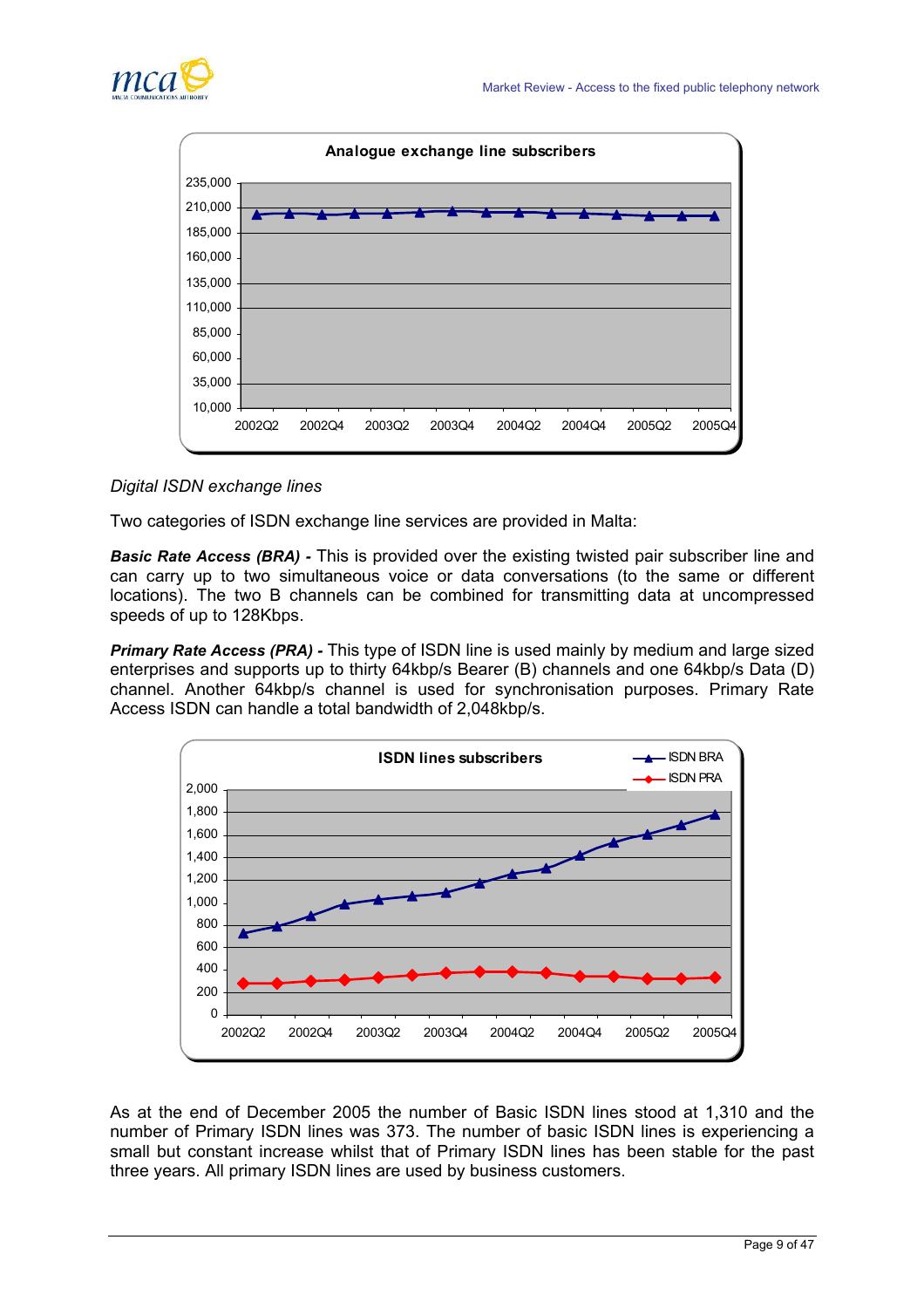<span id="page-12-0"></span>

A user typically purchases access to the fixed telephone network in the form of an initial connection charge and a subsequent monthly rental (paid in advance). This applies to access via both analogue exchange lines and ISDN lines. Customers using standard analogue exchange lines have also the opportunity to opt for a prepaid scheme (*easyline*). Users opting for this scheme have their access and call charges directly deducted from their prepaid card. Users of this prepaid scheme are bound to spend a minimum amount worth of calls annually.<sup>7</sup>

Access over the cable network for fixed telephony services has been available since July 2005 when the cable operator launched an IP-based voice service for its subscribers. As at December 2005 there were approximately 3700 subscribers using cable access for the provision of its voice service.

# **02.3 Delineation of access markets in Malta**

The delineation of the markets is based on an analysis of demand and supply substitutability between different products and services which could potentially form part of the market under investigation. This section provides an analysis of the degree of substitutability between available access products in Malta, taking also a forward looking approach with respect to possible developments in the market under review.

### **2.3.1 Access and calls at a fixed location**

At present, both residential and non-residential customers purchase fixed access and calls as a cluster of services. Nevertheless, the cost of the two services can be distinguished since the cost for access and for calls is listed separately in the bill received by the customer.

However, the fact that fixed access and calls are supplied as a bundle does not necessarily imply that these products fall within the same relevant market. In order to assess if these products are substitutes or otherwise, demand-side and supply-side substitution factors will now be considered.

#### **Demand-side substitution**

l

As mentioned earlier, at present customers purchase both access to the public fixed telephone network and fixed calls as a cluster of services. Although customers may perceive access and call services as being one product (since they receive one bill) they are functionally different. Access services are an input to the capability of making calls over the fixed network. Customers cannot substitute fixed access to fixed calls since the latter is dependent on the other. This implies that although they may be perceived as one product, the two are not substitutes but rather complementary products. Proof of this is the fact that through the introduction of Carrier Select (CS) and Carrier Pre-select (CPS), end-users have the ability to purchase calls from one operator while buying access separately from another.

To date in Malta, apart from the incumbent which offers an international calls CS service on its own network, there is no alternative operator providing such facilities. Nonetheless, if a competing CS or CPS operator enters the market, customers would be able to switch operator if a hypothetical monopolist applies a significant non-transitory price increase in the price of calls. This would allow customers to purchase access and calls from a different

<span id="page-12-1"></span><sup>7</sup> In order for a subscriber to continue to enjoy the *easyline* service a minimum of Lm38 (in the case of a residential subscription) and Lm75.00 (in case of a business subscription) worth of telephone calls must be made from the subscriber's telephone per annum, or such other minimum amount worth of telephone calls as Maltacom may decide in its sole discretion from time to time. In case of default Maltacom will migrate the *easyline* Service to the normal telephone line service.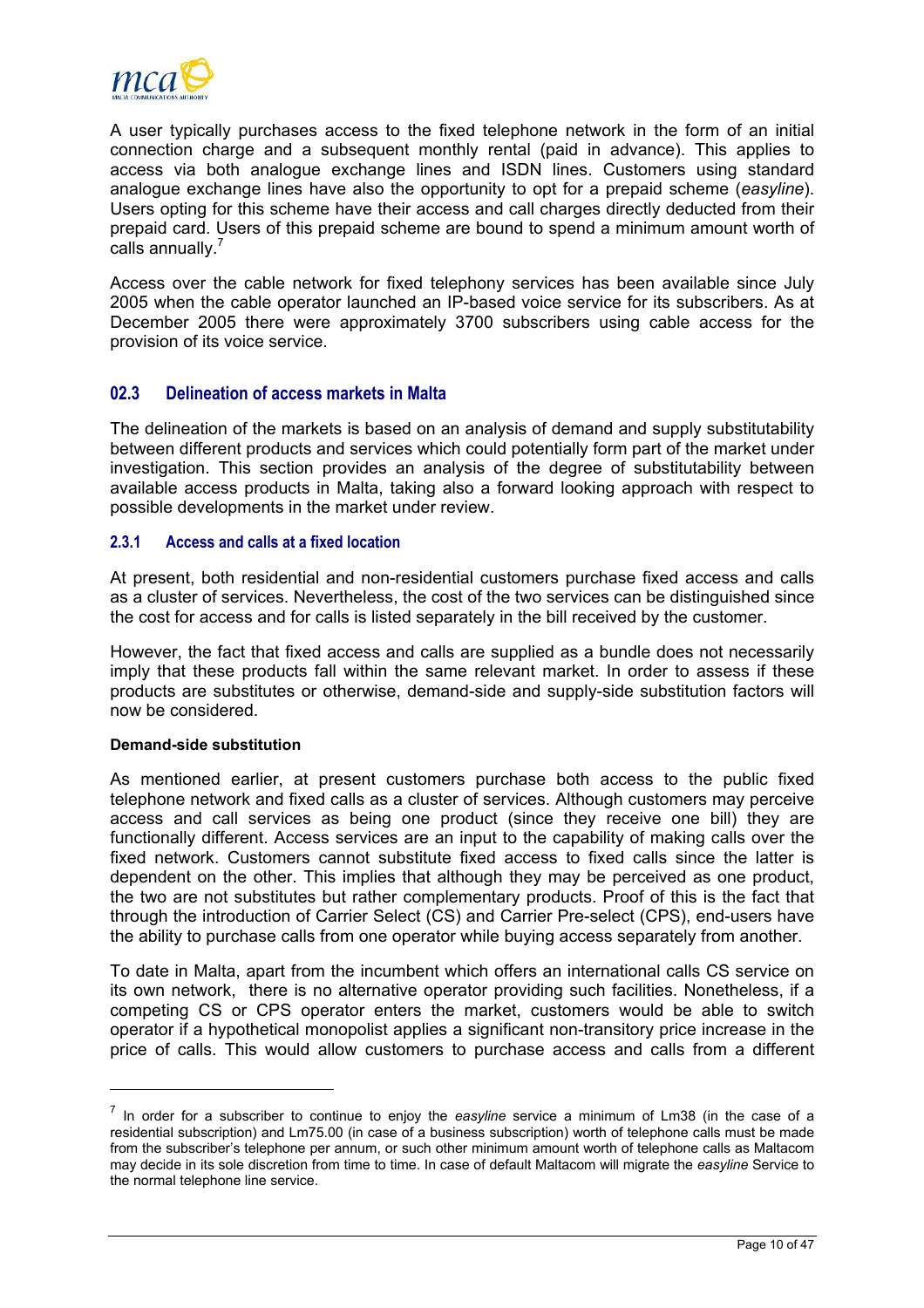

operator, therefore, not binding them to buy access and calls as a cluster from the same operator.

The MCA is of the opinion that given the different functionality of the mentioned products fixed access and fixed calls cannot be considered to constitute a single market.

#### **Supply-side substitution**

The MCA considers that it is highly unlikely that any service provider which offers calls only such as CS /CPS operators would enter the access market during the timeframe of this review, if a hypothetical monopolist of access lines imposes a small but significant nontransitory increase in price of access lines.

Given the economies of scale and sunk costs involved in the construction of access networks, the MCA considers that there is no realistic possibility of supply-side substitution during the timeframe of this review.

### **Conclusion**

The MCA considers fixed calls and fixed access to be complementary services and not substitutes and as a result they constitute separate markets.

### **2.3.2 Fixed and mobile access**

Over the past years since competition in the mobile market was introduced the number of mobile users have increased dramatically. Currently, mobile penetration stands at around 81 per 100 inhabitants. It is thus relevant to consider whether access to a mobile telephone network is a good substitute for fixed access.

In this section, the MCA will be considering the extent to which a user would choose to access a telephone network using a mobile connection as opposed to a fixed connection and whether an undertaking currently providing mobile access would enter the market for fixed access in response to a small but significant non-transitory price increase.

#### **Demand-side substitution**

There are several factors, which in the opinion of the MCA make mobile access functionally different from fixed access. The most obvious feature is mobility, that is, that while one can access a mobile network irrespective of location, fixed services can only be accessed from a fixed point. In this sense, it is possible for users to substitute these types of access in one direction only, that is, by replacing fixed access by mobile access but not vice versa.

Another characteristic is the reliability of the service. Although mobile quality in Malta has improved considerably especially in terms of coverage, owing to the nature of mobile communications, the reliability of mobile access partly depends on the mobile phone, partly on the network and partly on other electronic communications services to which the network is connected. Mobile access might be adversely affected by a number of factors including:

- $\circ$  a large number people trying to use the network at the same time within the area covered by a particular base station,
- $\circ$  by physical features (such as high buildings, tunnels and densely built-up areas),
- o by atmospheric conditions or
- o by other causes of interference.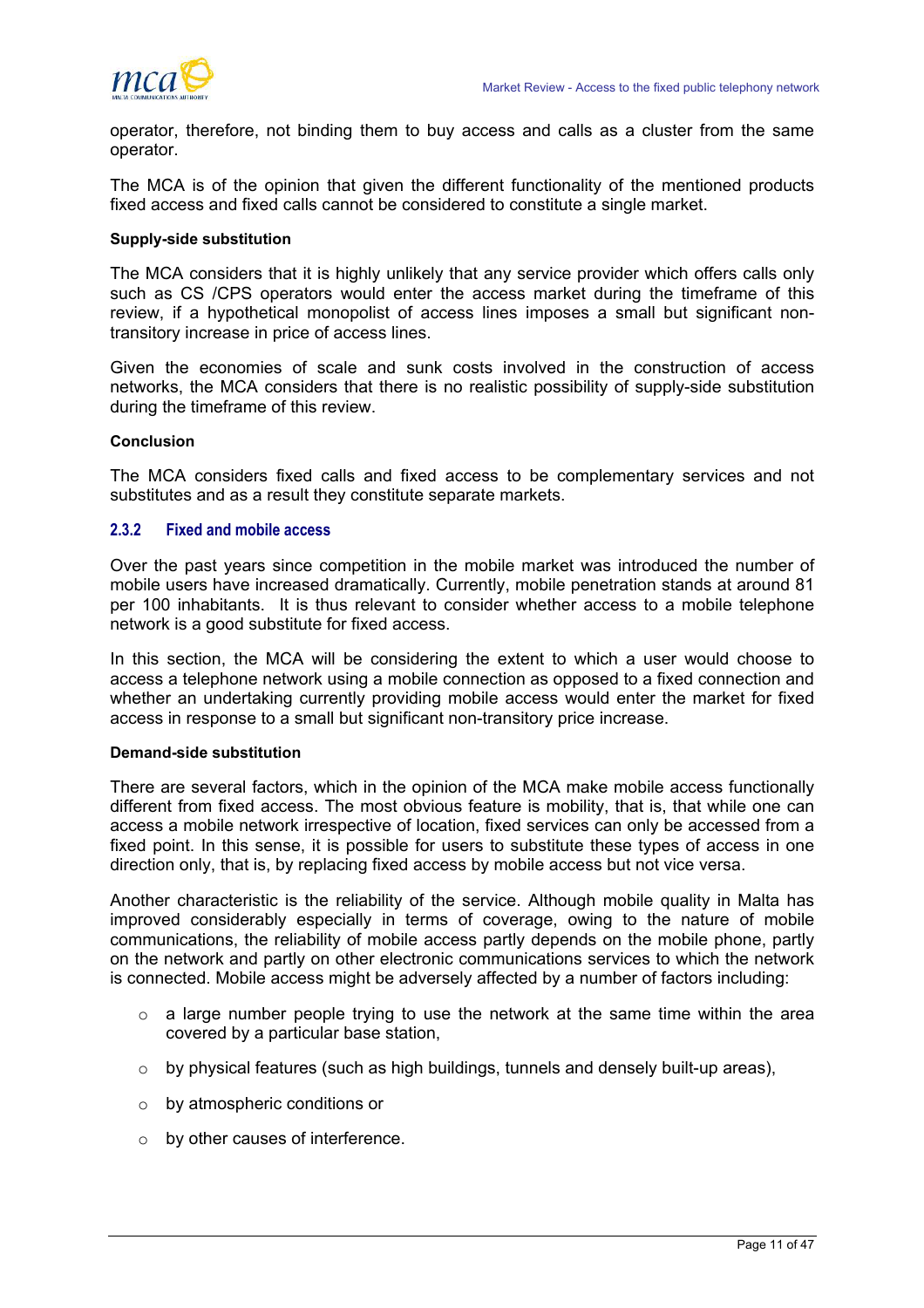

On the other hand, access via the PSTN network is comparatively more reliable than access through the mobile network as most of these adverse effects are not present.

Another distinct characteristic between fixed access and mobile access is the speed of data transfer that the different technologies are capable of carrying. The advent of GPRS in mobile telephony extended the ways in which people communicate. It is now possible for one to connect either through a GPRS enabled computer card or an infrared-capable GPRS mobile phone to a computer to achieve wireless connectivity to the Internet or office environment. However, GPRS can only reach typical speeds of around 40kbits/sec. This is relatively much slower in comparison to the speeds that can be reached via a fixed line access.

With the advent of 3G technology data transfer over mobile networks has improved dramatically, thus reducing the difference between mobile and fixed access for data transfer purposes. Two undertakings have to date been granted 3G frequency spectrum, and Vodafone has recently started offering 3G services with limited coverage. The MCA is of the opinion that its take-up will not have a significant impact during the timeframe of this review.

One also has to note that a fixed connection may be shared by a number of users, while a mobile connection is generally more personal and associated with a single user. Thus, the cost of access from a fixed location may be shared by a number of people.

When assessing the potential demand-side substitution of mobile access to fixed access, it is important to consider the extent to which fixed access users would switch their fixed line access with mobile access if the price of fixed line access were to increase. Due to the different pricing structures of mobile tariff plans it is very difficult to separate the charge for access from the charge for calls. Mobile access and calls are sold as a single bundle. It is therefore hard to compare the cost of fixed access (which excludes calls) with the cost of mobile access (access and calls bundled together). Appendix A shows the current price schedule for fixed access and calls, and some comparative analysis of the cost incurred by a user when calling from a mobile and a fixed line.

In comparing fixed line tariffs with mobile tariffs on a best deal basis, it is evident that there is still a considerable price differential. A person switching completely from fixed access to mobile would find that the cost of communicating would more than double. Hence, although retail mobile costs are decreasing, it is still not a feasible alternative for a user to substitute fixed access with mobile access.

In conclusion, when one considers the general price premium for accessing the network from a mobile phone and the existing functional differences between mobile access and fixed access, given an increase in the price of fixed line access, users will not substitute their fixed line access with a mobile access.

#### **Supply-side substitution**

In considering supply-side substitution, there appears to be few opportunities for substitution between fixed and mobile access services. Supply-side substitution would involve a mobile operator responding to a price increase in fixed access by switching production and offering fixed access. A mobile provider seeking to enter the fixed access market would need to provide a product that matched the price and quality of a fixed line. This would require either the construction of an access network or the development of a wireless product that more closely resembled the fixed access product. The high costs involved in developing such infrastructure render supply-side substitution unlikely during the timeframe of this review. Consequently, from a supply-side perspective the MCA deems fixed access and mobile access to be in separate markets.

#### **Conclusion**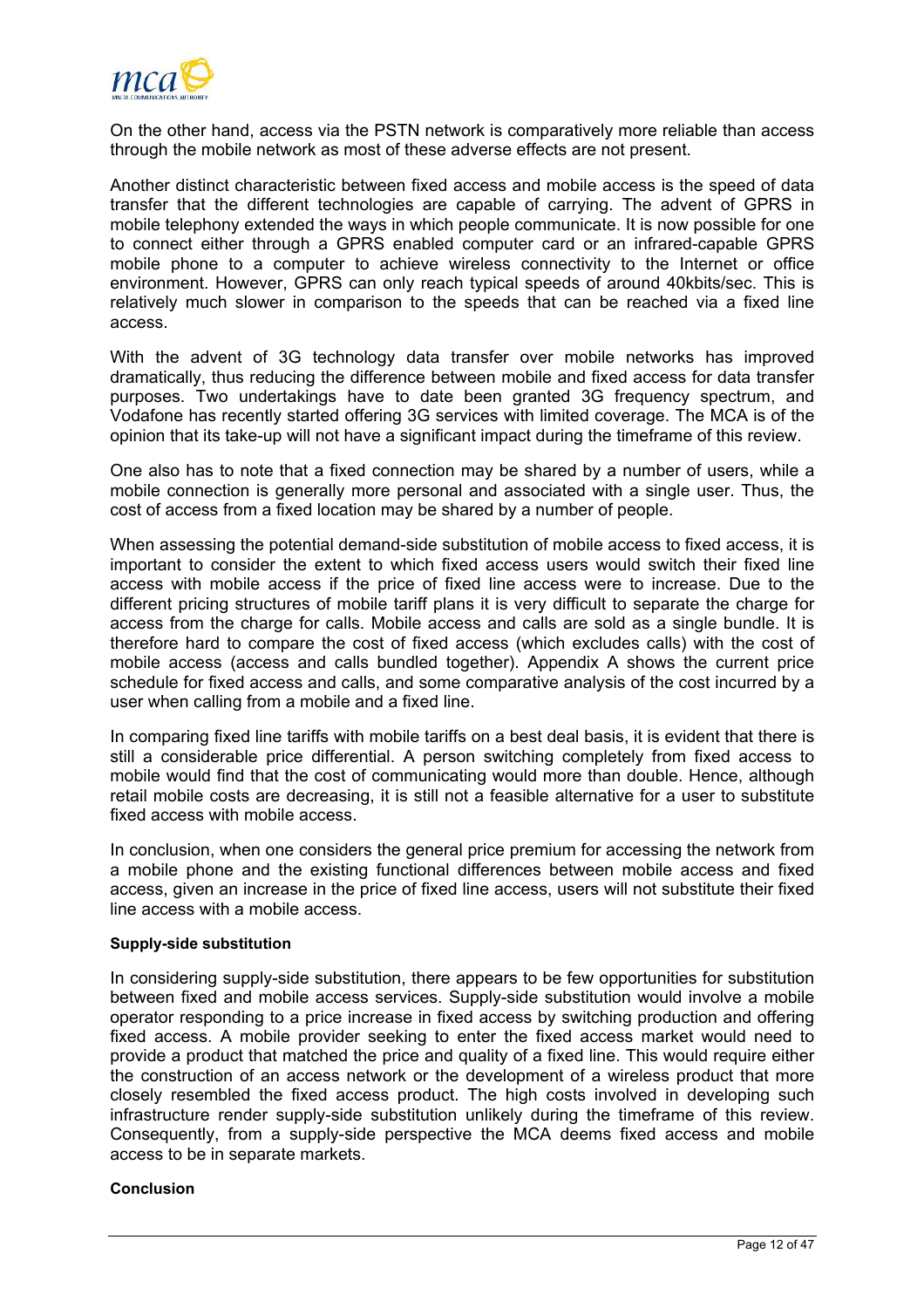

The MCA considers fixed access and mobile access to constitute separate markets.

#### **2.3.3 Different access products and networks**

As mentioned earlier there are currently four access products on the market provided through a fixed connection namely, analogue exchange lines, two types of ISDN lines and cable access lines.

#### **Demand-side substitution**

The main question to ask in assessing demand-side substitution amongst these forms of fixed access is the extent to which consumers would be prepared to switch from one type to another in response to a small but significant non-transitory price increase.

#### *Functionality*

All the above mentioned access products are considered to be substitutable by the fact that they allow end-users to make and receive voice calls, faxes, and support data communications. While both voice or data connections on analogue exchange lines and ISDN access lines are set up by dialling up to a switched network, call-making on the existing cable infrastructure is completely packet based.

There are however some key functional differences in how these services can be and are utilised. While an ISDN connection can be seen as a bundle of multiple analogue exchange lines, this service provides the possibility to access data at greater bandwidth if more than one channel is available for connection. ISDN service is capable of very rapid connection without the need of a modem training sequence. Moreover, ISDN service users enjoy a wider range of enhanced supplementary services. However, unlike analogue lines, ISDN connections do not support DSL.

When it comes to PRA ISDN connections, which in Malta are only demanded by businesses, the difference in functionality is even starker. Currently, PRA ISDN access is used to connect large business PBXs that can support multiple extensions.

The MCA considers that access over the cable network is functionally the same and thus substitutable to the analogue access lines provided over the PSTN network. However, cable access is not considered to be a substitute to the ISDN BRA and PRA access products since the latter types of access products offer different functionality than the available cable access.

#### *Pricing structure*

From a pricing point-of-view as already explained, in order to access either analogue exchange lines or ISDN a customer needs to pay a one-off connection fee and a rental charge which is paid on a monthly basis by residential customers and on a bi-monthly basis by business customers.

The table below illustrates the charges in Maltese Lira<sup>[8](#page-15-0)</sup> (inclusive of VAT) per vear associated with analogue exchange line, cable access, BRA ISDN and PRA ISDN.

| Analogue exchange<br>lines | <b>Cable access</b> | <b>BRA ISDN</b> | <b>PRA ISDN</b> |
|----------------------------|---------------------|-----------------|-----------------|
|----------------------------|---------------------|-----------------|-----------------|

<span id="page-15-0"></span> $8$  Exchange rate 1€ = Lm0.43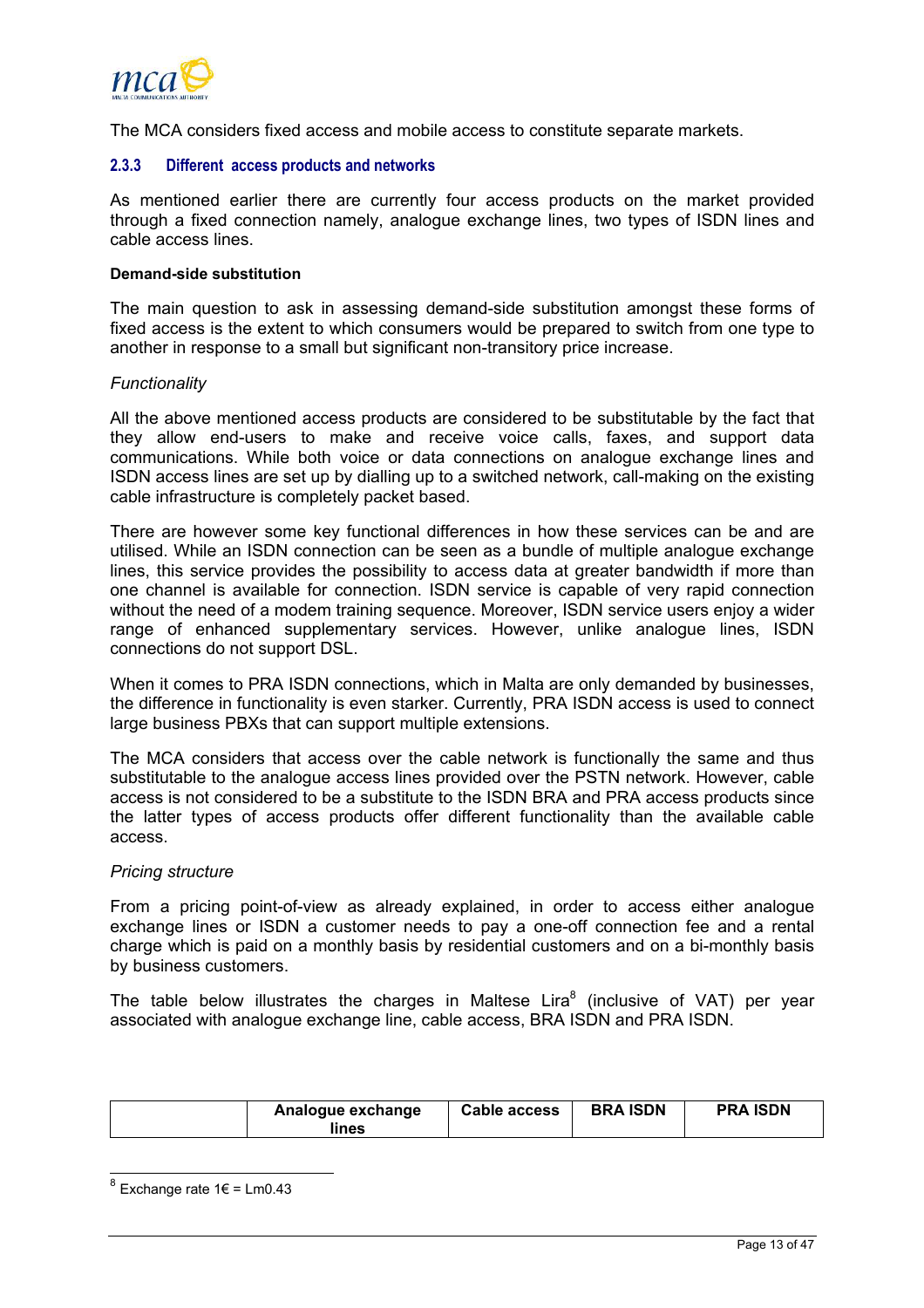

| <b>Connection Fee</b><br><b>Residential</b><br><b>Business</b> | 23.60<br>47.20 | $23.20* / 15.39*$<br>$34.15* / 30.00*$ | 30.00<br>77.00  | 944.00  |
|----------------------------------------------------------------|----------------|----------------------------------------|-----------------|---------|
| <b>Annual Rental</b><br><b>Residential</b><br><b>Business</b>  | 30.84<br>80.28 | 19.92<br>19.92                         | 76.00<br>188.00 | 1550.00 |

Source: Maltacom and Melita Cable website

\* Installation fee for Cable TV

+ Installation fee for Cable internet

A hypothetical monopolist in the provision of analogue exchange lines who attempts to raise its prices by a small but significant amount would find that its subscribers would not switch to BRA ISDN for a number of reasons, including:

- o its higher connection fee and rental cost;
- o the need to buy ISDN-specific end user equipment; and
- o in the case of subscribers using only one analogue exchange line having to subscribe to an extra line which they do not require.

On the other hand, users currently using BRA ISDN are unlikely to switch to analogue exchange lines given a small but significant price rise in BRA ISDN. These users are unlikely to be willing to give up the extra functionalities inherent in the BRA ISDN line for an analogue exchange line.

The functionality, different use, and price differentials of PRA ISDN suggests that a change in price of analogue exchange line access or BRA ISDN access do not constrain PRA ISDN.

With regards to the cable access service, the cable operator charges a fixed monthly rate which compares well with the line rental for analogue access lines. It is therefore evident that price-wise cable access and standard analogue exchange line access are substitutable.

#### **Supply-side substitution**

In considering supply-side substitution, the key question to ask is whether an existing supplier would enter the market in response to a small but significant increase in price of fixed access by a hypothetical monopolist.

A potential substitute for the fixed access services currently provided by the PSTN and Cable networks is broadband wireless access (BWA). On the 12th October 2005 the MCA allocated frequency spectrum to three undertakings for the deployment of a national BWA network. The investment needed to enter the market for this type of access is a significant one and it would take a significant amount of time to deploy a network with nation-wide coverage. The MCA believes that operators using broadband wireless technology are unlikely to have an impact during the timeframe of this review. In any case, the provision of access services over broadband wireless networks would in the future be a potential substitute for the current available fixed access products.

#### **Conclusion**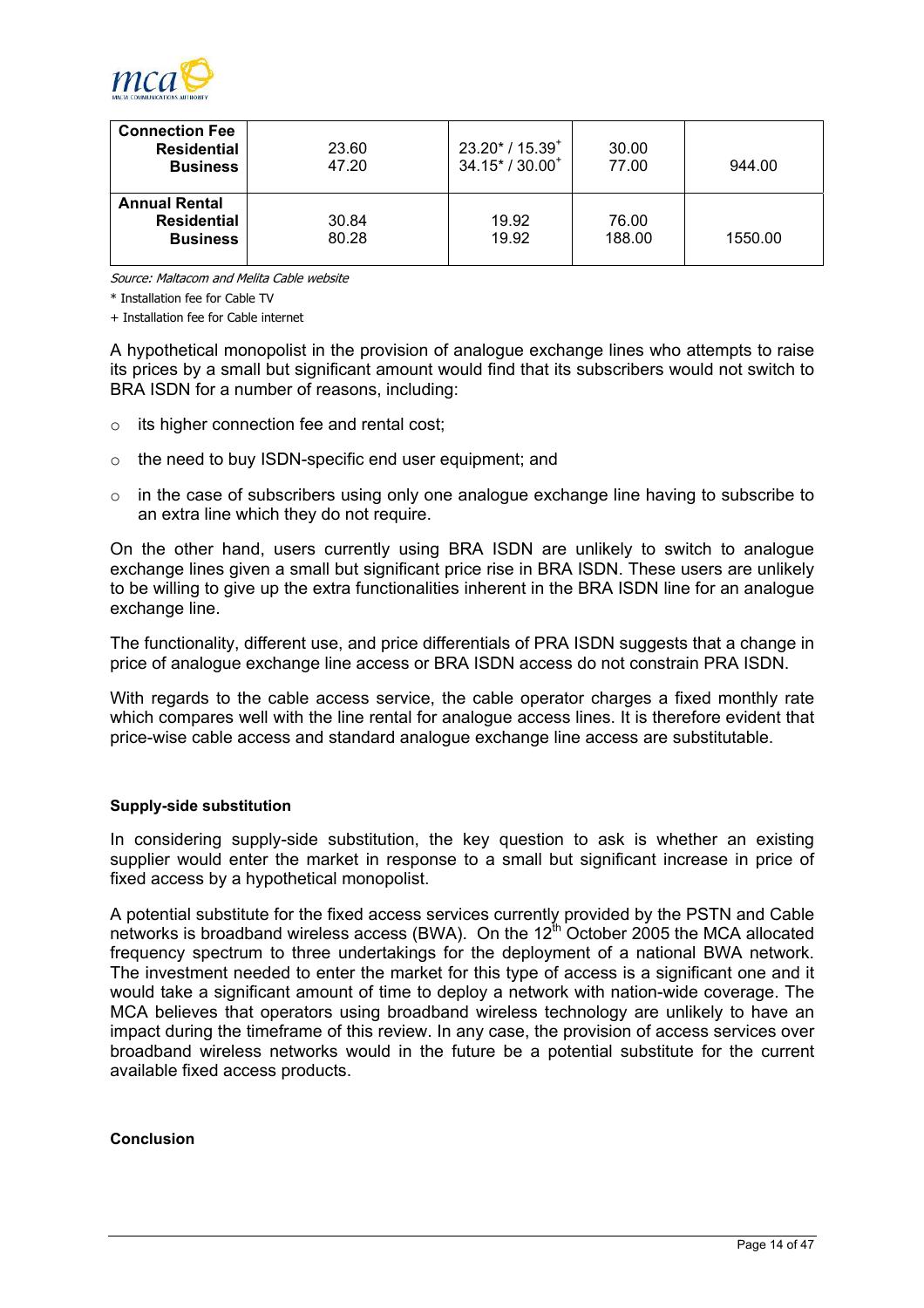

Based on the evidence provided above, analogue exchange lines or equivalent access products over the cable network fall within the same relevant market.

BRA ISDN or equivalent products and PRA ISDN or equivalent products are not considered to be substitutes of analogue exchange lines, and cable access and therefore constitute separate markets. The two types of ISDN are also not substitutes to each other and are therefore further spilt into individual markets.

#### **2.3.4 Residential and non-residential access**

In its Explanatory Memorandum to the Recommendation on Relevant Markets, the European Commission stated that it may be appropriate to distinguish end user categories in the markets defined since it is common to distinguish between business and residential markets because the contractual terms of access and service may vary and because the economics of serving customers in the two locations may be significantly different.

At present, a customer may only apply for a residential service if he/she intends to use the line for purely residential purposes. The customer is obliged to apply for a business service if he plans to use or is using the telephone access for profit making purposes. There is no customer choice in the category to which they are assigned.

#### **Demand-side substitution**

Even though access to business and residential customers is functionally identical since it is provided over the same infrastructure and provide same quality of services, business and residential users have different needs. Business users tend to require a greater range of services and use access primarily to make calls. Internet access is usually achieved though single high-speed ADSL or Cable-modem connections shared throughout the organisation. Residential users on the other hand, need fewer value-added services and use their access line for making calls and connecting to the Internet

The ability to distinguish successfully between business and residential customers for essentially the same service is an indication that there are separate markets for business and residential access. This is based on the undertaking's ability to single out business customers with sufficient accuracy and to require that they utilise only the business service provided. It is not possible for a business subscriber to switch to a residential status when faced by a hypothetical price increase in access. The undertaking will not supply the residential service to a subscriber who will be using the line for business purposes.

There is also some differentiation between business and residential customers in the terms and conditions of supply. Business customers may benefit from enhanced service quality of service guarantees. This may include, for example, a shorter time to get a connection, or faster fault repair. Business and residential customers have different also billing arrangements – for example the incumbent's business customers are billed each month while the residential customers are billed on a bimonthly basis. From a marketing and sales strategy point of view, business and residential customers are also treated differently.

Under these conditions of supply and the fact that there is no undertaking that provides access to both residential and business subscribers with indiscriminate conditions of supply, indicates that from a demand-side perspective there is no possibility of substitution.

#### **Supply-side substitution**

With respect to supply substitution, the ubiquity of both the PSTN and the cable network implies that costs associated with supply are not substantially different for business and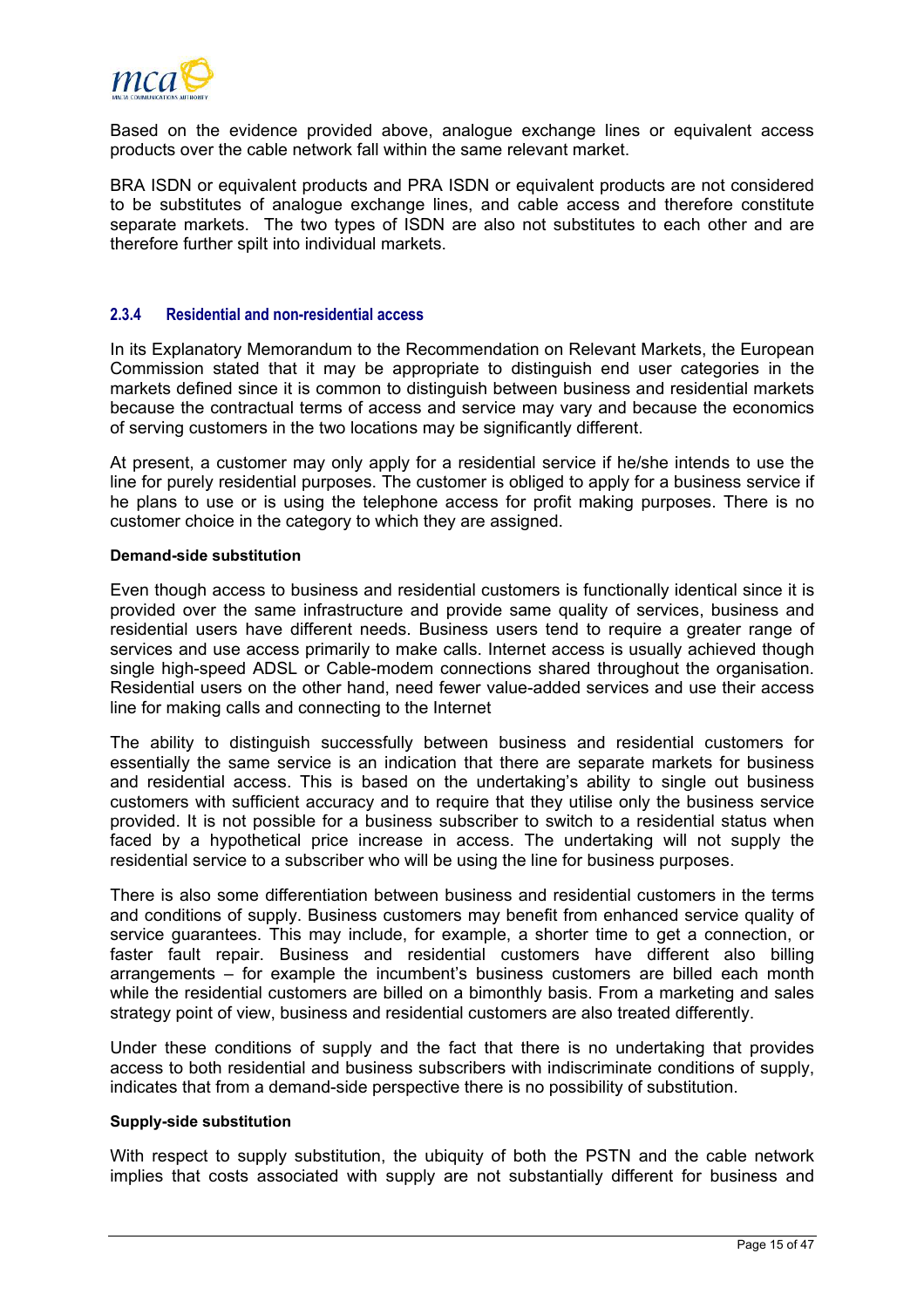<span id="page-18-0"></span>

residential customers. At a general level, an undertaking serving the business market may easily switch to supplying residential users in response to a small but non-transitory price increase by a hypothetical monopolist since the relevant network facilities required for such supply are similar.

Nonetheless, for potential market entrants, differences in the cost of supply would be relevant. Where a new access network has to be built then a potential market entrant could take into consideration the different areas of concentration of business and residential users respectively.

#### **Conclusion**

MCA's analysis of the conditions of the supply of business and residential services indicates that that there is currently no possibility for demand side substitution. This indicates that at present, despite the potential supply side substitution, residential and non-residential services in Malta fall in separate relevant markets.

### **02.4 Relevant Geographic Market**

A relevant geographical market comprises the area in which the undertakings concerned are involved in the supply and demand of products and/or services, in relation to which the conditions of competition are sufficiently homogeneous and which can be distinguished from neighbouring areas because the conditions of competition are appreciably different to those areas.

According to the EU Guidelines, in the electronic communications sector, the definition of the geographical scope of the relevant market is generally determined with reference to the area covered by a network, and to the existence of legal and other regulatory instruments.

Based on these definitions and the market conditions described earlier on, the MCA concludes that the relevant geographic market for the markets considered in this review is the Maltese Islands.

# **02.5 Summary of responses to the National Consultation and MCA replies related to the market definition**

One respondent argued that the consultation document fails to discuss the increasing trend for customers opting for packages where access and calls are purchased as one single product. It added that the overall direction of change in the markets for fixed access and calls is towards increasing substitutability, and therefore recommends that access and calls are in the same relevant market.

The MCA does not concur with the arguments set out by the respondent. As stated in the consultation paper, although customers may perceive access and call services as being one product, access services are an essential input for users to be able to make calls. Customers cannot substitute fixed access to fixed calls since the latter is dependent on the other. The two products are not substitutes but rather complementary products.

In its submission the same respondent argued that the consultative document should have found that access over BWA networks falls within the same market that includes analogue exchange lines or equivalent products over other networks. The respondents argued that the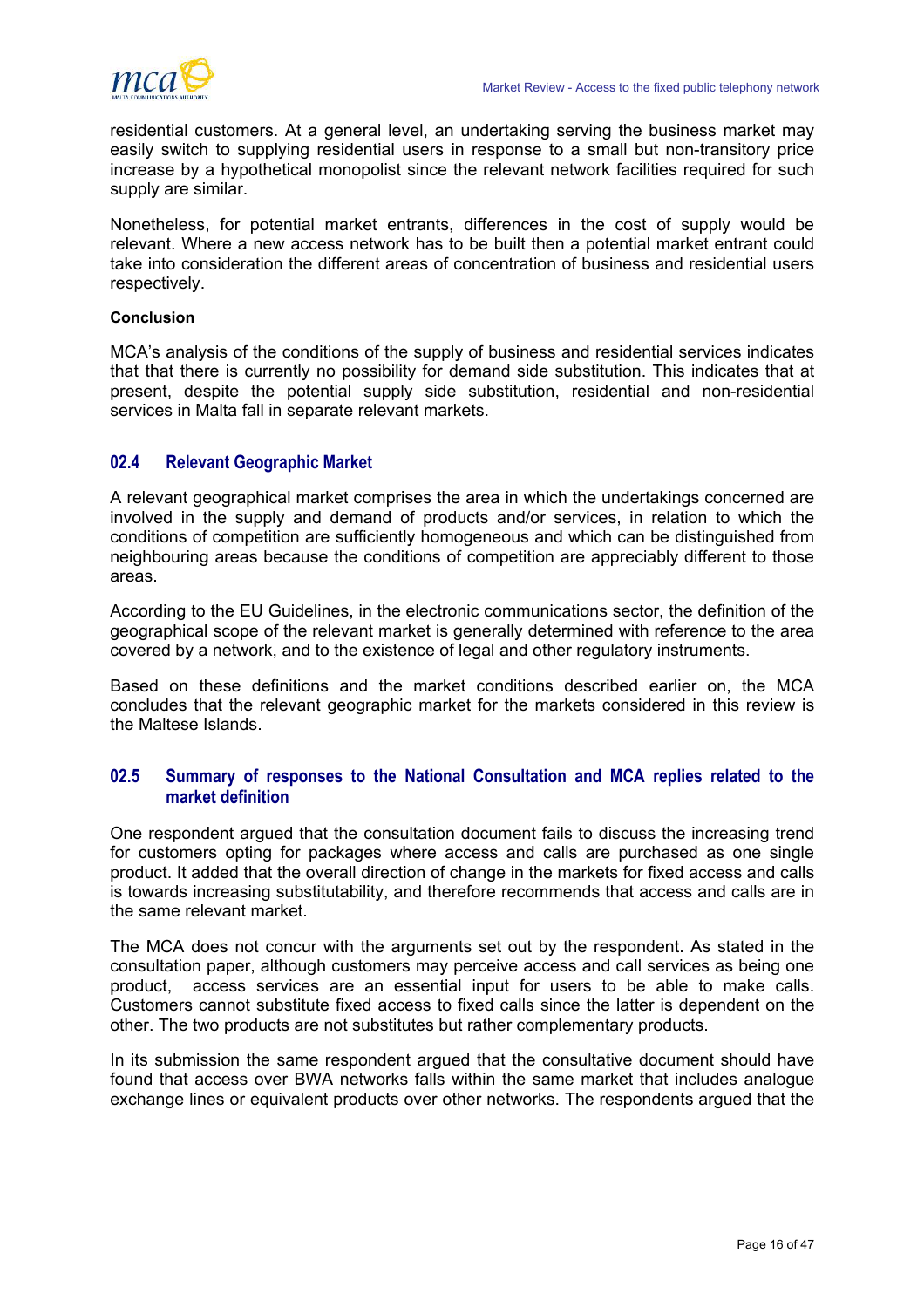<span id="page-19-0"></span>

l

coverage obligations set out in the call for applications for prospective BWA networks justify this inclusion[.](#page-19-1)<sup>9</sup>

The MCA has evaluated the above mentioned submission together with the three BWA licences granted on the 21<sup>st</sup> October 2005<sup>10</sup>. Two of the three BWA licensees have agreed to cover at least 90% of the national territory within two years of the grant of the spectrum, whilst the other undertaking agreed to achieve at least 66% coverage of the territory within the same period. It is therefore expected that during the timeframe of this review the roll-out of BWA networks would be at an advanced stage, thus allowing the potential for BWA operators to start providing services over their networks. Even though the MCA does not have any definite information as to whether these operators will start providing telephony services during the timeframe of this review, it nonetheless feels that such networks have the capability to offer access services within the timeframe of this review.

It is therefore appropriate to consider access services over the broadband wireless networks to be in the same relevant market.

One respondent argued that the limited substitutability between residential and nonresidential access products, mainly through the setting of a different pricing structure, is not a conscious strategic decision but rather a historical remnant of pricing policies imposed upon the incumbent by policy makers. The respondent argues that given recent changes in pricing the differences between residential and non-residential prices should decrease considerably, thus making such a distinction irrelevant.

The MCA is cognisant of the historic developments of fixed telephony in Malta and is also keeping into consideration the proposed tariff changes that the incumbent is considering. Even though the approval of such changes would decrease the price differential between the two customer segments, it is still not possible at this stage to consider both customer groups as falling in the same market. A major reason for this is the fact that a business user cannot apply as a residential customer and vice versa. The incumbent is able to distinguish between applicants and only provides a specific type of access based on the characteristics of the applicant. Unless customers are able to decide in which category they want to apply for, the distinction between residential and non-residential customers will be justified.

# **02.6 Comments by the European Commission pursuant to Article 7(3) of the Framework Directive related to the market definition**

In the draft measures notified to the European Commission, the MCA included Broadband Wireless Access in the relevant markets for residential and non-residential access lines provided over fixed public electronic communications networks. In their comments the Commission argued that the MCA has not conducted a substitution analysis before defining the relevant market. The Commission commented that the MCA has neither assessed whether end-users would consider switching from a fixed narrowband access product to a BWA product in the case of a small but non-significant price increase, nor the functionality of the BWA product. The Commission however recognise that the inclusion of this technology in the relevant market does not affect the finding of SMP or the scope of regulation.

<span id="page-19-1"></span> $9$  Two operators will have at least 33% coverage by the end of 2006 and 90% coverage by the end of 2007 whilst the other will achieve 90% within four years of the grant of the spectrum

<span id="page-19-2"></span> $10$  It should be noted that the BWA spectrum licenses where granted after the publication of the national consultation document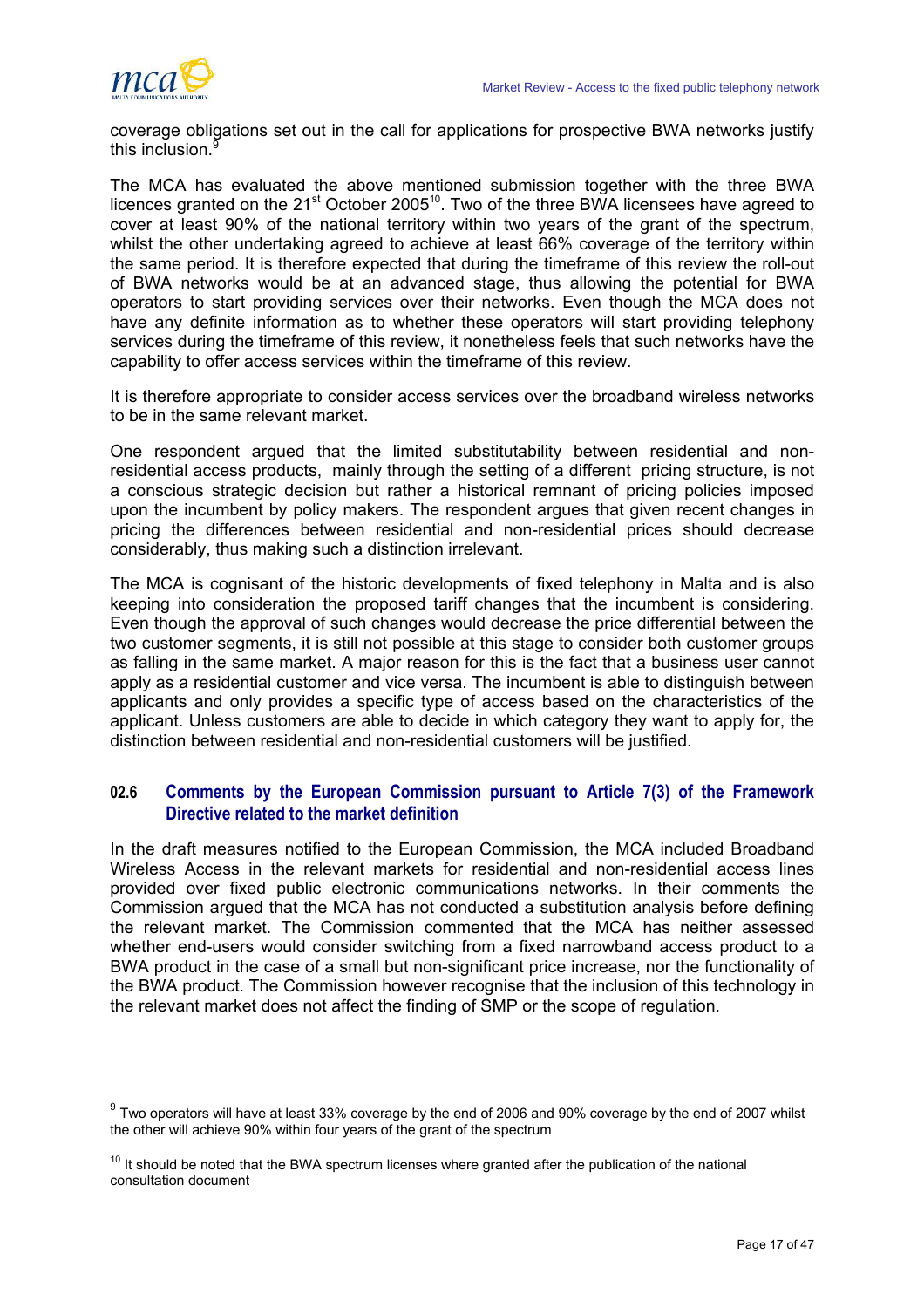<span id="page-20-0"></span>

As described above, given the coverage obligations the BWA licensees have agreed to, such networks will deploy ubiquitous networks well within the timeframe of this review. The MCA is aware that BWA networks are capable of providing packet-based voice services similar in functionality and price to those provided by the fixed incumbent and the cable network. Hence, even though the MCA does not have any definite information as to whether these operators will start providing telephony services during the timeframe of this review, it nonetheless believes that in view of the forward-looking aspect of the Market Review, such possible entry is real and hence it is appropriate that call origination over BWA networks should be included in the market definition.

# **02.7 Conclusion on relevant markets**

Following the analysis and discussion presented above, the MCA found the following product markets in Malta:

- 1. Residential analogue, cable and broadband wireless access lines provided over fixed public electronic communications networks.
- 2. Non-residential analogue, cable and broadband wireless access lines provided over fixed public electronic communications networks.
- 3. Residential ISDN BRA access provided over fixed public electronic communications networks.
- 4. Non-residential ISDN BRA access provided over fixed public electronic communications networks.
- 5. Non-residential ISDN PRA access provided over fixed public electronic communications networks.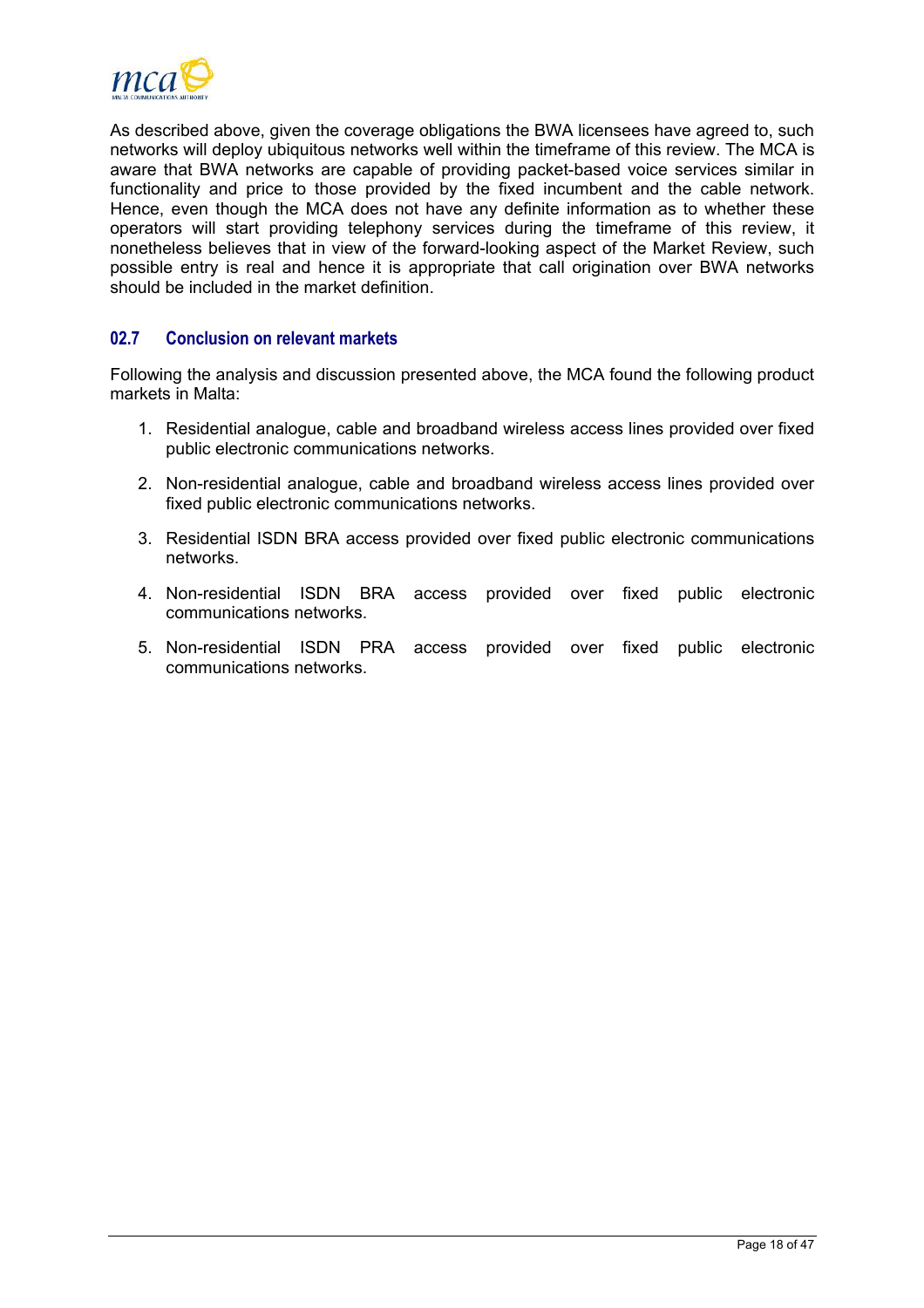<span id="page-21-0"></span>

# **Chapter 03 - Market Analysis**

Having identified the relevant markets as discussed in **Chapter 02** the MCA is required to analyse the markets in order to assess whether any undertaking has significant market power as defined in Regulation 8 of the ECNSR (Article 14 of the Framework Directive).

# **03.1 Method to Assess Significant Market Power**

Under the Electronic Communications Directives and Article 4(8) of the ECRA, SMP has been newly defined so that it is equivalent to the competition law concept of dominance. Article 14(2) of the Framework Directive states that:

*"An undertaking shall be deemed to have significant market power if, either individually or jointly with others, it enjoys a position equivalent to dominance, that is to say a position of economic strength affording it the power to behave to an appreciable extent independently of competitors, customers and ultimately consumers."* 

Further, Article 14(3) of the Framework Directive states that:

*"Where an undertaking has significant market power on a specific market, it may also be deemed to have significant market power on a closely related market, where the links between the two markets are such as to allow the market power held in one market to be leveraged into the other market, thereby strengthening the market power of the undertaking".* 

Therefore, in the relevant market, one or more undertakings may be designated as having SMP where that undertaking, or undertakings, enjoys a position of dominance. Also, an undertaking may be designated as having SMP where it could lever its market power from a closely related market into the relevant market, thereby strengthening its market power in the relevant market.

In assessing whether an undertaking has SMP, this review takes the utmost account of the Commission's SMP Guidelines as well as the MCA's equivalent guidelines, as referred to in Chapter 01 above.

# **03.2 Assessment of SMP Against Relevant Criteria**

The remainder of this chapter considers whether single dominance is likely to exist in the identified markets. In the MCA's view the assessment is fully compliant with the Commission's Guidelines. The SMP assessment set out is based on the evidence available to the MCA.

Single dominance can be assessed using a large number of criteria, as described in the Commission's and the MCA's guidelines on SMP assessment. In the MCA 's view, the most appropriate ones are:

- o Market share analysis
- o Barriers to entry
	- $\checkmark$  Economies of scale and scope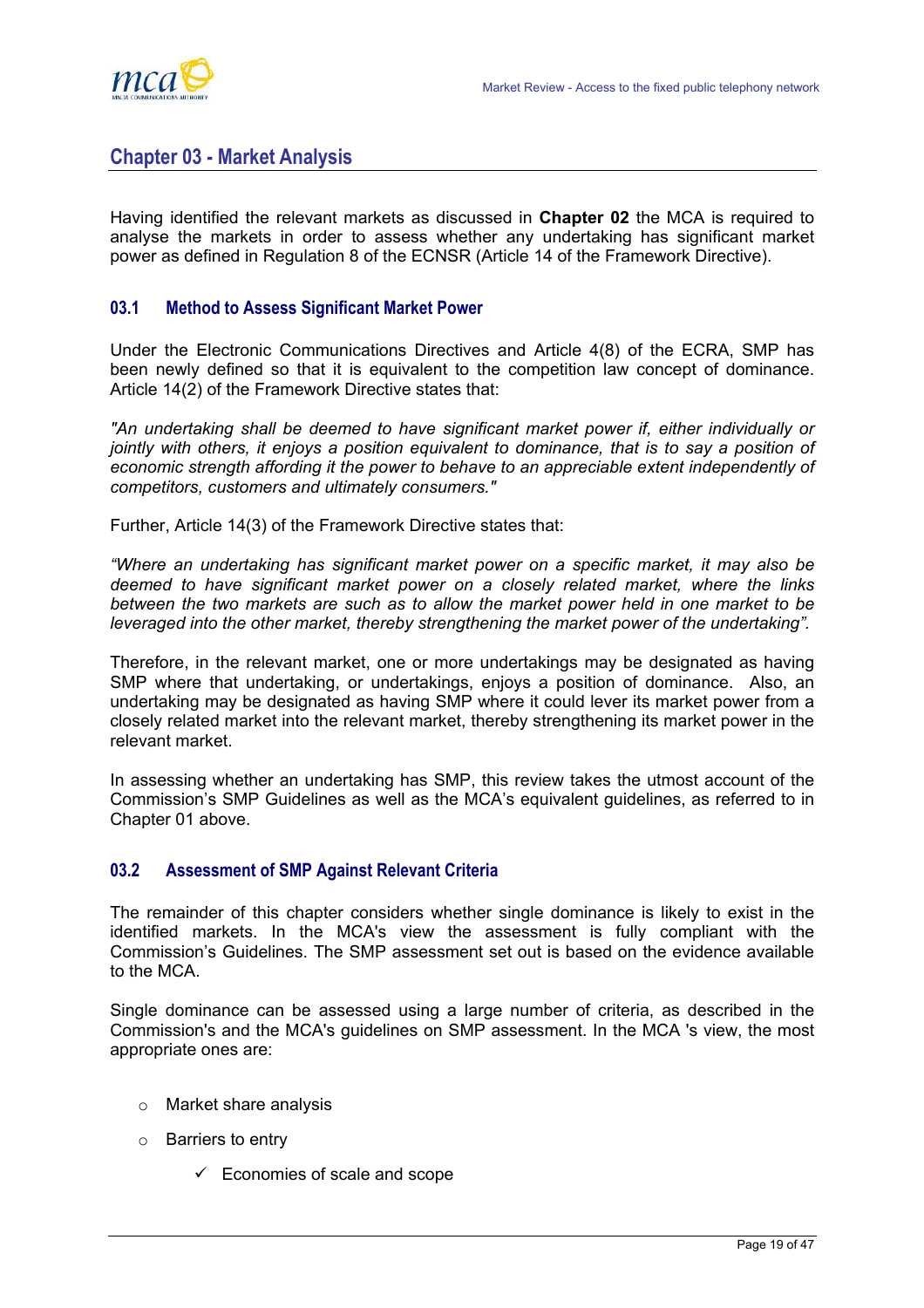

- Sunk cost
- Vertical integration
- o Potential competition
- o Countervailing buyer power

## **3.2.1 Analysis of market shares**

Although, high market shares are not in themselves decisive as to whether an undertaking enjoys SMP in a market, the MCA is of the opinion that market shares higher than 50 per cent would be indicative of SMP. Paragraph 75 of the Commission Guidelines states that, "*according to established case-law, very large market shares – in excess of 50% - are in themselves, save in exceptional circumstances, evidence of the existence of dominant position*."

Maltacom is the main fixed line operator in Malta offering access line services to residential and non-residential customers. Maltacom provides all analogue and ISDN exchange lines in Malta, whilst Melita Cable provides all the cable access lines. The following illustrations provide information on the number of exchange lines that Maltacom currently provides.



The total number of analogue exchange lines over the past three years has remained very stable around 204,000. As stated earlier, the cable operator launched its cable access services in July 2005 and as at December 2005 had approximately 3700 subscribers. Since the Melita Cable has no interconnection agreements with other operators all cable subscribers still have the analogue exchange line provided by Maltacom. This is currently required to make calls to other Maltacom subscribers and mobile operators. However, when Melita Cable interconnects with Maltacom and mobile operators, cable subscribers can easily choose to maintain only one access line. Due to this development in the market the MCA expects that a number of subscribers would permanently switch to cable access from their current analogue exchange line. Nonetheless, the MCA does not expect that during the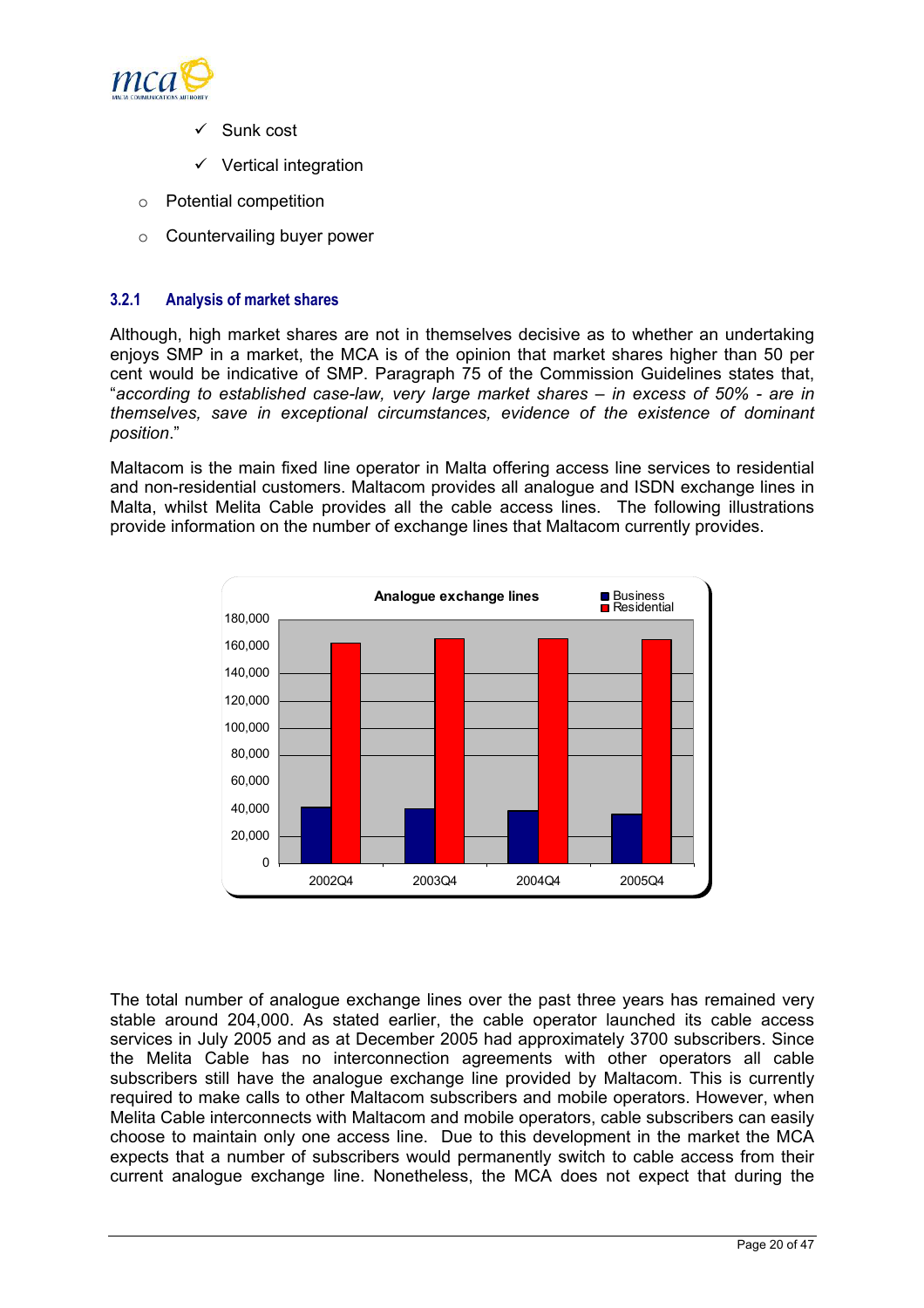

timeframe of this review Maltacom would lose a significant amount of subscribers such that it will lose its SMP position in the provision of access lines. From figures available to the Authority, Maltacom currently has 98 per cent market share in the residential and nonresidential analogue and cable access lines market, whereas Melita Cable has the remaining 2 per cent.



The illustrations above clearly show that the penetration of ISDN exchanges lines in Malta is very limited. Over the past four years the total number of ISDN BRA exchange lines has increased by 50 per cent. The number of ISDN BRA lines acquired by business customers has doubled whilst that for residential customers has marginally decreased.

The level of penetration of ISDN PRA exchange lines is significantly low in Malta with an average of 335 lines during the past four years. Given the particular functionality and high prices of this product, all ISDN PRA connections are currently acquired by business customers.

Since Maltacom is the only provider of ISDN exchange lines, it has a 100 per cent market share when calculating both subscribers and revenues associated with these services.

The data presented above clearly indicates that Maltacom has significant market power in all the abovementioned access markets. The finding of dominance is further supported by the fact that Maltacom has an enduring high market share in these markets. Moreover, given the observed trends in these markets, the MCA is of the opinion that Maltacom will likely continue to enjoy SMP during the timeframe of this review.

# **3.2.2 Barriers to entry**

Barriers to entry can take many forms such as significant sunk costs or economies of scale and scope resulting from the presence of a large undertaking in the market. The presence of entry barriers may create the necessary market conditions for an operator to exercise market power.

#### *Economies of scale*

For a significant number of years, Maltacom was the only operator providing fixed access and national call services to residential and non-residential customers in Malta. Given the ubiquity and the high density of this network Maltacom enjoys economies of scale in providing fixed access services. Given that Maltacom is currently providing the majority of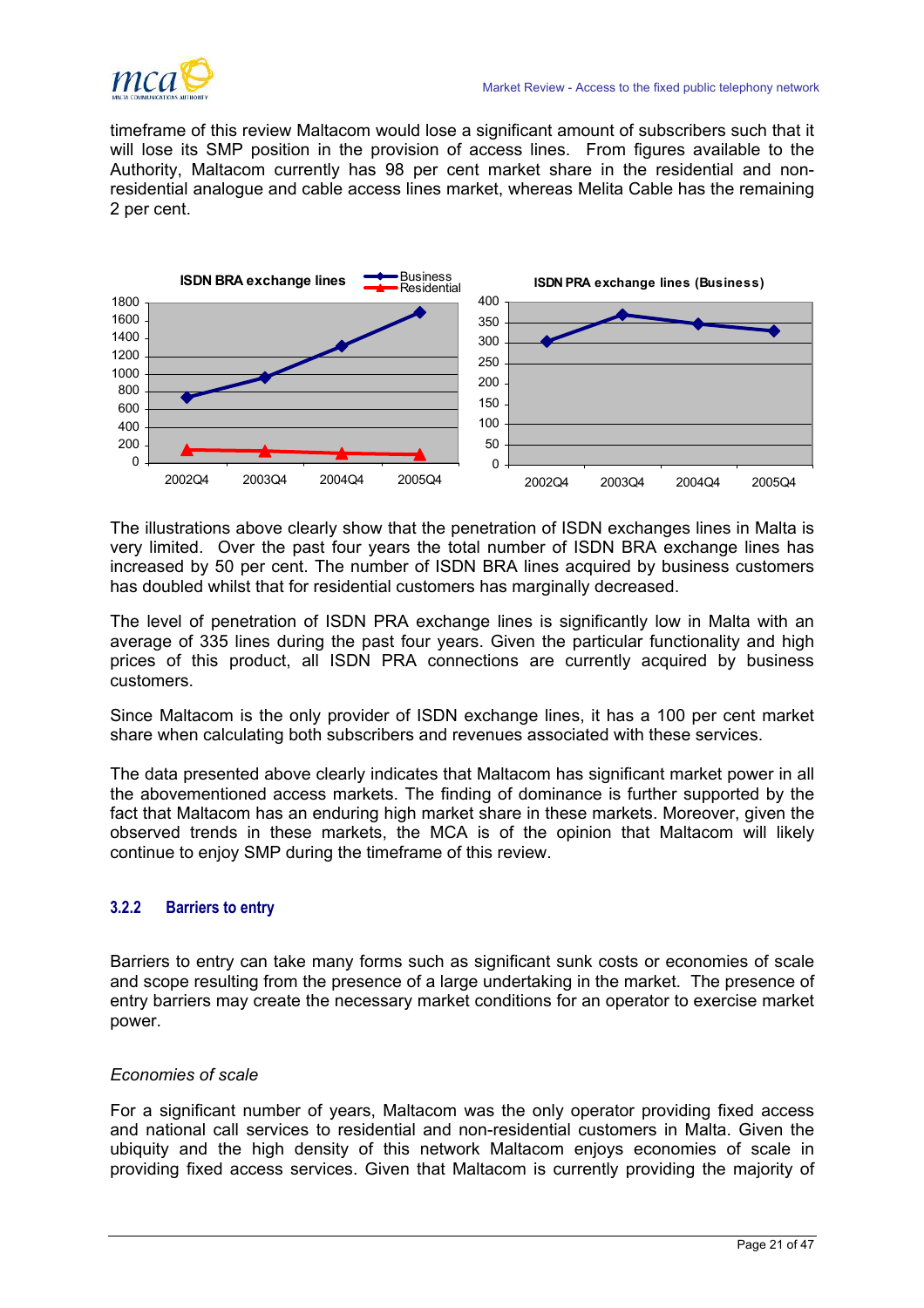

access lines in the market, the per line cost incurred by this undertaking for providing access services are likely to be much lower than those of a new entrant. A new entrant would need to take a large share of the market if it is to effectively compete with the incumbent. In order to gain a large market share the new entrant will have to price below the incumbent's prices, which would make it very difficult for this operator to cover its costs.

Given the size of Maltacom, it will be difficult for any other operator to provide access services below the price charged by Maltacom unless it is more efficient in its operations or uses more cost-effective technologies.

Another important area where economies of scale are likely to be achieved is in the supply of associated support services. Since Maltacom provides the majority of access lines in the market, its per line cost of providing associated services, like billing and customer care would be much lower than the cost of a new entrant.

### *Economies of scope*

Economies of scope exist where average costs for one product are lower as a result of it being produced jointly with another product by the same firm. Cost savings may be made where common processes are used in the provision of a group of services. When an operator is present in a large number of markets it can share common costs over a greater range of services.

Maltacom is the fixed telephony incumbent and is therefore present in a large number of electronic communications markets providing a full range of services over its ubiquitous network, such as leased lines, international gateway, and calls. The ability to benefit from economies of scope may act as a barrier to entry for new competitors. For a new entrant to enjoy such economies of scope it would need to enter a large number of markets simultaneously, which would firstly increase the entry costs and secondly would make it more difficult to recoup such cost on exit.

The ability of Maltacom to benefit from such economies of scope are an indication that significant barriers to entry exist in the access markets, and suggest that Maltacom is likely to enjoy a lasting position of SMP in these markets.

## *Sunk costs*

Sunk costs are those costs that a new entrant must incur to enter the market but which are not recovered on exit. A potential entrant will only seek to incur these costs if its expected return from such an investment would be sufficient to cover these costs. The incumbent on the other hand has already made its investment and would therefore be in a much better position to compete with the new entrant since it would already have covered its sunk costs. This asymmetry would make it very difficult for a new entrant to effectively compete with the incumbent.

Entering the access markets requires a large upfront investment resulting in significant sunk costs, which are not recoverable on market exit. The presence of such significant costs would indicate that there is little possibility for any new entrant to replicate the network of the incumbent and the cable operator during the timeframe of this review. Consequently, Maltacom would likely continue to benefit from SMP in these markets.

#### *Vertical Integration*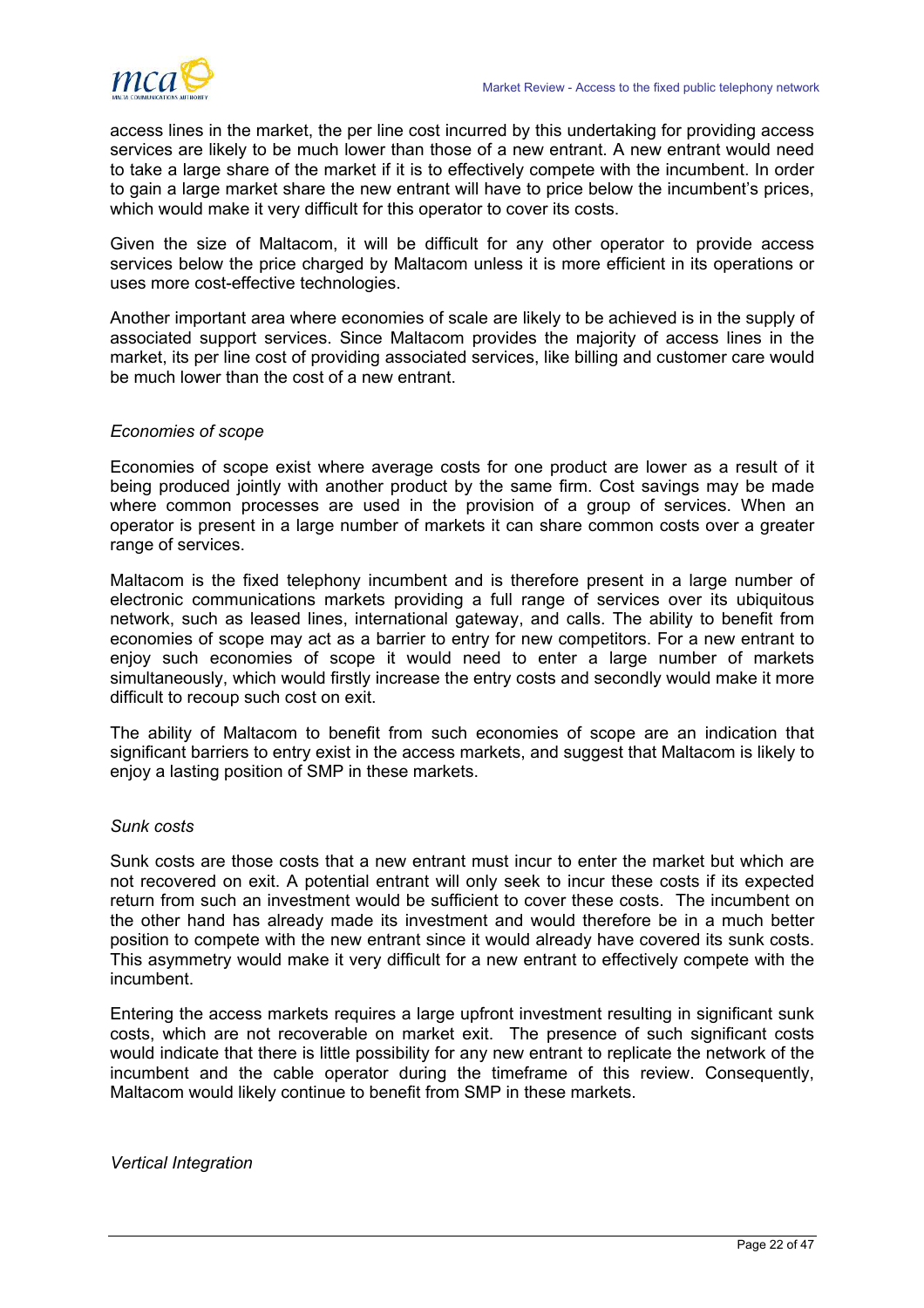

Vertical integration involves an undertaking operating in a given market, while also being present in a market that is at a higher or lower level in the chain of provision. Since vertically integrated operators are able to influence both upstream and downstream markets it would be more difficult for a new provider entering in one of these markets to compete effectively with the integrated operator.

Maltacom is an integrated provider and operates at a wholesale and retail level in all the electronic communications market where it is present. The ability to lever market power from upstream to downstream markets may deter potential entry in these markets. An integrated provider can make it difficult for new entrants at a retail level to obtain the necessary inputs at a competitive price (i.e. cost based) and therefore create an entry barrier at the retail level. Where Maltacom enjoys SMP at a wholesale level it can take the opportunity to lever its power in the downstream market in absence of regulation or effective competition.

# **3.2.3 Potential Competition**

Potential competition refers to the prospect of new undertakings entering the market within a short period of time and therefore constrain incumbent firms. The potential entry may prevent firms from raising prices above competitive levels, leading thereby to situation in which no market power can be profitably exercised.

A realistic potential competitive constraint on Maltacom can come from the recent entry in the access market of the cable operator. As stated earlier in July 2005 the cable operator started offering cable access for the provision of IP-based telephony services which enables its customers to make on-net calls and international calls. The MCA is of the opinion that when the cable operator interconnects with other local operators, its cable access service will compete with the traditional analogue exchange line service offered by Maltacom. However, until the cable operator interconnects with other local operators, customers using the cable access service would not be in a position to have only one telephone line connection (i.e. cable or analogue) since customers wanting to call a PSTN or mobile number would still need access to the Maltacom network. The MCA is therefore of the opinion that until the cable operator interconnects with other local operators, the cable access service would not be in a position to compete at par with the incumbent's analogue exchange line service and therefore customers would not have a fully substitutable service. The MCA considers that this limitation will not allow the cable operator to successfully exert a significant competitive constraint on Maltacom in the provision access lines services for the time being.

Another potential development in the market will be the introduction of access services over BWA networks. On the  $12<sup>th</sup>$  October 2005 the MCA allocated frequency spectrum to three undertakings for the deployment of a national BWA network. BWA network operators could potentially start providing access services over their wireless networks. However, the MCA considers that such a development would not have a material impact during the timeframe of this review since the rollout of a nation wide BWA network would be a lengthy and extensive process.

The MCA positively expects that the introduction access services over different fixed electronic communications networks is likely to increase the level of competition in the access markets in the near future. However, the MCA considers that during the timeframe of this review such a development would not be sufficiently widespread so as to erode the significant market power held by Maltacom. Nonetheless, the MCA is going to monitor closely the development of competition in the fixed access markets and will consider revising its conclusions if the market structure changes considerably.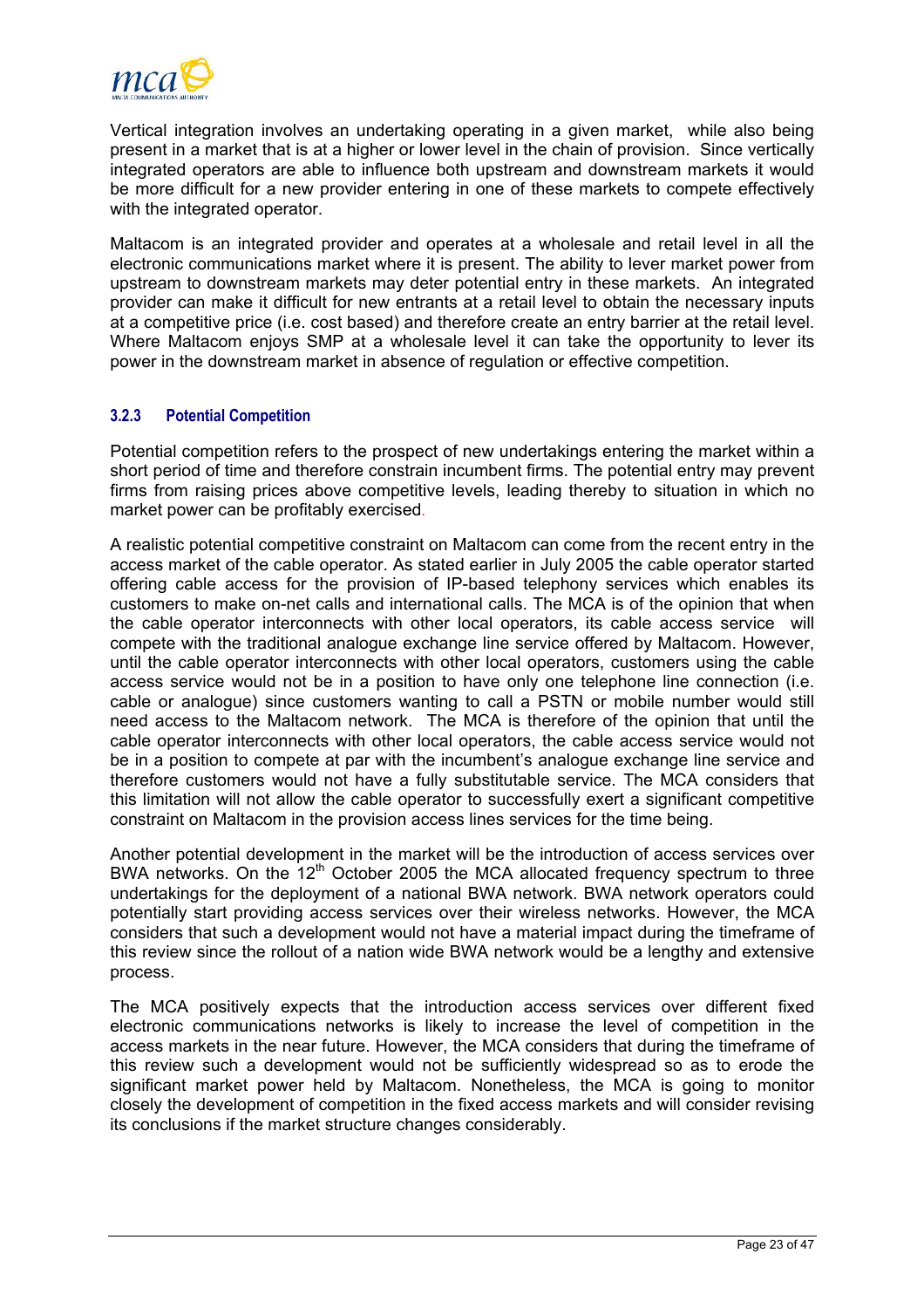<span id="page-26-0"></span>

#### **3.2.4 Countervailing buyer power**

The existence of customers with a strong negotiating position, which could be exercised to produce a significant impact on competition, will tend to restrict the ability of providers to act independently of their customers. When buyers of a certain product or service are large and powerful, they can effectively stop an attempt to increase prices by service providers.

The extent of countervailing buyer power depends on the ability of large customers to switch to alternative providers or not to purchase the service or product from that particular provider within a short period of time.

Currently, residential customers have no alternative provider to Maltacom for acquiring access services that allow them to have ubiquitous connectivity to all networks. Small businesses, which account for a very large portion of total businesses in Malta<sup>11</sup>, do not have sufficient bargaining power with Maltacom. On the other hand, only a handful of large companies (such as banks and large corporations), which purchase a full range of services from this undertaking, might exert to a very limited extent some countervailing buyer power. However this is not considered to be sufficient to constrain Maltacom to a significant degree.

Notwithstanding, the MCA is of the opinion that in absence of alternative providers offering ubiquitous services it is not possible for a particular customer or group of customers to exert sufficient countervailing buyer power on Maltacom to pose a serious price constrain on its operations in absence of regulation.

# **03.3 Summary of responses to the National Consultation and MCA replies to issues related to the market analysis**

One respondent argued that although the MCA identified 5 separate markets these were analysed collectively. According to the respondent, this approach limits transparency and lacks identification of specific market characteristics which in turn leads to a common set of remedies.

The MCA does not agree with the interpretation given by the respondent. Where feasible, the Authority, undertook an individual analysis for the markets whilst in other instances an individual analysis would have produced the same result as a collective analysis. In its market shares analysis the MCA undertook an individual analysis since differences in markets warranted such an approach. Other criteria such as barriers to entry and vertical integration were analysed collectively since Maltacom provides all these services on its network and therefore faces similar conditions in providing all services. A separate analysis for each individual market would have lead to the same conclusions as a collective analysis.

### **Market shares**

l

A respondent argued that the MCA did not substantiate its claim that given the lack of interconnection agreements, the access product of Melita Cable does not pose a sufficient competitive constraint on Maltacom. The respondent argued that the increase in the number of cable IP-telephony services customers shows otherwise. The respondent put further

<span id="page-26-1"></span><sup>&</sup>lt;sup>11</sup> According to estimates from the National Statistics Office out of 31,657 business units, 29,883 units are classified as micro units (0-9 employees) and 975 units are small units (10-49 employees). Therefore 97 per cent of all businesses in Malta are micro or small enterprises employing less than 49 employees.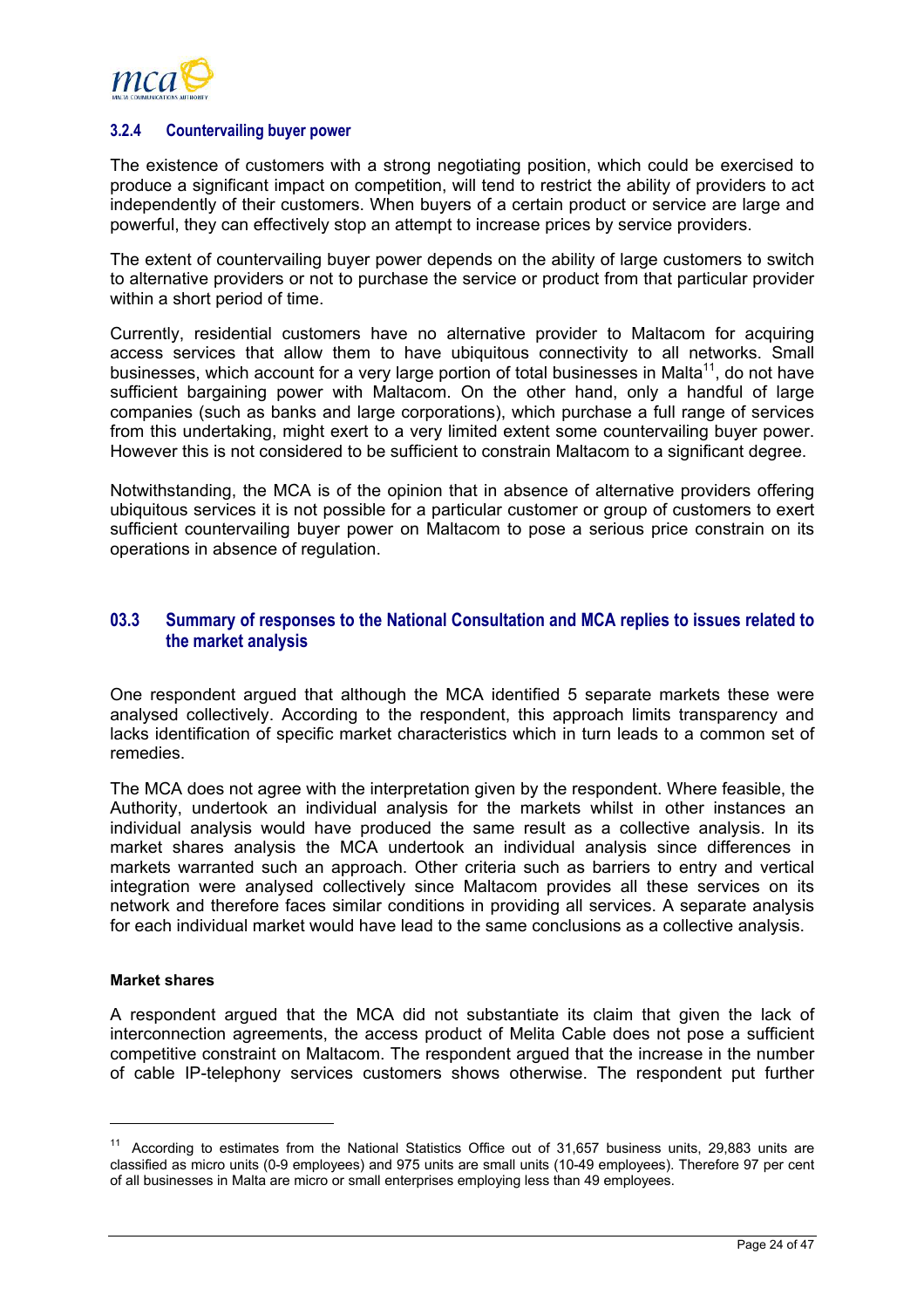

emphasis on Melita's ubiquitous network and that 80% of households have a cable TV connection and another 50% have a cable broadband connection. This, the respondent stated, shows that there is clear evidence that there is increased pressure on Maltacom.

The MCA maintains its position that until Melita has negotiated interconnection agreements with other network operators which would enable its customers to make calls to any network, customers cannot switch to the Melita Cable access product and forgo the use of Maltacom's access product. Therefore the current limited substitutability between these services limits significantly the pressure that Maltacom faces from Melita Cable.

The MCA is however cognisant that Melita Cable will soon have interconnection agreements with the major voice telephony operators and will therefore start offering a ubiquitous service. When such agreements are negotiated Melita Cable will then be able to exert pressure on Maltacom since consumers would have a feasible alternative to Maltacom's product. Nevertheless, the fact that Melita Cable will be a direct competitor to Maltacom does not necessarily imply that Maltacom will lose its SMP in the access market. The emergence of a competitor means that competition is starting to emerge in a market but not that effective competition is achieved from day one. Maltacom will face a constraint not to increase prices and to provide better services. In order for Melita Cable to erode Maltacom's market power, it would need to attract a large number of customers to its network such that it would diminish the high market share enjoyed by the fixed incumbent.

The MCA is of the opinion that this situation will be very difficult to be observed with the two year timeframe of this review. Nevertheless, the Authority will keep a close watch on the developments in this market and will consider revising its conclusions if warranted.

The same respondent further argued that our analysis of market shares is backward-looking, static and incomplete and does not reflect the dynamic state in which this market is evolving.

The data provided in the consultation document is based on data provided by the operators (including the respondent) available up to September 2005, i.e. two weeks prior the publication of the consultation document. The MCA cannot understand the allegation made by the respondent that the data is incomplete and static. The MCA is now in a position to update the data up to December 2005 which should provide even a better picture of the market. Data as at end December 2005 shows that Maltacom had the absolute majority of fixed access lines in Malta with a 98% market share, whilst Melita Cable had only a 2% market share.

#### **Barriers to entry**

One respondent argued that in its market analysis assessment the MCA completely ignores the fact that there is *"another network that enjoys ubiquity and economies of scale and scope"* and that with interconnection agreements in place it will provide a direct competitive pressure on Maltacom.

The MCA does not dispute the fact that Melita Cable has a ubiquitous network. Neither it disputes that following the setting up of interconnection agreements with other public voice telephone networks Melita Cable would be in a position to compete at par with Maltacom. However, assuming that interconnection agreements are achieved by the end of this year, the MCA is doubtful as to how can the cable operator easily erode the market share of Maltacom over the next two years.

A respondent suggested that the number of access lines over Maltacom's network is not so high such that a new entrant would find it difficult to gain enough market share in order to achieve similar economies of scale and scope. The respondent argues that the economies of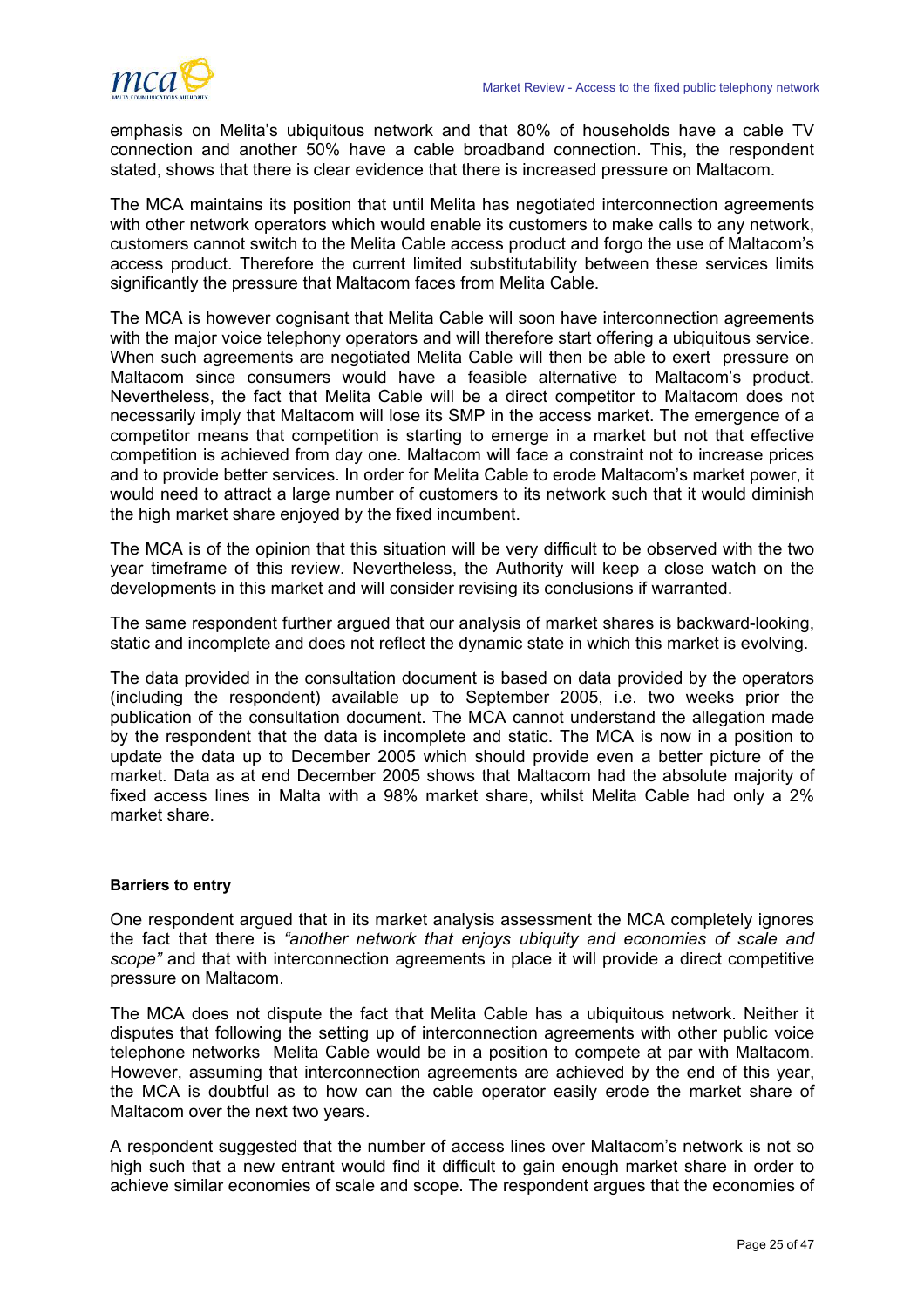

scale and scope that Maltacom enjoys are by far smaller than other EU incumbents such as the Irish incumbent eircom which has 2 million access lines. The respondent concludes that size of Malta limits the potential gains of economies of scale and scope compared to other countries.

The MCA does not in principle agree with these kind of comparisons. The respondent based his conclusion on just one statistic by mentioning the number of access lines of Maltacom and comparing them in absolute terms with those of the Irish incumbent. The capital and operational cost associated with operating a network covering the national territory of Ireland are presumed to be significantly higher than that of Maltacom to cover the Maltese territory<sup>12</sup>. The MCA would like to point out that economies of scale are not only related to absolute size but also to network utilisation and efficiency in operations. Furthermore, the MCA considers that during the timeframe of this review it will be very difficult for any new entrant in the market to gain a large portion of the 200,000 plus access lines of Maltacom.

The same respondent argued that due to technological developments new entrants, in particular BWA operators, will find it less difficult to compete with Maltacom by using cheaper IP technology, and therefore any economies of scale and scope enjoyed by Maltacom would be easily achieved by new entrants.

The MCA is cognisant of the emergence of packet-based technology and the efficiency gains of providing services over NGN infrastructures. The MCA however has strong reservations that BWA entrants will be in a position to achieve economies of scale and scope so quickly such that they will be able to compete with Maltacom at an early stage of their launch. In fact as the same respondent correctly states in the response, two BWA networks will only be able to cover 50% by the end of this year and 90% by the end of 2007. This implies that customers would not be able to substitute the service of Maltacom with the BWA providers prior end 2007 since BWA operators would not be able to offer their clients a ubiquitous service. This would greatly limit the take up of a hypothetical telephony service provided by BWA providers.

The Cable operator has already a packet-based network infrastructure and therefore it can reap the benefits of this technology. However, Melita Cable does not have the subscriber base for telephony services of Maltacom that would enable it to enjoy economies of scale. The fact that new entrants use packet-based technology does not mean that new entrants automatically face the same economies of scale as the existing operator that has a high market share. Economies of scale are gained over time subject to volumes and efficient utilisation of infrastructure.

Notwithstanding the above, the MCA positively notes that Maltacom is also upgrading its own network to an packet-based based infrastructure which would result in significant efficiency gains in the provision of services. The MCA therefore considers that Maltacom would be able to compete and reap the benefits of improved technology exactly as the new entrants. Maltacom would be in a position to counteract any aggressive competition by competitors which deploy an packet-based networks and can therefore maintain its high market share. With its already existing large customer base, Maltacom would still be at an advantage over its competitors since it can start exploiting economies of scale associated with packet-based technology from the start. The new entrants would need to build their customer base, a process which would take time and would not likely happen during the time frame of this review.

l

<span id="page-28-0"></span> $12$  27km by 15km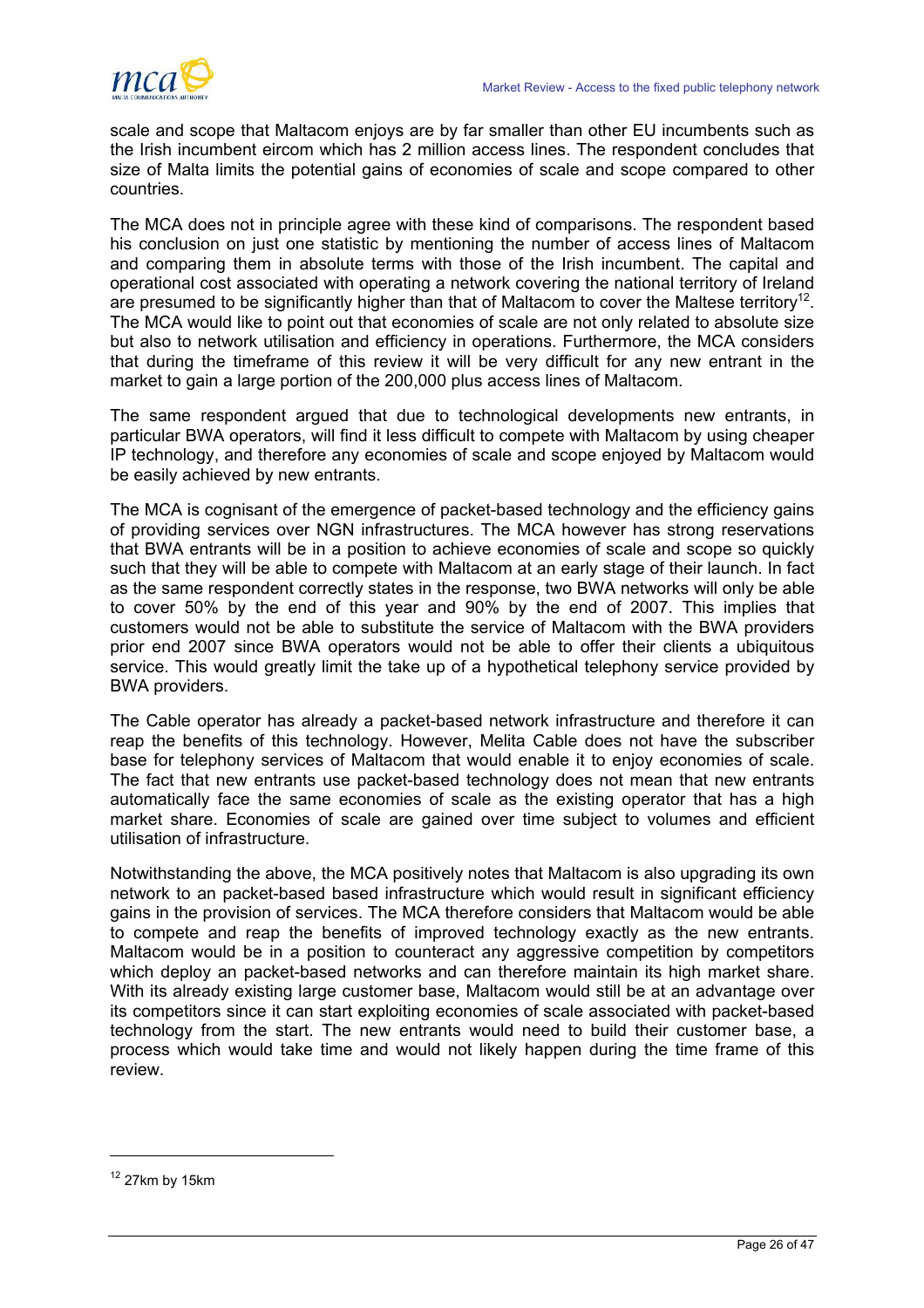

A respondent said that the convergence of services and the fact that existing network operators are present in different markets, there exists a high potential for operators to offer bundles of products and therefore leverage their market position form one market to another. The potential for offering triple play over different networks is high.

The MCA is fully aware of the potential that in the near future triple play would be provided over different fixed electronic communications networks. Bundles of products would be offered by operators in order to retain/attract customers and enable them to have one-stopshop solutions for the purchasing of their electronic communications services. Maltacom as the fixed incumbent owning a fixed and mobile network and also having a DTTV licence can strongly and effectively compete with any new entrant offering triple play products, given that Maltacom's current subscriber base is nearly 100%. Maltacom is also present in almost all markets for electronic communications service. Furthermore, Maltacom is the only provider in Malta currently in a position to offer quadruple play – since it is able to offer fixed and mobile telephony, broadband and also digital broadcasting services to its subscribers. The potential for new entrants to resort to leveraging tactics can effectively be replicated by Maltacom in order to retain its large customer base.

#### **Sunk cost and vertical integration**

One respondent argued that the consultation document fails to identify that the cable network operator, similarly to Maltacom, has already covered its sunk costs given that it has been present in the market of a significant number of years. Moreover, the cable network operator is also a vertically integrated operator as Maltacom. According to the respondent, the MCA is overestimating the difficulty for the new BWA operators to start competing with Maltacom. The respondent argued that the over demand for BWA licences, the small territory of Malta and the fact that BWA operators will not have to have capillary cable-laying support this view.

The MCA agrees that Melita Cable has been providing cable TV services and broadband services for a number of years over its cable network and it is likely that it has covered its sunk cost. Moreover, Melita Cable is also a vertically integrated operator as Maltacom. In this respect one of the new entrants in this market has a similar position to Maltacom.

However the fact that Melita Cable is a vertically integrated operator and that it has covered its sunk costs does not imply that Melita Cable has SMP or that Maltacom has no SMP but rather that Melita Cable can compete more favourable than other new entrants which are not vertically integrated operators or that need to deploy a new network, such as the 3 BWA network operators.

The MCA agrees with the respondent that the roll-out of BWA will not require an extensive laying of cabling such as that of Maltacom or Melita Cable, however the Authority considers that the deployment of BWA networks requires a significant investment and commitment. The fact that the deployment of a national network requires as a minimum two years is in itself a good indicator of the magnitude of the investment required. The MCA believes that new entrants would need to incur a significant amount of sunk cost to deploy a national BWA network.

#### **Potential Competition**

One respondent argued that the cable operator will very soon conclude interconnection agreements with all public voice telephony networks, therefore competitive pressures would soon be presented on Maltacom. This would limit the ability of Maltacom to act independently from its customers since this would translate in a significant loss of market share. Moreover, the respondent argued that BWA will start offering access services for the purpose of voice telephony services during the timeframe of this review and would increase further the competitive pressures on Maltacom.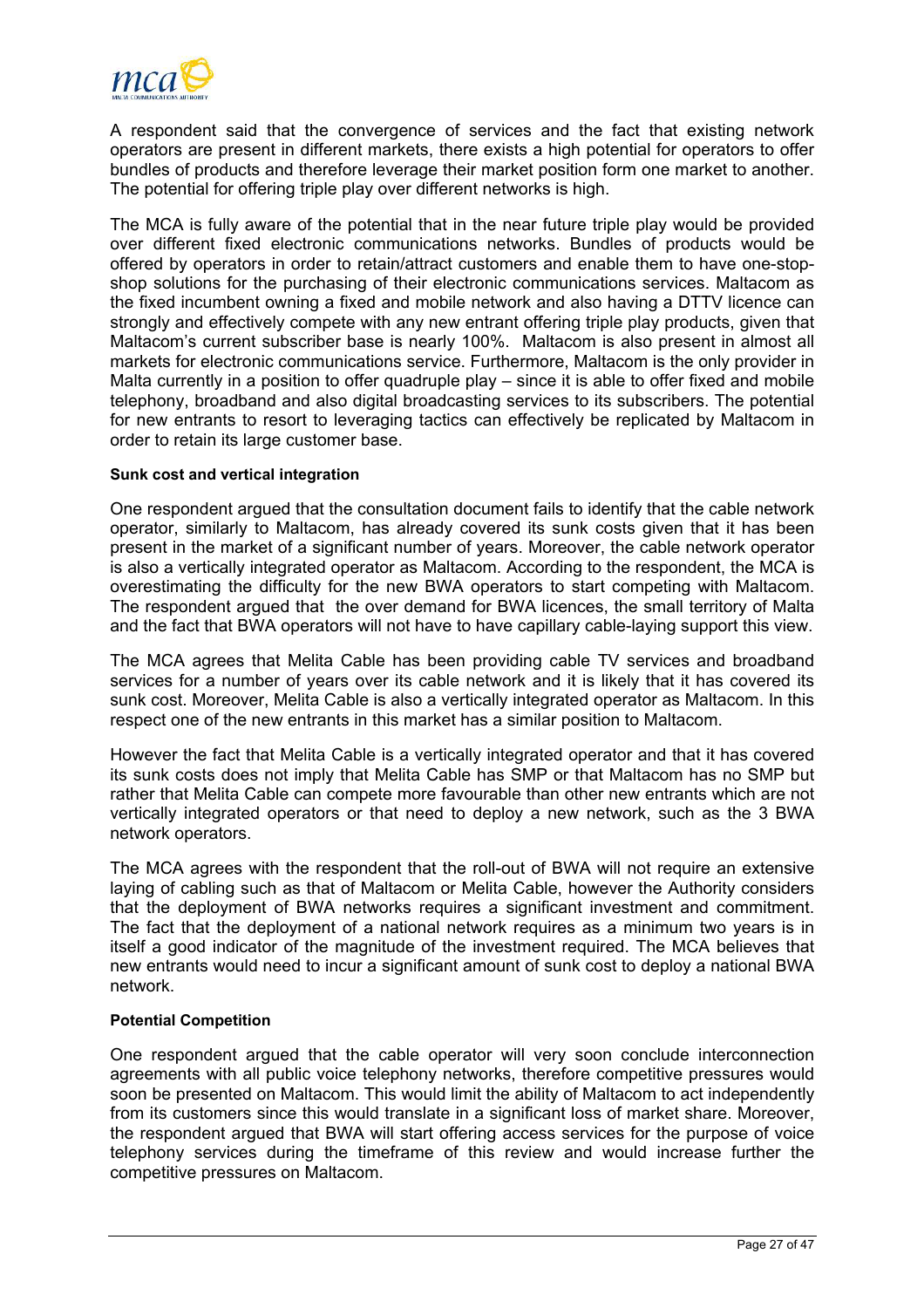

The MCA is aware of the negotiations underway by Melita Cable for interconnection with other operators and is of the opinion that once these agreements are concluded the cable operator would be able to have a fully substitutable service to compete with Maltacom. As the respondent implied, the competitive pressures on Maltacom would be mainly on price setting, since Melita is presumed to start competing aggressively on price to attract customers over its network from Maltacom.

The respondent argues the BWA operators will also successfully exert significant competitive pressure on Maltacom. The Authority notes that BWA operators will only have a fully fletched network during the last quarter of 2007 which would be very near to the end of this review period. The MCA considers that the limited coverage of BWA networks is a very limiting factor for attracting consumers. As a result, the Authority is convinced that during the timeframe of this review BWA operators would not have a significant constraining effect on Maltacom.

Given these recent developments in the access markets, the MCA has assessed in detail the constraint that Melita cable and potentially BWA operators will pose on Maltacom price setting behaviour for national access services. In its assessment the MCA took into consideration the fact that Melita Cable already has a ubiquitous network and can therefore start competing aggressively possibly by the end of this year. As a result, the MCA considers that with respect to price setting behaviour, Maltacom can be constrained since an increase in price would result in consumers shifting to the cable access product. The Authority therefore considers that market forces will pose an efficient price cap on the prices charged by Maltacom. The MCA is therefore taking into account this scenario and is revising its proposed set of remedies outlined in the National Consultation document particularly on the application of a price-cap model.

Notwithstanding the above, the MCA cannot at this point safely conclude that this market presents evidence of an effectively competitive market. Evidence clearly shows that currently Maltacom has 98% of subscribers connected to its network whilst the cable operator has only 2% market share amongst other factors. Given the high market share of Maltacom it would be very difficult for Melita Cable to erode such a market share during the timeframe of this review.

#### **Countervailing buyer power**

One respondent argued that customers will soon have an alternative to Maltacom's fixed access services once Melita Cable manage to interconnect with other networks. Moreover, the respondent argued that business customers cannot be considered as small customers due to the number of employees they employ. There are small companies in terms of number of employees but are relatively big customers of electronic communications services.

The respondent further states that Melita Cable has an existing large customer base for its cable TV and broadband services. Therefore, if Maltacom were to increase its prices of its access services it would not be difficult for these customers to switch to Melita Cable for access and telephony services.

As stated above the MCA is cognisant that Melita Cable will likely to have interconnection agreements in place by the end of the year. The potential for consumers to move to Melita Cable access product would pose a constraint on Maltacom from increasing its retail prices of access services. As said above the MCA is factoring this development in its decision on remedies discussed below.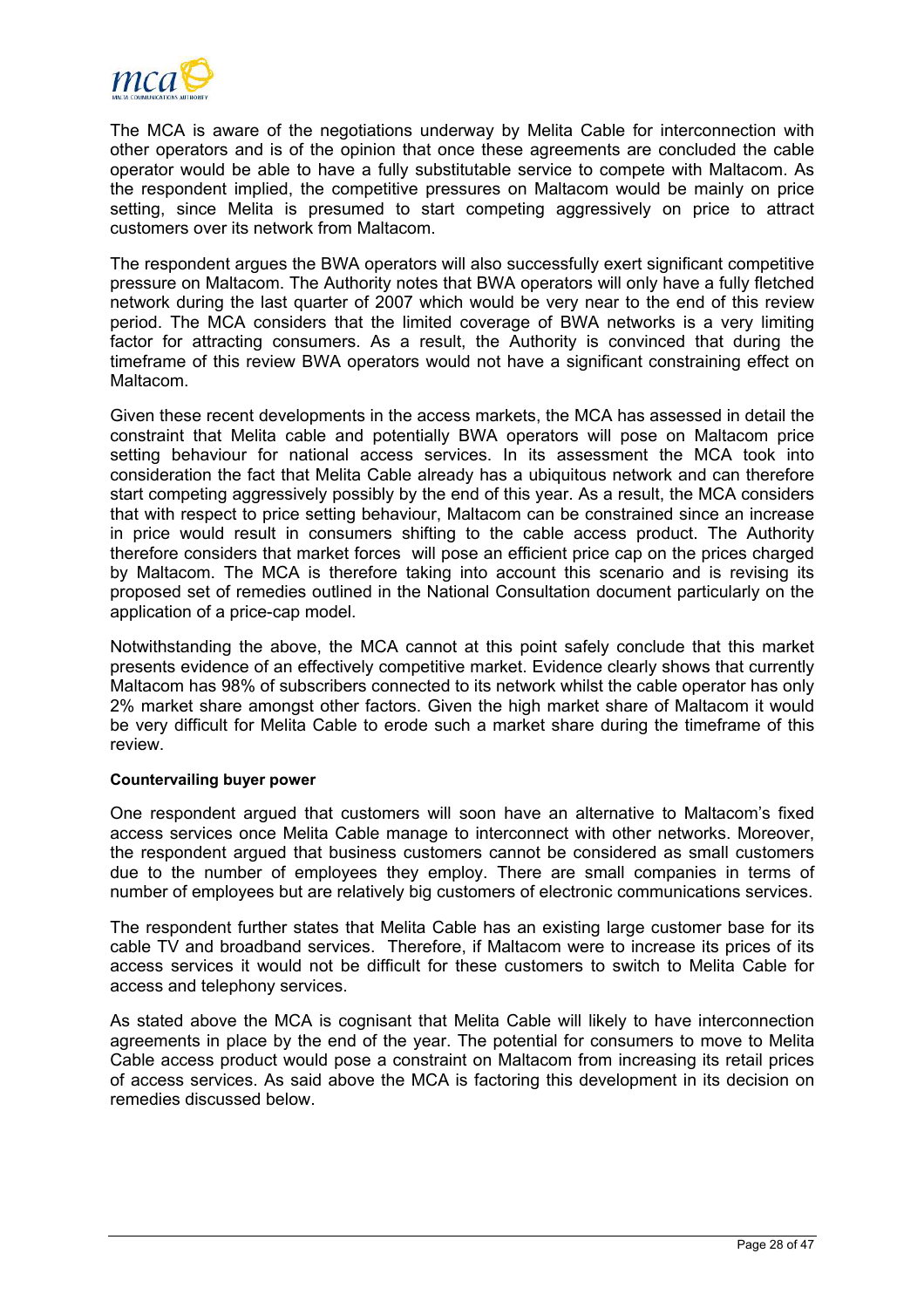<span id="page-31-0"></span>

# **03.4 Conclusion and SMP designations**

The evidence presented above clearly suggests that Maltacom enjoys significant market power in all of the access markets identified earlier on.

This conclusion is supported by the fact that Maltacom has a 100 per cent market share in the provision of ISDN exchange lines and 99 per cent market share in the analogue and cable access market. The company is also a vertically integrated provider supplying a full range of electronic communications services at wholesale and retail level. This puts Maltacom in a favourable position to leverage market power (where it holds such power) from upstream to downstream markets. The presence of high barriers to entry in the access markets makes it very difficult for new entrants to introduce an element of competition in these markets in the absence of regulation.

Consequently, the MCA concludes that Maltacom has significant market power in the following relevant markets:

- 1. Residential analogue and cable access lines provided over fixed public electronic communications networks.
- 2. Residential ISDN BRA access provided over fixed public electronic communications networks.
- 3. Non-residential analogue and cable access lines provided over fixed public electronic communications networks.
- 4. Non-residential ISDN BRA access provided over fixed public electronic communications networks.
- 5. Non-residential ISDN PRA access provided over fixed public electronic communications networks.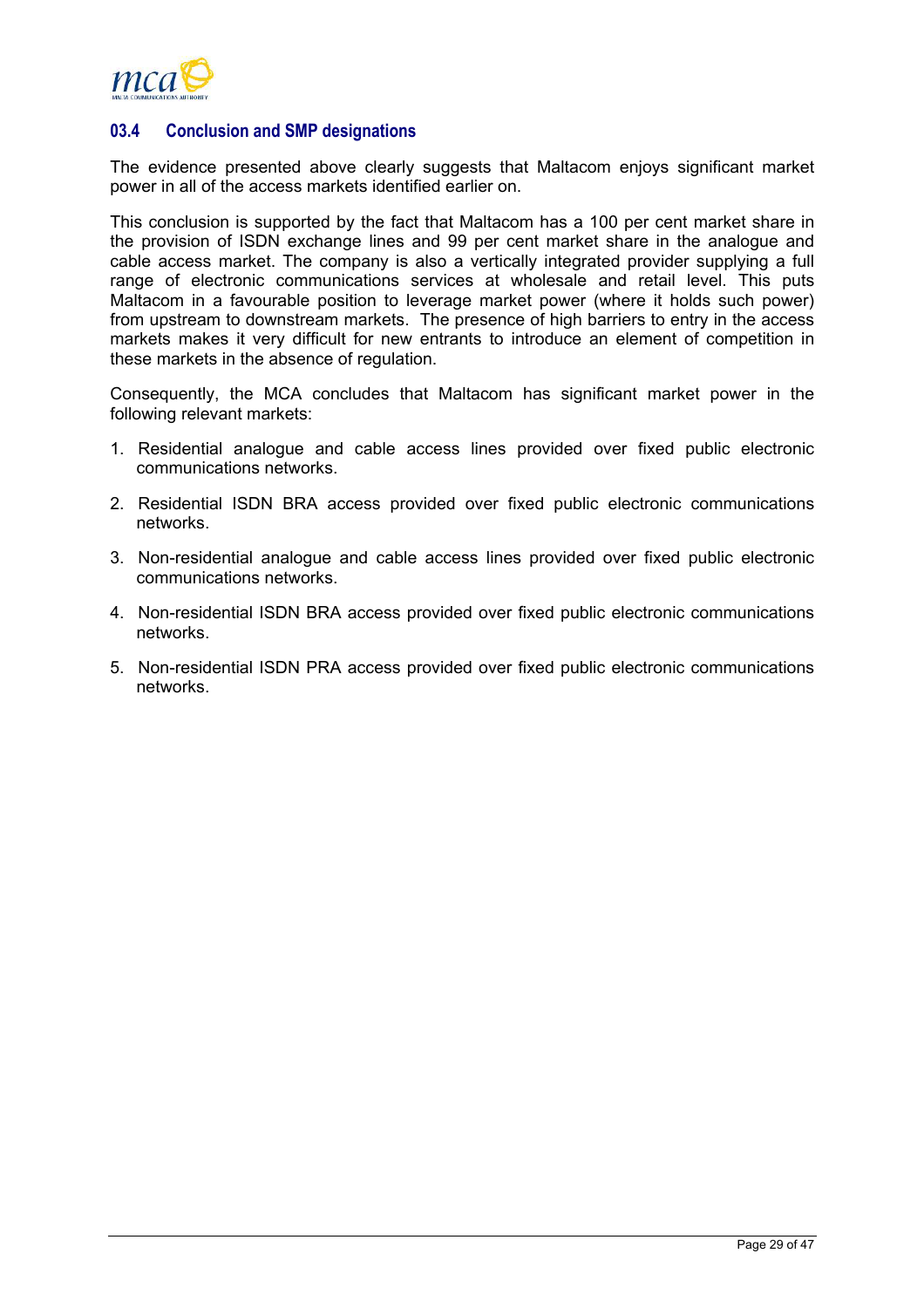<span id="page-32-0"></span>

# **Chapter 04 – Regulatory Implications**

As evidenced above, this market review has defined five relevant markets in Malta with respect to access to public telephone networks at a fixed location. Pursuant to an analysis of the market characteristics of all the said markets, the MCA has concluded that Maltacom has SMP in all the said markets.

In accordance with Regulation 10(4) of the ECNSR, where an operator is designated as having significant market power on a relevant market in accordance with Regulation 8 of the same ECNSR the MCA is obliged to impose on such operator such appropriate specific regulatory obligations referred to in subregulation (2) of regulation 10 of the ECNSR or to maintain or amend such obligations where they already exist.

This section thus aims at highlighting the actual and potential competition problems that exist in the defined markets, and the adequate remedies to be imposed on Maltacom in order to address these problems.

# **04.1 Competition Problems**

The MCA has identified three broad categories of existing and potential competition problems that arise due to the SMP enjoyed in the identified fixed access market.

# **4.1.1 Vertical Leveraging**

Vertical leveraging is any dominant firm's practice to deny proper access to an essential input it produces to some users of this input, with the intent of extending monopoly power from one segment of the market (the bottleneck segment) to the other (the potentially competitive segment).

Maltacom, as a vertically integrated operator dominant in an upstream market may engage in pricing that gives rise to a margin squeeze. Furthermore, since it is able to access economies of scale and scope that are not so readily available to potential operators competing at the downstream level, may bring extra pressure to bear on the margins available for competing downstream operators. Maltacom may also resort to other price leveraging strategies such as price discrimination, predatory pricing and cross-subsidisation. Currently the charges which Maltacom may apply are regulated at a retail level and this has mitigated to a certain extent the aforementioned competition problems.

# **4.1.2 Horizontal Leveraging**

Horizontal leveraging involves the dominant undertaking using its position in one market to exert undue influence on other markets.

The MCA identifies two major potential competition problems in this respect. Firstly, Maltacom could use its dominance attempt to drive its competitors out of the market by setting a price below costs in potentially competitive markets, while the losses are covered by profits from another market. Secondly, with particular reference to the *easyline* telephone service from Maltacom, a potential horizontal leveraging problem could occur with the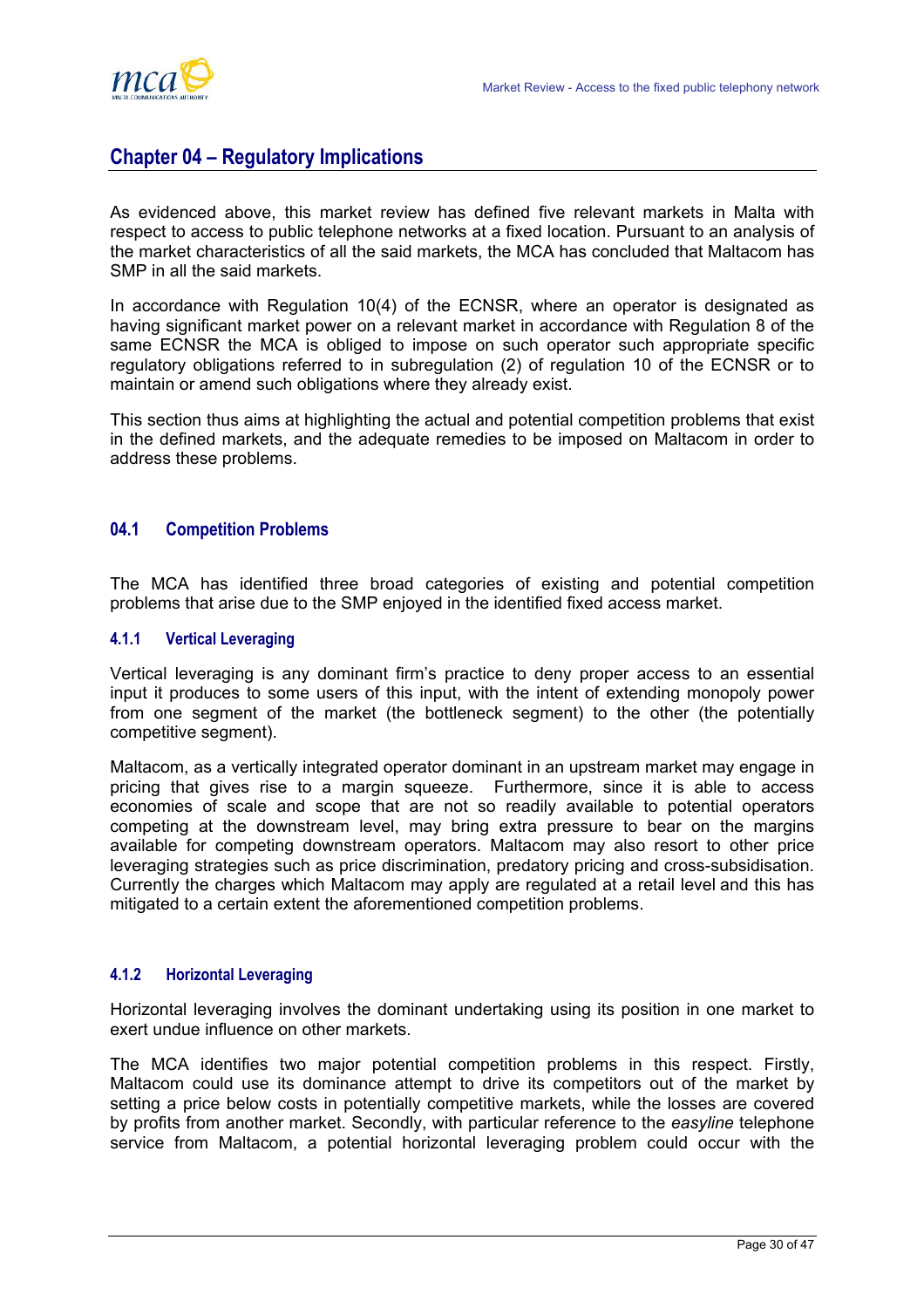<span id="page-33-0"></span>

bundling or tying of access services with calls. Because this bundle cannot generally be replicated by most alternative operators, competitive concerns arise[.](#page-33-1)<sup>13</sup>

# **4.1.3 Entry deterrence, exploitative behaviour and productive inefficiencies**

Besides the leveraging issues discussed above, the MCA believes that the single market dominance enjoyed by Maltacom in the relevant markets concerned gives rise to a number of competition problems relating to entry deterrence, possible exploitative behaviour and productive inefficiencies.

The MCA notes that currently Maltacom's market share in retail access markets is of one hundred percent. Given the ubiquity and the high density of its network, Maltacom enjoys economies of scale in the provision of access services. Because Maltacom currently provides all access lines in the market, the cost of providing a line is likely to be much lower than those of a potential new entrant. These economies may act as a barrier to entry.

Exploitative behaviour could take the form of measures taken to increase switching costs, exclusive dealing and predatory, excessive or discriminatory pricing. As stated above, the MCA has intervened on a number of occasions to curtain as much as possible these competition problems. At present Maltacom's access charges have to be cost-oriented, transparent and non-discriminatory.

# **04.2 Available Remedies**

As mentioned above, MCA is obliged by the ECRA to impose an obligation on undertakings with SMP. The MCA also has the obligation under Article 9(3) of the ECRA and regulation 10(4) of the ECNSR to act in pursuit of its statutory obligations to ensure adequate access, interconnection and interoperability of services without prejudice to any measures which may be imposed on undertakings designated as SMP operators and subject to obligations listed in regulations 18 to 22 of the ECNSR (Wholesale obligations) and regulations 37 to 39 of the ECNSR (Retail obligations) as detailed below.

o Obligation of Transparency

l

- o Obligation of Non-discrimination
- o Obligation of Accounting Separation
- $\circ$  Obligation of access to, and use of, specific network facilities
- o Price control and Cost Accounting obligations
- o Leased lines and Carrier Selection and Pre-Selection

# **04.3 Selecting Remedies – Principles Applied**

In accordance with regulation 37(2) of the ECNSR, the MCA is obliged to ensure that any obligations imposed under subregulation (1) of the same regulation 37 shall be based on the nature of the problem identified and be proportionate and justified in the light of the objectives laid down in Article 4 of the Electronic Communications Regulation Act.

<span id="page-33-1"></span> $13$  ERG. Common position on the approach to appropriate remedies in the new regulatory framework ERG (03) 30rev1 pg,36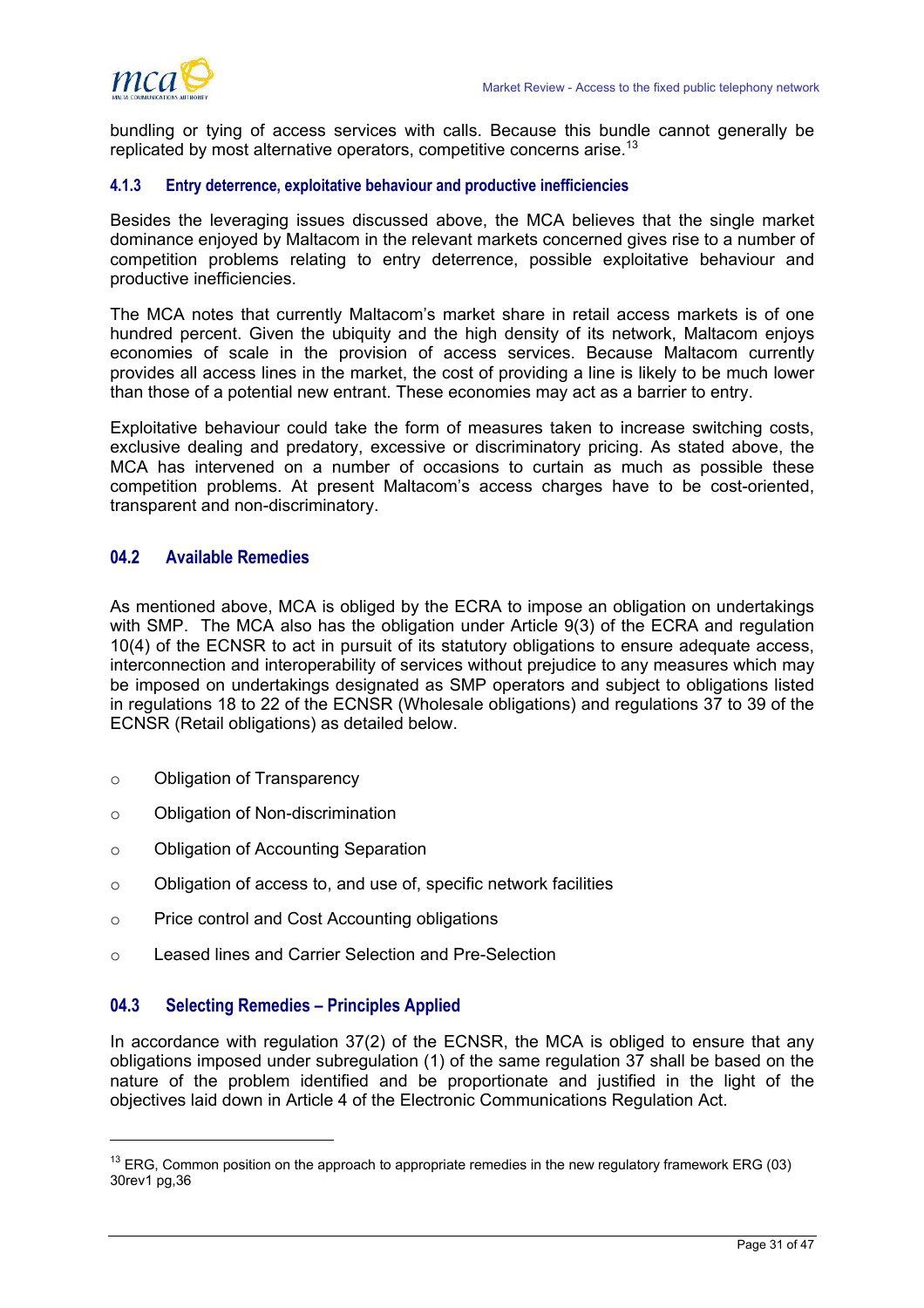<span id="page-34-0"></span>

In view of the identified actual and potential competition problems arising from SMP in the market relating to retail access to the public telephone network at a fixed location, the MCA is obliged to impose obligations on undertakings identified by it as having significant power on that market. As mentioned earlier, the MCA believes it unlikely that within the period of this review there will be any development of effective competition in the identified markets relating to retail access to the public telephone network at a fixed location. Accordingly, the MCA is imposing on the SMP operator those appropriate obligations that it believes will encourage efficient investment and innovation and further promote competition in the markets relating to the relevant markets under review.

In selecting the remedies to impose on the designated SMP operator the MCA has considered the nature of the problem identified and, in accordance with the principle of proportionality, will impose a range of remedies which are considered to be the least burdensome effective remedies. The MCA has also taken account of potential effects on any related markets

Finally, the MCA has done its utmost to ensure that the remedies chosen will be incentive compatible. This means that the MCA has selected and designed the remedies to be imposed in a manner that ensures that compliance with the remedy by the undertaking identified as having SMP outweighs the benefits of evasion.

It is unlikely that any single remedy can achieve this, so the remedies outlined below should be seen as a complementary suite which support and reinforce each other.

# **04.4 Regulatory Obligations**

The MCA is of the opinion that the obligations it is imposing are based on the nature of the competition problems it has identified in the relevant markets, and are proportionate and justified in light of the objectives set out in Article 4 of the Electronic Communications (Regulation) Act.

The MCA will however continue to monitor market developments and where appropriate shall issue directions to further fine-tune these remedies to the needs of the market and, where the desired levels of competition in the market are deemed to have been reached, the MCA shall consider lessening the burden of the obligations and even withdrawing them altogether.

#### **4.4.1 Access to Wholesale Inputs**

In the previous sections the MCA concluded that the access markets are not competitive and the replication of the networks owned by Maltacom and Melita Cable is difficult to occur during the timeframe of this review. Therefore, in order to bring the benefits of competition to the end-user, and to reduce market failures associated with foreclosure of the retail market, it is essential that competing operators can gain access to Maltacom's access infrastructure. This implies that remedies should be imposed in order to provide alternative operators with sufficient access to wholesale inputs, so that access and calls services may be offered over the existing infrastructure.

#### **4.4.2 Carrier Selection and Pre-Selection**

Regulation 39 of the Electronic Communications Networks and Services (General) Regulations requires that where as a result of a market analysis, a relevant market consisting of the provision of connection to and use of the public telephone network at a fixed location is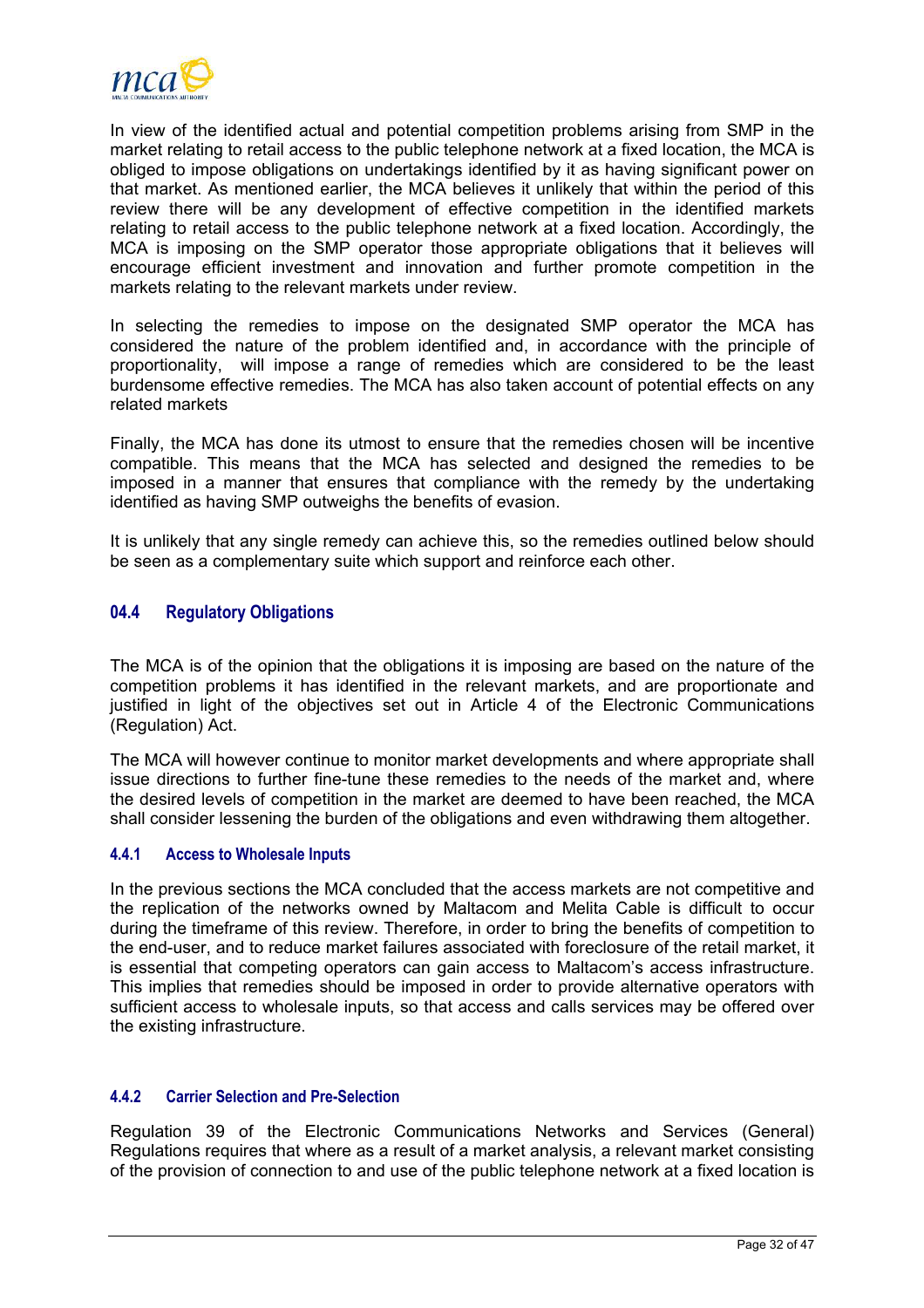

not effectively competitive, the Authority is obliged to impose Carrier Selection by means of a Carrier Selection code and Carrier Pre-Selection. The provision of these facilities shall carry cost oriented pricing for access and interconnection. In addition, their direct charges to subscribers should not act as a disincentive to the use of such facilities.

Given the finding that Maltacom has significant market power in the relevant markets consisting of the provision of connection to and use of the public telephone network at a fixed location, Maltacom is obliged to continue to provide Carrier Selection and Carrier Preselection. The facilities shall be provided in respect of all access lines identified in the relevant markets. In order to complement this obligation, the MCA is also proposing a number of other obligations which include non-discrimination, transparency, price and cost accounting, and accounting separation. Full details of these obligations are found in the market review on 'Retail National Telephone Services provided at a Fixed Location'[14.](#page-35-0)

#### **4.4.3 Wholesale Line Rental**

As discussed earlier, a significant impediment to the emergence of sustainable competition and the objectives set out in Article 4 of the Electronic Communications (Regulation) Act is the considerable difficulty to replicate fixed networks during the timeframe of this review.

In order to facilitate the emergence of sustainable competition in the access markets and encourage alternative operators to enter the market, the MCA is of the view that Maltacom should be directed to provide a solution whereby carrier pre-select operators are able to provide a single bill to their customers for access and calls, irrespective of the fact that such access may be provided to the customers by Maltacom. This facility would be available in respect of customers using carrier pre-selection for all calls with the same carrier pre-select operator, and may take the form of a wholesale line rental solution or any other similar single billing solution. Such a combined product would enable carrier pre-select operators to offer a single product to their customers for the services they provide.

The imposition of such remedy has therefore two objectives. The first objective is to address directly Maltacom's significant market power in the access markets by enabling competing providers to compete in retail access markets without building direct access networks. The second objective is to enhance the effectiveness of the Carrier Selection and Carrier Pre-Selection obligations in the provision of telephone services.

Supporting remedies covering access, transparency, non-discrimination, and price control and cost accounting would need to be applied to address the relationship between Maltacom and the alternative operators.

In order to facilitate entry in the access markets and foster competition, the MCA considers it appropriate to impose access requirements in accordance with Regulation 21 of the Electronic Communications Networks and Services (General) Regulations.

#### **4.4.4 Non-discrimination**

Where an SMP operator, like Maltacom, is also a vertically integrated provider, there may be an incentive to provide wholesale services on terms and conditions that discriminate in favour of their own retail activities in such a way as to have a material effect on competition. In particular, there are incentives to charge more competing providers for wholesale services than the amount charged to their own retail activities, thereby increasing the costs of

l

<span id="page-35-0"></span><sup>&</sup>lt;sup>14</sup> Link to website **[www.mca.org.mt](http://www.mca.org.mt/)**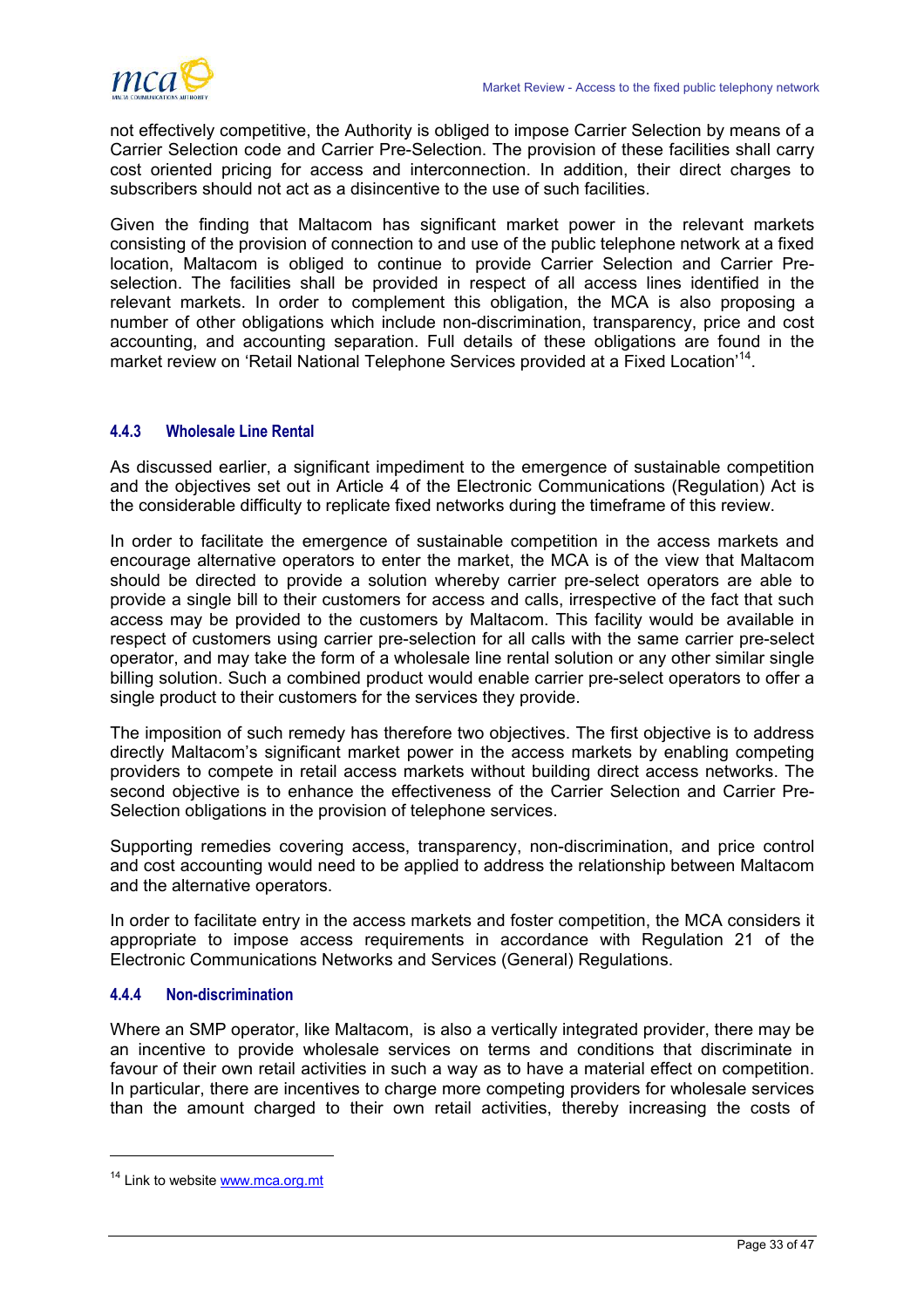competing providers and giving themselves an unfair competitive advantage. Besides tackling price-related competition problems, non-discrimination can directly target non-price parameters such as withholding of information, delaying tactics, undue requirements, low or discriminatory quality, strategic design of products, and discriminatory use of information conditions which would disadvantage competing providers and in turn consumers.

As a result of the wholesale line rental or other single billing solution, access lines currently provided by Maltacom will start to be used by alternative operators to provide a service to the customer which is equivalent to the access provided directly by Maltacom. The MCA believes that an obligation of non-discrimination, as a remedy under Regulation 19, provides the same ability to alternative operators to purchase wholesale access to retail lines as would apply to Maltacom's own retail access arm. Moreover, the information and services related to the wholesale line rental or single billing product to be provided to alternative operators should be similar to those provided to its downstream retail service provider. In particular, it is important that information gained by Maltacom as a result of its provision of services to another operator is not used by its downstream activities in any manner to obtain any unfair advantage.

### **4.4.5 Transparency**

In order to ensure compliance with and monitor the non-discrimination obligation set on Maltacom, the MCA considers it is necessary to apply transparency as a supplementary obligation.

The MCA believes that it would be proportionate and justified to impose a transparency obligation on Maltacom to demonstrate that the incumbent delivers services of equivalent quality to other operators and its own retail activities. The imposition of such remedy ensures that alternative operators have sufficient information and clear processes to which they would not otherwise have access. This would assist their entry into the market and directly targets the nature of such problems.

Regulation 18 of the Electronic Communications Networks and Services (General) Regulations empowers the Authority to impose transparency obligations on undertakings holding significant market power in relation to interconnection and, or access, requiring operators to make public specified information, such as accounting information, technical specifications, network characteristics, terms and conditions for supply and use, and prices.

Moreover, in particular where an operator has obligations of non-discrimination, the Authority may, require that operator which has significant market power to publish a reference offer, which shall be sufficiently unbundled to ensure that undertakings are not required to pay for facilities which are not necessary for the services requested, giving a description of the relevant offerings broken down into components according to market needs, and the associated terms and conditions including prices. In such instances, the Authority is able to impose changes to reference offers to give effect to the obligations imposed under the Act. The Authority may also specify the precise information to be made available, the level of detail required and the manner of publication.

Currently Maltacom publishes, as part of its Reference Interconnection Offer, pricing in relation to Carrier Selection and Pre-Selection but not Wholesale Line Rental or any similar single billing solution. Under the obligation of transparency that the MCA is imposing, Maltacom is obliged to publish a reference offer related to Wholesale Line Rental or any other single billing solution that may be adopted. Such an offer is to be sufficiently unbundled, include pricing, terms and conditions and service level agreements, in any case as directed by the MCA. The level of detail and the manner of publication will continue to be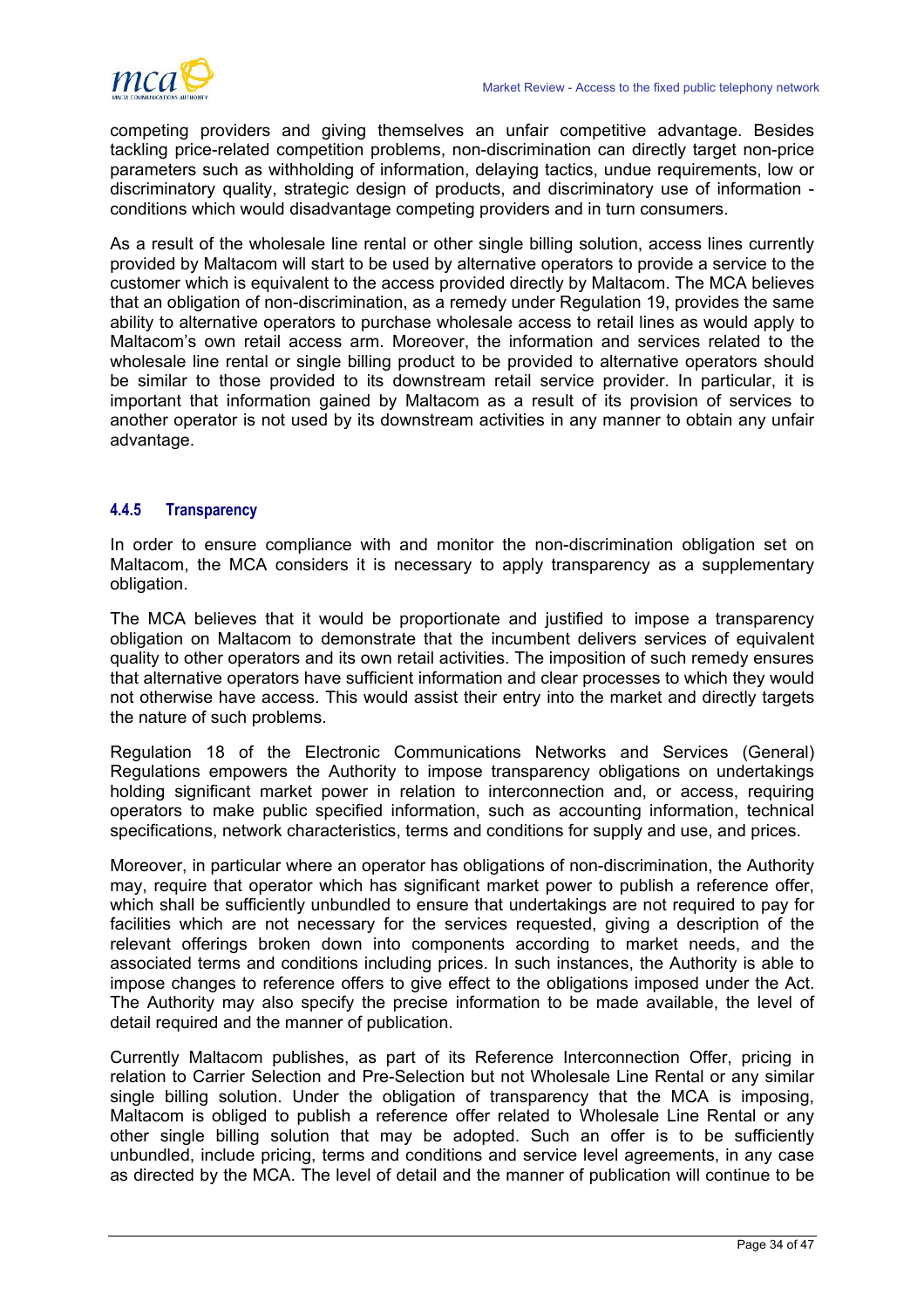

tackled further through consultative process. The implementation of this obligation may also require the publication of other information from time to time.

Any new offerings developed pursuant to Regulations 19, 21 and 39 should also be detailed in a reference offer. Maltacom is therefore directed to submit for the MCA's approval a reference offer within 30 calendar days of the publication of this decision. During this period other undertakings may commence negotiations with Maltacom for the provision of such wholesale line rental or similar single billing solution. Any commercially agreed solutions would remain applicable on a provisional basis until the MCA approves Maltacom's proposed reference offer.

# **4.4.6 Price control and cost accounting**

Regulation 22 of the Electronic Communications Networks and Services (General) Regulations authorises the imposition of obligations relating to cost recovery and price controls, including obligations for cost orientation of prices and obligations concerning cost accounting systems, for the provision of specific types of interconnection and, or access.

Such intervention in pricing can be used to move the market from a situation of monopoly to one this is effectively competitive and at the same time to support the obligations of nondiscrimination and transparency.

In competitive markets, the price of services is driven down to competitive levels by the commercial judgement of the undertakings forming the market. However, where competition does not provide pricing constraints, it is necessary to prevent excessive pricing by means of regulation. Without some intervention in pricing, dominant providers are likely to charge excessive prices, in order to maximise both their profits and the costs of competing providers. Higher wholesale charges are likely to mean higher retail prices and alternative operators being less able to compete in the retail market at the detriment of end-users.

# *Pricing Methodologies*

The MCA has concluded that Maltacom's dominance in the retail access market is unlikely to be eliminated over the timeframe of this review. It has therefore concluded that Maltacom should be directed to provide a wholesale line rental or single billing solution and to provide Carrier Selection and Pre-Selection. As discussed above, a vertically integrated operator with market power in the wholesale markets, absent regulation of wholesale products, could be able to exert its market power by charging an excessive price for wholesale inputs and could be able to foreclose the retail market by means of a margin squeeze. Consequently, and as a result of the obligations of non-discrimination and transparency, the MCA concludes that the Carrier Selection and Pre-Selection as well as the wholesale line rental or single billing solution should be governed by virtue of the provisions set out in Regulation 22. The specifics of such obligation will be dealt with through a public consultative process which will then be notified to the European Commission in accordance with Regulation 6 of ECNSR (Article 7 of the Framework Directive).

#### *Cost accounting systems*

The MCA concluded that the Carrier Selection and Pre-Selection as well as the wholesale line rental or other single billing solution, should be governed by virtue the provisions set in Regulation 22. The Authority believes that a cost accounting system will be necessary to support such an obligation and is therefore imposing this as a further obligation on Maltacom.

The MCA is of the view that if it does not impose such an obligation, Maltacom could maintain some or all of its prices at an excessively high level, or impose a margin squeeze so as to have adverse consequences on competing operators and end-users. If the MCA were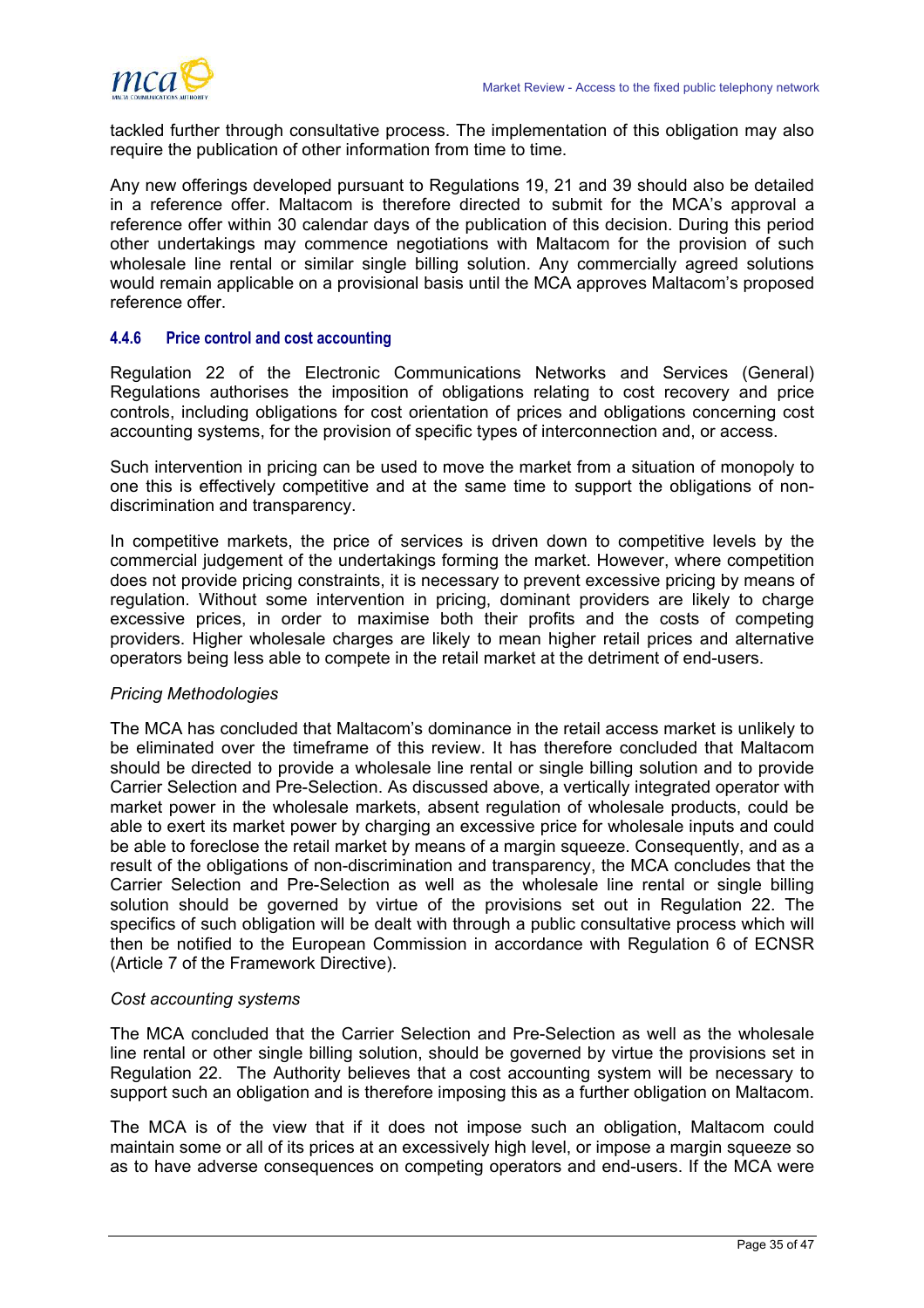

to relax this obligation, it would not have the necessary means of ensuring price controls in the market and prevent potential market failures.

The MCA does not consider this obligation will constitute an unreasonable burden on Maltacom given that the undertaking is already under the obligation to support such a system by virtue of a previous MCA decision<sup>15</sup> and that this has already been in place for some time.

The MCA is therefore maintaining the existing level of cost accounting system obligation on Maltacom, to be also applicable for the wholesale line rental or single billing solution, until such time that any amendments are deemed necessary.

#### **4.4.7 Accounting separation**

Part of the effectiveness of the non-discrimination obligation is reliant on the introduction of the obligation of accounting separation to facilitate the verification of compliance that Maltacom is providing services to other operators under the same pricing conditions as provided for its downstream arms.

Separated accounts help disclose market failures and provide evidence in relevant markets of the presence or absence of discrimination and margin squeeze. Such obligation support the imposition of transparency as it makes visible the wholesale prices and internal transfer prices of an operator's products and services. It also allows the MCA to check compliance with obligations of non-discrimination and to address the price competition problems. The MCA considers that the effectiveness of the transparency and non-discrimination obligations is reliant on the introduction of the obligation of accounting separation to facilitate the verification of compliance.

The MCA is therefore directing Maltacom to include the wholesale line rental or single billing solution as part of the existing accounting separation model as identified under its decision on Accounting Separation<sup>16</sup>. Maltacom is to provide detailed separated accounts as direct by the MCA.

The MCA believes that if it were to withdraw this obligation, it would not have any means of monitoring non-discrimination, transparency or of having any information on margins in the retail business.

# **Retail Remedies**

l

Until an operator is identified as having SMP in a particular relevant market following a market analysis procedure, Article 40 of the Electronic Communications (Regulation) Act requires undertakings to continue to comply with former obligations. Regulation 30 of the Telecommunications Services (General) Regulations of 2000 required a dominant operator providing fixed telephony services:

- to use cost oriented-tariffs;

<span id="page-38-0"></span><sup>&</sup>lt;sup>15</sup> Implementation of Cost Based Accounting Systems for the Telecommunications Sector - Report on Consultation and Decision - July 2002

<span id="page-38-1"></span><sup>&</sup>lt;sup>16</sup> Accounting Separation and Publication of Financial Information for Telecommunications Operators - Report on Consultation and Decision of October 2002.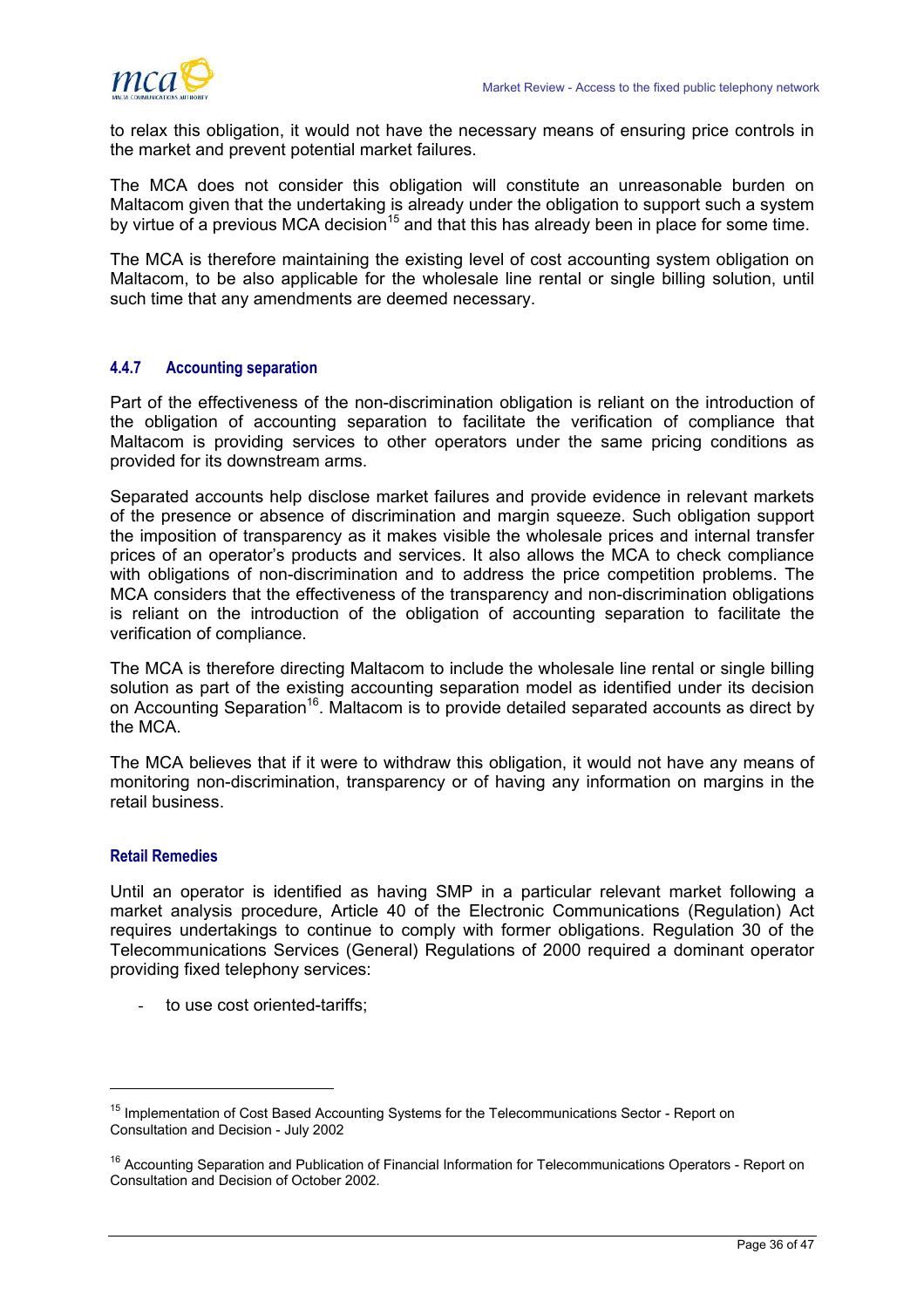

- not to bundle services into a single tariff without also offering each of the constituent services under separate tariffs;
- to publish its tariff charges.

The Authority was also entitled to define and impose a price control cap formula, geographical averaging or other price regulation schemes for services that are provided in markets which lack effective competition. Moreover, tariffs were to be transparent and nondiscriminatory.

At present the main retail control in place that prevents excessive pricing in the retail market in Malta is the obligation of cost-orientation. In comparison with a price cap mechanism (which addresses the upper limit of pricing for a basket of services), cost-orientation is a more general obligation that can prevent an operator in a dominant position from charging excessive prices for specific services. Cost-orientation also helps to ensure that such an operator does not attempt to restrict market entry by charging unreasonably low prices.

Under the new electronic communications framework, where a market analysis leads to a determination of an operator as having SMP status in a particular retail market and the Authority concludes that obligations imposed under Part III or Regulation 39 would not result in the achievement of the objectives set out in Article 4 of the Act, the Authority shall impose obligations to ensure that the undertaking concerned does not:

- charge excessive pricing,
- inhibit market entry or restrict competition by setting predatory prices,
- show undue preference to specific end-users, or
- unreasonably bundle services.

In order to counter these problems and protect end-user interests whilst promoting effective competition, Regulation 37(3) enables the Authority to impose:

- appropriate retail price cap measures
- measures to control individual tariffs, or
- measures to orient tariffs toward costs or prices on comparable markets

On the basis of what has been stated earlier in this document, the MCA deems that the imposition of the above-mentioned wholesale remedies is necessary in order to achieve the desired level of effective competition in the retail access markets. This notwithstanding, the MCA feels that the wholesale remedies imposed on Maltacom will not, by themselves, suffice to bring about the objectives set out in Article 4 of the ECRA mainly due to the uncertainty of the impact that the wholesale remedies will have in rendering the market effectively competitive. The MCA feels that, unless the said wholesale remedies are further supplemented by the retail measures being imposed below the objectives set out in Article 4 of the ECRA will not be fulfilled.

The MCA considers that the market requires the imposition of retail remedies, mentioned in Regulation 37 of the ECNSR as explained below. Having said this, the MCA will however continue to constantly monitor market developments. Where it deems appropriate, the MCA shall issue directions to further fine-tune the remedies to the needs of the market and, where the desired levels of competition in the market are deemed to have been reached, the MCA shall consider lessening the burden of the obligations and even withdrawing them altogether.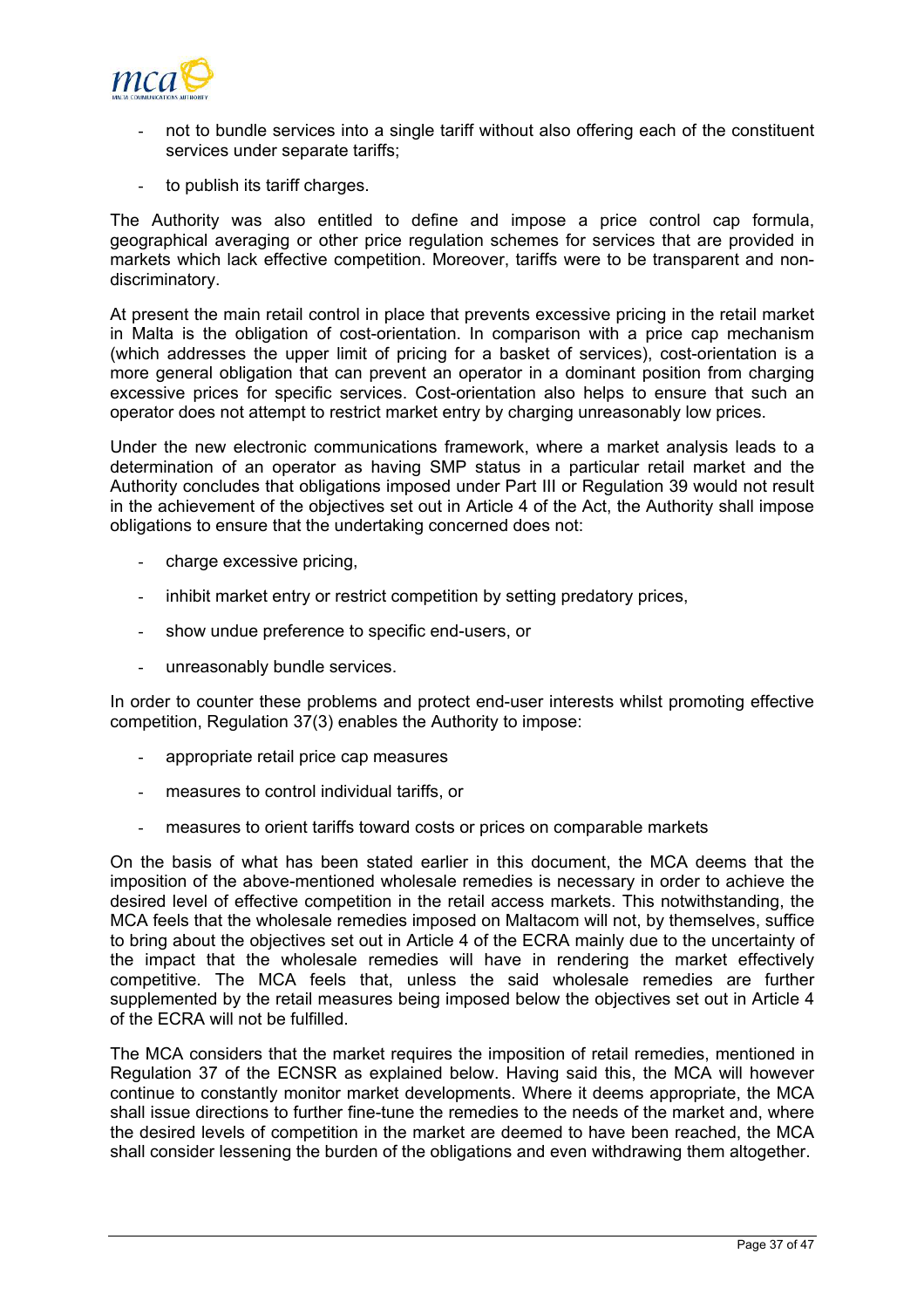

#### **4.4.8 Measures to counter the charging of excessive pricing and countering measures that inhibit market entry or restrict competition**

#### *Cost Orientation for Retail Prices*

As mentioned above, there is currently also a general obligation of cost-orientation for retail fixed voice telephony services, with respect to the operator holding a dominant position. This obligation ensures that the said operator does not charge excessive prices for specific services, nor does it attempt to restrict market entry by charging unreasonably low prices or unfairly squeezing the margins of competitors or potential competitors to the detriment of competition.

The MCA therefore concludes that cost-orientation for retail prices should be maintained.

#### *Cost Accounting and Accounting Separation*

Maltacom, as an undertaking that is subject to retail tariff regulation or other relevant retail control, is obliged under Regulation 37 of the ECNSR to operate and maintain a cost accounting system including related regulatory accounts, that are:

- based on generally accepted accounting practices,
- suitable for ensuring compliance with retail obligations, and
- capable of verification by the MCA

This regulation also allows the MCA to specify the format and accounting methodology to be used by Maltacom.

Furthermore, compliance by Maltacom with the cost accounting system, including related regulatory accounts, referred to above shall be verified by a qualified independent body approved by the MCA. For this purpose, the MCA may carry out an audit itself, or it may require an audit to be carried out by a qualified body, independent of the undertaking concerned. Maltacom is also obliged to publish in its annual accounts a statement concerning compliance by it with a cost accounting system that is in line with the abovementioned requirements.

The MCA deems that accounting separation is also necessary in order for Maltacom to fulfil its obligation of cost accounting and to allow the MCA to monitor the undertaking's actions against market squeeze or other forms of exercise of its market power to influence other markets by, for example, leveraging into related markets. In this light, the MCA considers that the imposition of an obligation of accounting separation upon Maltacom is justifiable, proportionate and based on the nature of the problem identified.

#### **4.4.9 Measures to counter undue preference to specific end-users**

#### *Non-discrimination*

It is widely recognised that, as a result of their market power, SMP operators may act discriminately with the consequence of causing considerable harm to effective competition in the market. Such discrimination may take various forms, including price offers, information, or conditions of supply.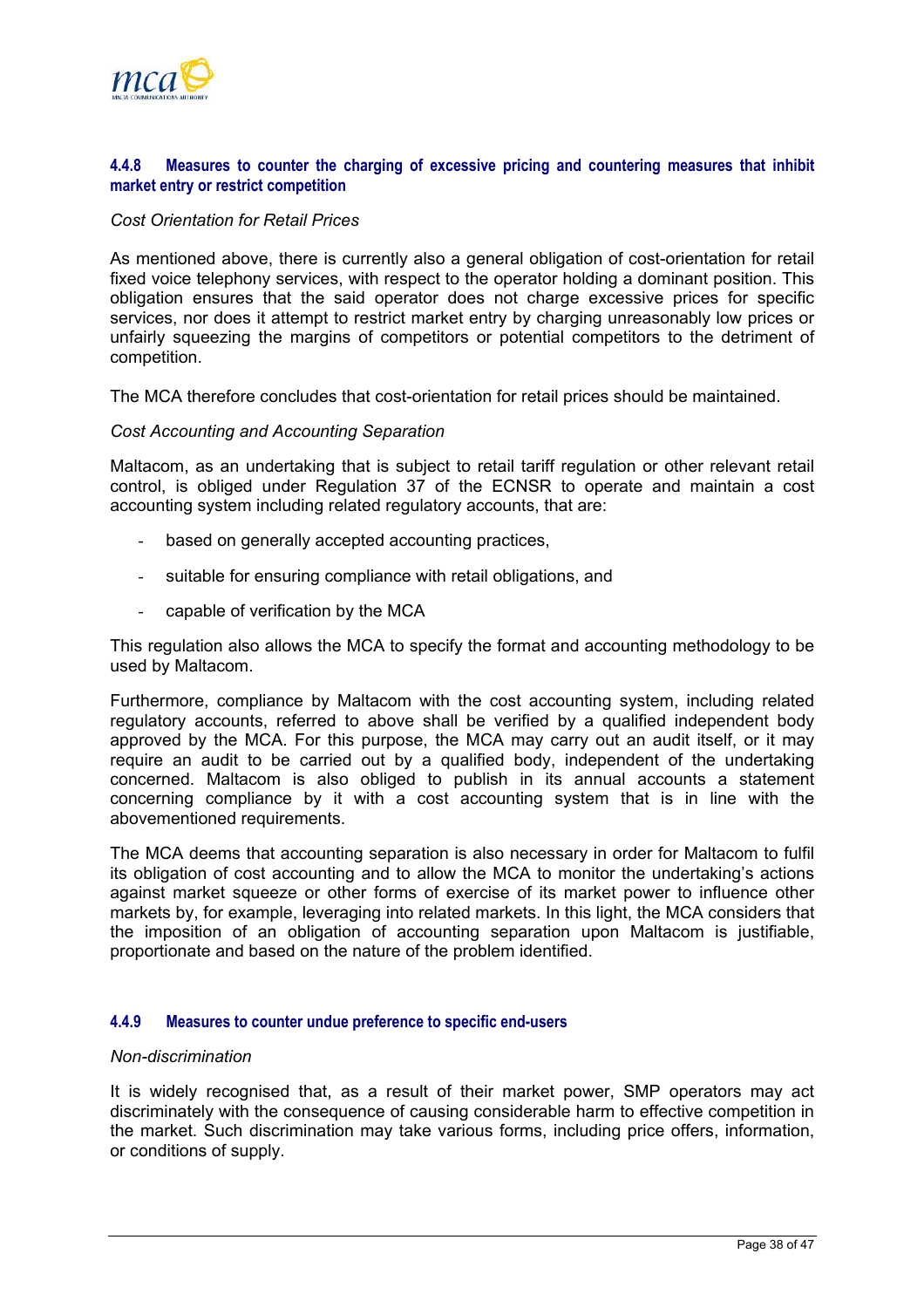

Under the legal framework currently in force, pending the outcome of the analysis of the markets and the identification of SMP operators, operators in a dominant position are obliged to charge transparent and non-discriminatory tariffs, which shall be appropriately published. Moreover, they are obliged to guarantee equality of treatment except for objectively justifiable restrictions compatible with national or international regulation.

The MCA is of the opinion that the continued imposition of this remedy on Maltacom is necessary given that it is still too early to expect high levels of competition in the retail market and that the measures taken at the wholesale level may not prevent undue discrimination at the retail level.

### *Transparency*

Closely linked with the requirement of non-discrimination is that of transparency. The two remedies may in fact be said to complement each other in ensuring that the SMP operator does not act incoherently when providing a retail service.

Under Regulation 41 of the ECNSR the MCA shall ensure that transparent and up-to-date information on applicable prices and tariffs, and on standard terms and conditions, in respect of access to and use of publicly available telephone services is available to end-users and consumers. Information relating to the identity and contact details of the operator, the description of the service and what is covered by the charge being levied, standard tariffs covering access, all types of usage charges, maintenance, and including details of standard discounts applied and special and targeted tariff schemes, the compensation and, or refund policy, the types of maintenance service offered, standard contract conditions, dispute settlement mechanisms and end user rights as regards universal service ought to be published by the operator.<sup>17</sup>

Moreover, the MCA shall encourage the provision of information to enable end-users, as far as appropriate, and consumers to make an independent evaluation of the cost of alternative usage patterns by means of, for instance, interactive quides.<sup>[18](#page-41-1)</sup>

In accordance with Regulation 40 of the ECNSR an undertaking providing connection and, or access to the public telephone network is obliged to provide its subscribers with a written contract containing a number of minimum specifications<sup>19</sup>. Any proposed changes to the conditions of the contract must be notified to the subscriber not less than thirty days prior to their taking of effect, together with the notification that the said subscriber may withdraw without penalty from such contract.<sup>[20](#page-41-3)</sup>

The MCA concludes that in view of the principle of transparency, Maltacom should also continue to have the obligation to inform the MCA of any modifications to terms and conditions in particular tariffs, prior to their coming into effect. Such changes shall be subject

l

<span id="page-41-0"></span> $17$  Regulation 41(1) and Ninth Schedule of the ECNSR

<span id="page-41-1"></span><sup>&</sup>lt;sup>18</sup> Regulation 41(2) of the ECNSR.

<span id="page-41-2"></span> $19$  These relate to the identity and address of the supplier, services provided, the service quality levels offered, as well as the time for the initial connection, the types of maintenance service offered, particulars of prices and tariffs and the means by which up-to-date information on all applicable tariffs and maintenance charges may be obtained, the duration of the contract, the conditions for its renewal and termination of services and of the contract, any compensation and the refund arrangements which apply if contracted service quality levels are not met, and the method of initiating procedures for settlement of disputes.

<span id="page-41-3"></span> $20$  Article 22(4) of the ECRA.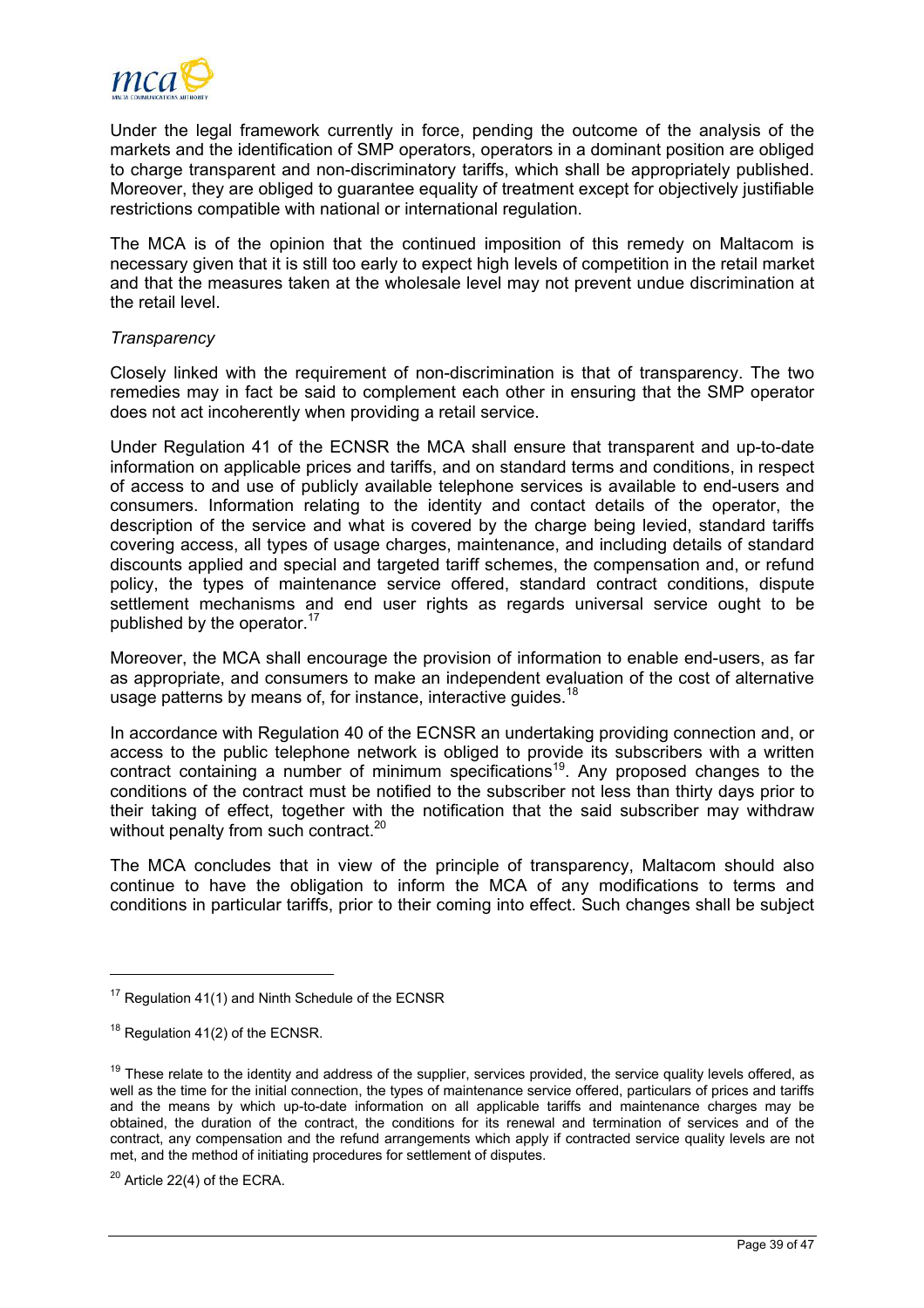<span id="page-42-0"></span>

to MCA approval. The *modus operandi* and required time spans between notifications by Maltacom and their approval are to be stipulated following a consultative process.

## **4.4.10 Measures to counter the unreasonable bundling of services**

One of the major concerns of the MCA as guarantor of effective competition in the retail access markets is the ability of Maltacom as an SMP operator to bundle its retail products by leveraging into related markets and distorting pricing. On the other hand, the MCA recognises that such bundling of retail products may lead to economies of scale or scope for the operator and this in turn can lead to savings to the consumer.

In considering the above, the MCA deems that there is a need to counter the risk of anticompetitive behaviour through bundling by means of an obligation to be imposed on Maltacom over and above those mentioned earlier on with respect to transparency. The main aim of such obligation would be that of preventing foreclosure of the retail access markets.

One must note that under the regulatory regime currently in force, and which will remain in force until the finalisation of the market analysis and identification of SMP in the market, operators providing telephony services having a dominant market position are already obliged not to bundle a number of services into a single tariff without also offering each of the constituent services under separate tariffs unless they would have obtained the MCA's prior approval. $^{21}$  $^{21}$  $^{21}$ 

In line with this approach, the MCA feels that it will benefit the competitiveness of the retail access markets if this obligation continues to be imposed on Maltacom to the effect that the said operator shall not unreasonably bundle services.

Such remedy would be imposed without prejudice to the rest of the remedies that are to apply across the board irrespective of whether products and services are bundled or otherwise. Moreover, such obligation should apply irrespective of the nature of the services that are being bundled with the services falling within the retail access markets.

# **04.5 Summary of response to the National Consultation and MCA replies related to the proposed remedies**

In its National consultation, the MCA stated that it believed *'it is unlikely that within the period of this review there will be any development of effective competition in the identified markets relating to retail access to the public telephone network at a fixed location'*. One respondent stated that this comment is unrealistic in view of the cable infrastructure and the BWA networks to be deployed soon. According to the respondent this statement does not reflect the existing and near future situation.

The MCA does not agree with the respondent that this statement is incorrect. Throughout the document the MCA is not disputing the fact that there will be other networks in the near future in the market, but given Maltacom's position in the market it is clear that it will continue to have SMP during the timeframe of this review.

One respondent argued that the remedies imposed on the identified ISDN access markets are rather incongruous and their cost will also be disproportionately high compared with any potential benefits that might be experienced, considering the tiny markets involved. The

l

<span id="page-42-1"></span> $21$  Regulation 30(1)(ii) of LN 151 of 2000.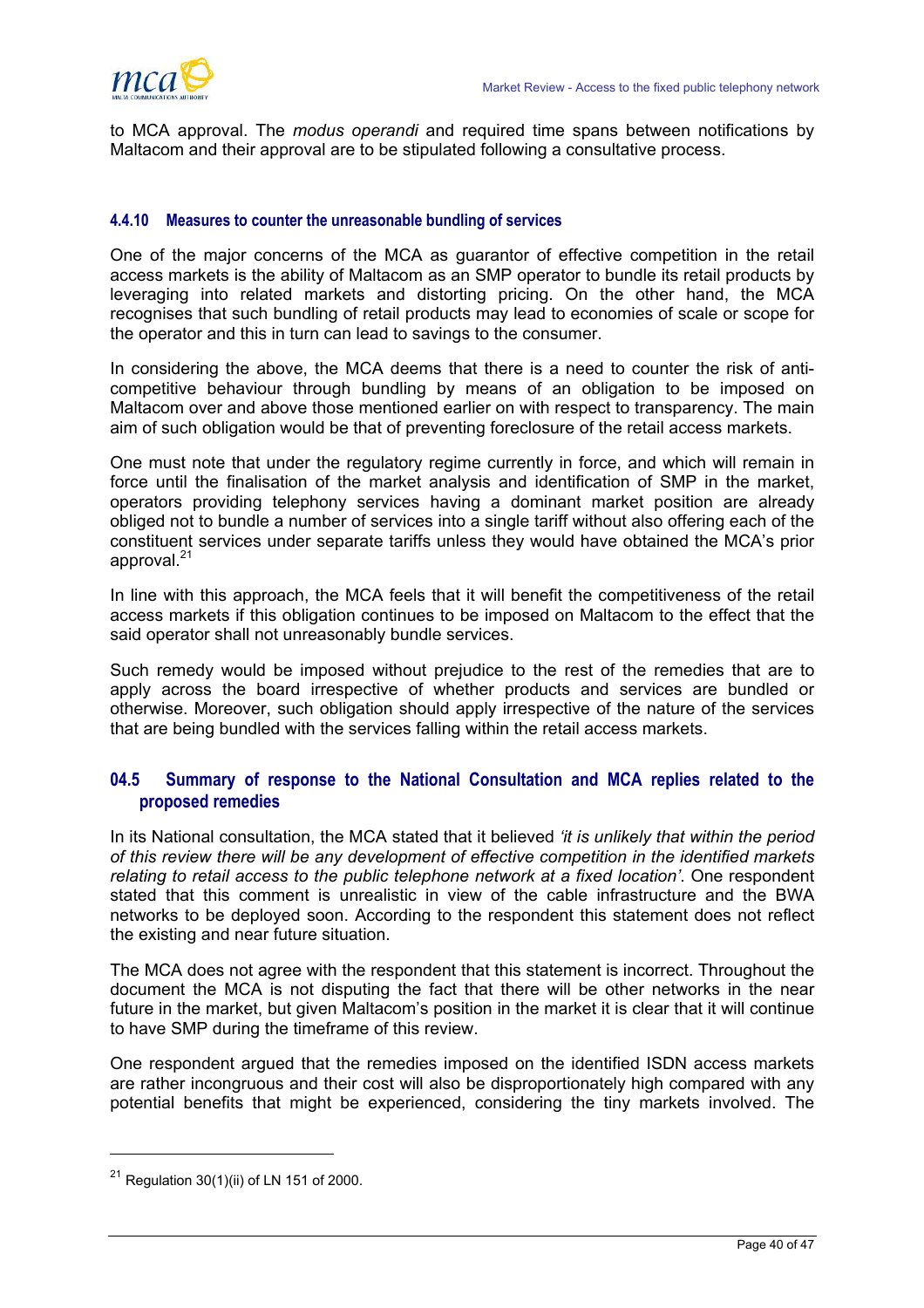

respondent quoted statistics from the consultation document that at the end of 2004, there were just above 300 ISDN PRA exchange lines, around 1,200 business ISDN BRA exchange lines and less than 200 residential ISDN BRA exchange lines. The respondent recommend that the MCA should revisit the scope of regulatory intervention in these identified markets.

The MCA believes that 'small' number of ISDN exchange lines is the result of a small market. Nevertheless, the market trend shows that the total number of ISDN connections is increasing. The MCA is of the opinion that the set of remedies proposed for ISDN markets are necessary in order to protect the customers of these services, given that Maltacom is the only provider of ISDN connections.

#### **Access to wholesale inputs – wholesale line rental**

A respondent argued that the fact that a cable operator was opting to enter into the market for the provision of voice services and the consideration that a number of new operators where interested in entering the voice services markets should act as a constraint on the decision to impose a remedy of wholesale line rental. Furthermore, the respondent argued that an international analyses of the implementation of wholesale line rental evidences significant difficulties and significant costs for implementation, especially for small markets such as Malta.

The MCA recognises that there may be complexities and that an operator may incur substantial costs in the practical implementation of a wholesale line rental solution. Set against these complications however are the manifest benefits to the consumer as a result of such a solution particularly of ease of payment, simplicity, and clarity of operation. The experience in other jurisdictions has confirmed that, with regard to carrier pre-selection, the availability or otherwise of a single billing solution could determine which provider an enduser would ultimately select. A single billing solution provided through wholesale line rental would allow for a level playing field for new entrants in that they to may offer their customers a single bill for access and calls.

Nonetheless, bearing in mind the potential complexities of implementing a wholesale line rental solution, the MCA is, at this stage, imposing on Maltacom an obligation to provide a solution whereby carrier pre-select operators shall be able to provide a single bill to their customers for access and calls, irrespective of the fact that such access may be provided to the customers by Maltacom. This may take the form of a wholesale line rental solution or any other similar solution. In all cases however, the MCA directs that, at this initial stage, any solution provided should not be at an additional cost to the carrier pre-select operator. Moreover, such a solution should be transparent and offered in a non-discriminatory way.

This notwithstanding, the MCA will monitor developments in the market and keep this decision under review. In circumstances where Maltacom fails to provide an effective single billing solution, the MCA reserves the right to require Maltacom to commence provision of a Wholesale Line Rental solution according to any specifications that may be required. Furthermore, the MCA also reserves the right to intervene as necessary in order as to facilitate the development of any single billing solution in accordance with its powers at law.

#### **Retail remedies**

In the national consultative document, the MCA felt that the wholesale remedies imposed on the incumbent, that is Carrier Selection and Pre-selection together with Wholesale Line Rental or single billing solution, are not by themselves enough to bring about the objectives set in Article 4 of the ECRA. As a result, the MCA proposed to impose on Maltacom the following retail remedies:

price-cap as a measure to counter the charging of excessive pricing,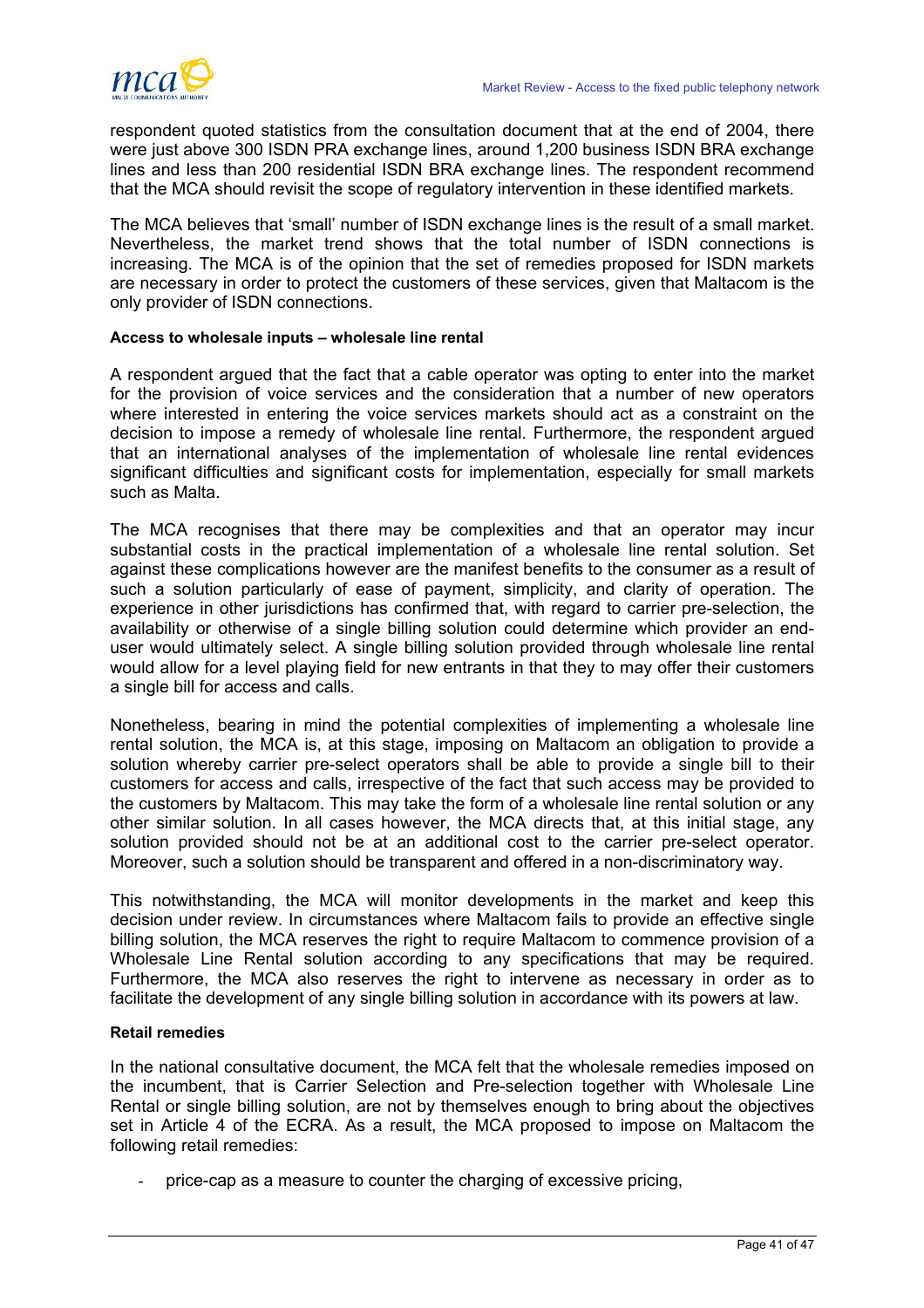

- cost orientation and cost accounting in order to counteract measures which inhibit market entry or restrict competition,
- non-discrimination and transparency as measures to counter undue preference to specific end-users, and
- measures to counter the unreasonable bundling of services.

One respondent acknowledged that there may be an argument for imposing wholesale remedies which are limited in scope and duration, however it argued that a reasoned opinion to back the imposition of retail remedies is lacking.

The MCA does not agree that this is the case. In the national consultation paper, the MCA explained that effective competition in retail access markets has not developed yet. Till July 2005, Maltacom was the only operator providing fixed access services. Moreover, it is to be noted that although CS and CPS obligations have been an obligation at law since 2002, competition has not yet fostered. The Authority therefore believes that Maltacom will continue to enjoy a strong position and a persistent high market share in the retail markets within the timeframe of this review.

The MCA is of the view that while the imposed wholesale obligations, that is, Carrier Selection and Pre-Selection together with wholesale line rental or a single billing solution are required, these are not sufficient to ensure that Maltacom does not exploit its market position unfairly to the disadvantage of consumers and competition. The lack of competition at a retail level is a sufficient reason to impose the said retail remedies.

With reference to the price cap remedy proposed by the MCA, the same respondent argued that even in a scenario where its retail tariffs are not regulated, Maltacom cannot realistically increase its access prices without effectively losing a large part of its market to competitors. The respondent added that there is no need to require both price cap and cost orientation/ cost accounting for retail pricing concurrently stating that the imposition of just one of the remedies is sufficient to address the perceived potential problem. The respondent argued that the reason put forward by the MCA for imposing both price cap and cost orientation obligations on Maltacom is the prevention of excessive prices. It adds that this would mean that there are two separate obligations aimed at safeguarding against the same theoretical type of potential abuse

The MCA disagrees with this comment. In the national consultation document, it is made clear that both remedies serve different purposes. While cost orientation ensures that an operator bases its prices on costs, a price cap mechanism is intended to cap a maximum price and to drive prices down over a period of time

The MCA has noted that, since the publication of the national consultation the fixed access market has developed further with the cable operator seeking interconnection with other public voice telephone service providers and with the grant of three BWA licences.

The MCA is of the opinion that such operators, especially Melita Cable, will exert competitive pressure on Maltacom since consumers would have a feasible alternative to Maltacom's product. Despite the fact that the MCA does not expect that any alternative operator will erode the market power enjoyed by Maltacom, at least within the timeframe of this review, the MCA believes that this pressure will to a limited extent constrain Maltacom from increasing its prices. For this reason, the MCA decides that the imposition of a price cap mechanism on Maltacom is no longer necessary and that an obligation of cost-orientation will be sufficient to ensure that Maltacom's prices are sufficiently geared towards efficient costs. Nevertheless, the MCA reserves the right to review its decision should there be any instances of market failure in this regard.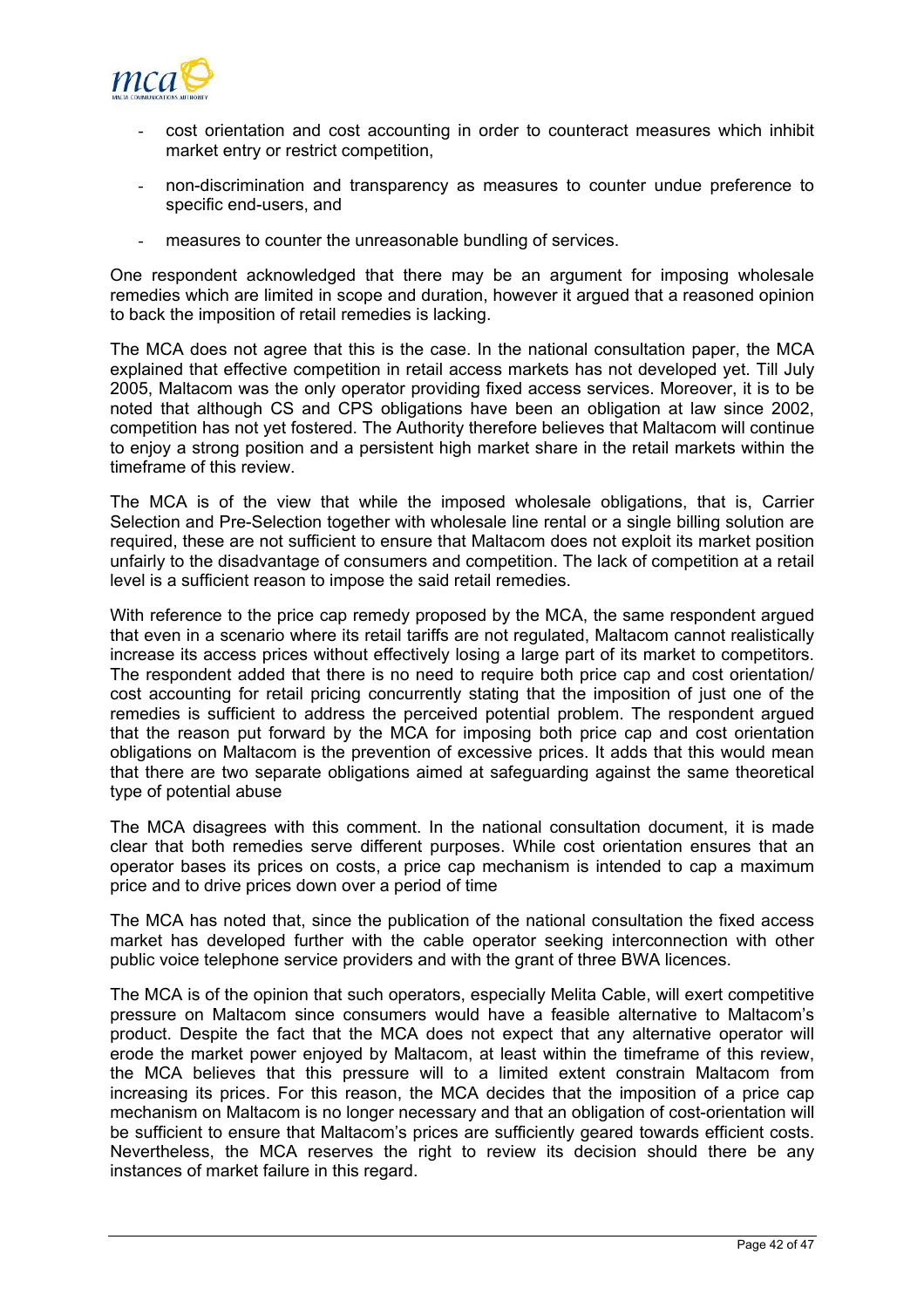<span id="page-45-0"></span>

With regards to imposition of transparency obligation at a retail level one respondent stated that under this proposed remedy, Maltacom would be obliged to seek the MCA's approval for every tariff change it wishes to make. Furthermore, it would have to allow a time span to elapse between the notification of the tariff change and the implementation thereof. This requirement, it adds, is overly cumbersome and inefficient and can lead to delays that prejudice Maltacom's competitive flexibility in the market. In any case the time span required elapsing between the notification of the tariff change and the implementation thereof should be short enough to enable Maltacom to compete effectively.

The MCA agrees that Maltacom would be obliged to seek approval for any changes in the terms and conditions associated with retail fixed access, including retail tariffs. The Authority does not agree that the process needs to be cumbersome and inefficient. To this effect, the MCA has already made it clear that the process is subject to open consultation. The MCA believes that such a consultation would lead to both an efficient result and application of the necessary remedy.

The same respondent argued that in an era where dual, triple and quadruple play are becoming ever-important, the imposition of blanket ex-ante restrictions on bundling risks slowing down the introduction of competitive and innovative service offerings which are beneficial to the customer. It added that Maltacom's advantage in bundling is greatly limited given that existing and upcoming operators will be equally or better positioned to bundle services.

The respondent argued that limitations on bundling are not required since customers have the choice to refuse any conditions imposed by the bundling party simply by taking their custom to other strong full-service network operators present in the market. In this sense, expost competition law represents a sufficient safeguard to address competition problems that might arise in this market.

In its national consultation document, the MCA directed Maltacom not to unreasonably bundle its retail fixed access service. More specifically, Maltacom should not bundle a number of services which include fixed access into a single tariff without also offering fixed access under a separate tariff unless granted approval by the MCA. The MCA is of the opinion that this obligation will not in any way restrict or slow down the introduction of any competitive and innovative service offering.

On the other hand, the MCA does not concur with the respondent that Maltese customers have the choice to refuse any conditions imposed by the bundling party simply by taking their custom to other strong full-service network operators on the market. This only occurs in markets which are effectively competitive. In this case the operator which was found to have significant market power can resort to anticompetitive behaviour. The MCA is of the opinion that ex-post competition law is not sufficient to address competition problems that might arise in this market

# **04.6 Summary of obligations**

Given the position of dominance held by Maltacom in the fixed access market, the MCA is to impose on Maltacom the following obligations:

*Access to wholesale inputs*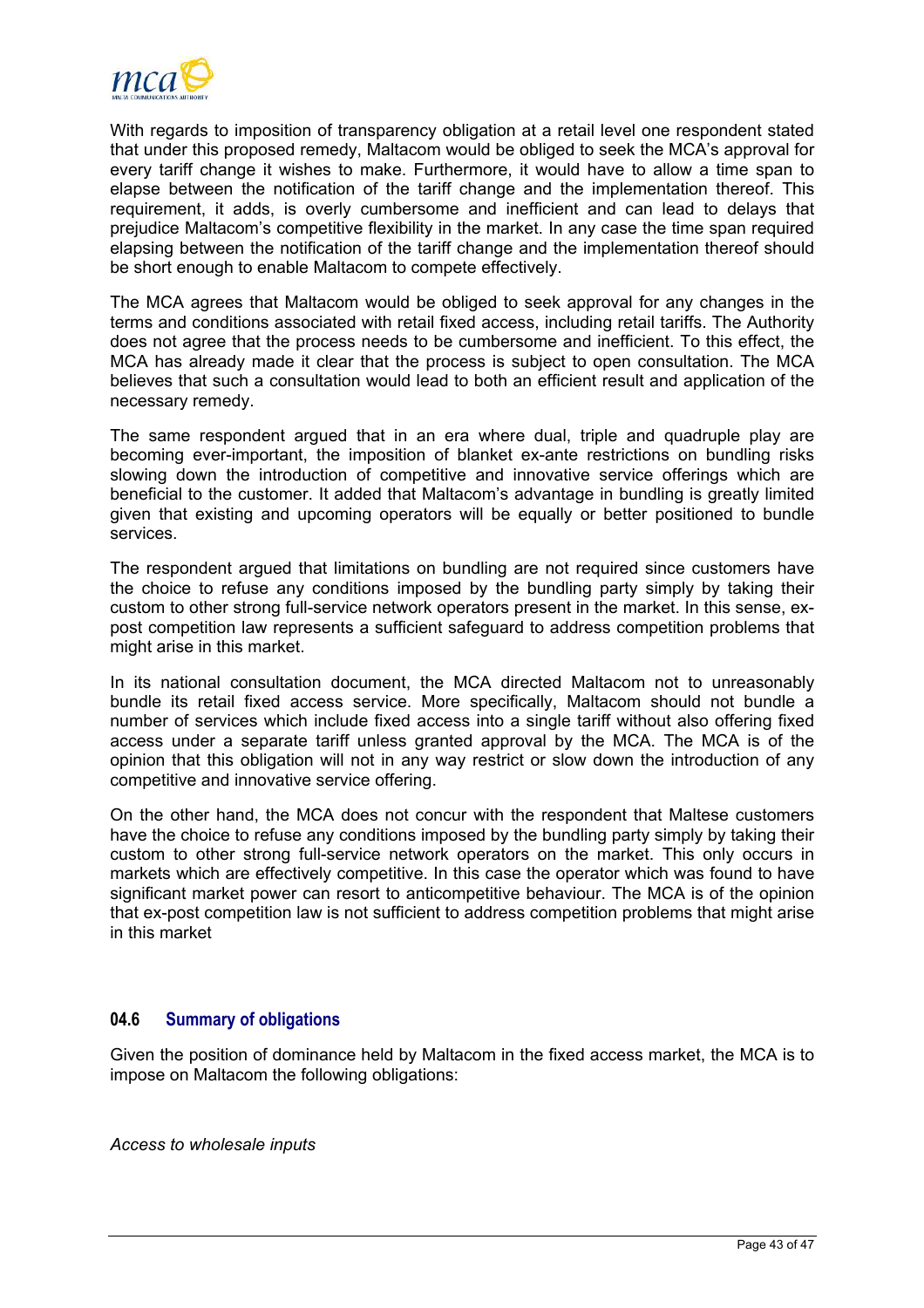<span id="page-46-0"></span>

1. Imposition of Carrier Selection and Carrier Pre-selection (with associated remedies of nondiscrimination, transparency, price and cost accounting, and accounting separation)

2. Imposition of wholesale line rental or single billing solution (with associated remedies of non-discrimination, transparency, price and cost accounting, and accounting separation)

#### *Retail remedies*

- 1. Cost orientation of retail prices
- 2. Transparency and Non-discrimination;
- 3. Cost accounting and Accounting Separation;
- 4. Measures to counter the unreasonable bundling of services

### **04.7 Monitoring Market Developments**

The MCA considers that it would be sensible to keep a reasonably close watch on market developments following this review. This would ensure that the obligations on the SMP operator would be justified throughout the duration of this market review. If the MCA deems necessary or appropriate a new market review would be undertaken at any time in response to changing market conditions.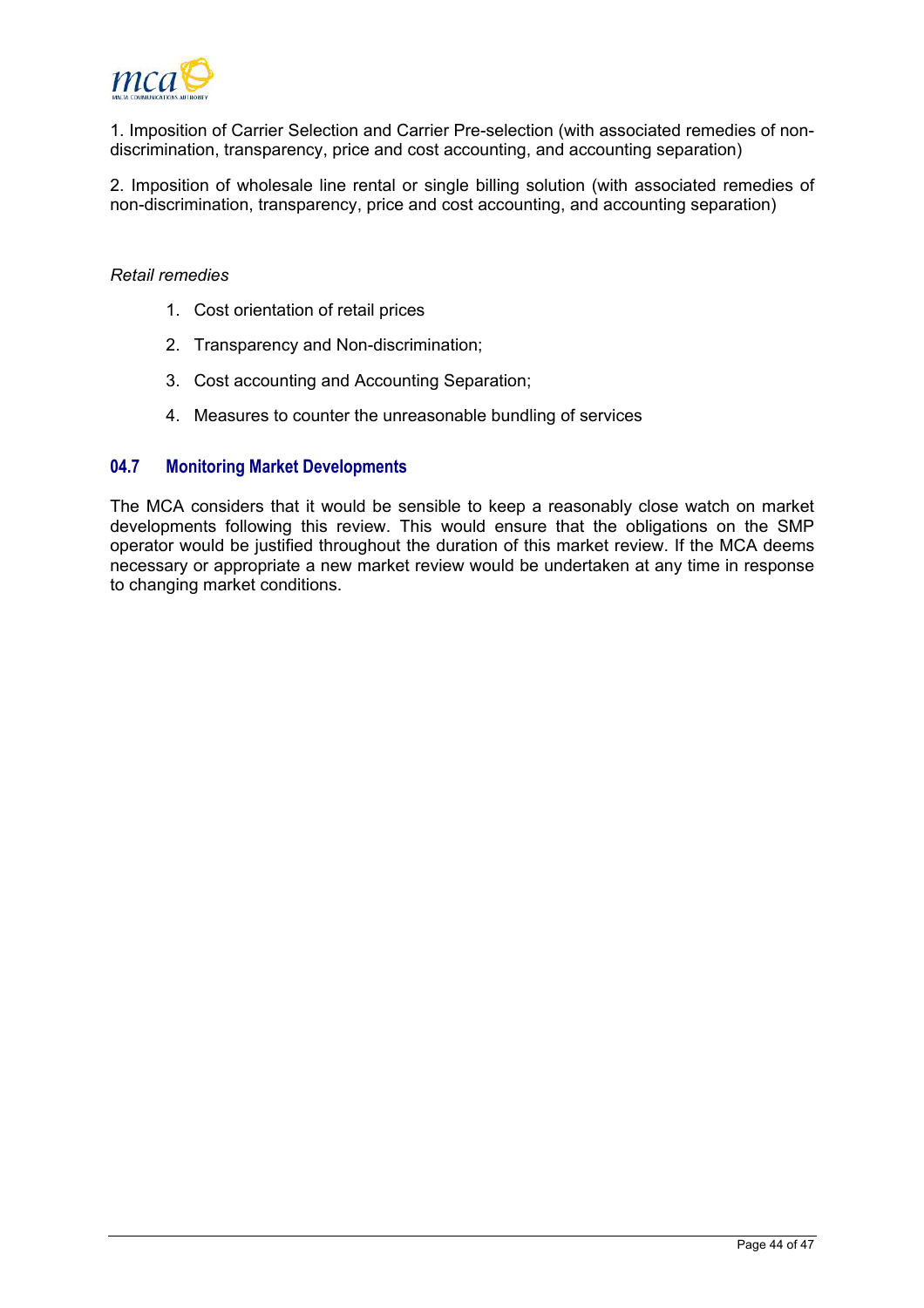<span id="page-47-0"></span>

# **Appendix A**

The table below illustrates the current monthly access charge and the cost of calls for different time bands for residential and business customers charged by the fixed incumbent.

|                          | <b>Residential Rates</b>                                                                                                                                                         | <b>Business Rates</b> |  |
|--------------------------|----------------------------------------------------------------------------------------------------------------------------------------------------------------------------------|-----------------------|--|
| Connection Charge        | Lm23.60                                                                                                                                                                          | Lm47.20               |  |
| Monthly Rental Charge    | Lm2.57                                                                                                                                                                           | Lm6.69                |  |
| Free Pulses <sup>1</sup> | 20 monthly<br>Free pulses can be consumed only<br>by local calls terminated on fixed<br>lines made during the Night band<br>(6.00pm-6.00am) and not for<br>Internet/VoIP access. | None                  |  |

| <b>Fixed Call Charges *</b>                  |                                                |                                                |  |  |
|----------------------------------------------|------------------------------------------------|------------------------------------------------|--|--|
| Monday to Friday (including Public Holidays) |                                                |                                                |  |  |
| <b>OFF PEAK</b> $(6.00am - 8.00am)$          | 5.39 cents every 10 minutes or part<br>thereof | 5.90 cents every 10 minutes or part<br>thereof |  |  |
| <b>PEAK</b> $(8.00am - 6.00pm)$              | 5.39 cents every 5 minutes or part<br>thereof  | 5.90 cents every 5 minutes or part<br>thereof  |  |  |
| $NIGHT (6.00pm - 6.00am)$                    | 5.39 cents every 30 minutes or part<br>thereof | 5.90 cents every 30 minutes or part<br>thereof |  |  |
| <b>Saturday and Sunday</b>                   |                                                |                                                |  |  |
| <b>OFF PEAK</b> (6.00am -6.00pm)             | 5.39 cents every 10 minutes or part<br>thereof | 5.90 cents every 10 minutes or part<br>thereof |  |  |
| $NIGHT (6.00pm - 6.00am)$                    | 5.39 cents every 30 minutes or part<br>thereof | 5.90 cents every 30 minutes or part<br>thereof |  |  |

## *Source: Maltacom plc website*

 $*$  All charges are in Maltese currency  $22$  and inclusive of VAT

1. A pulse is equivalent to 5 minutes.

l

<span id="page-47-1"></span><sup>&</sup>lt;sup>22</sup> Exchange Rate 1€ = Lm0.43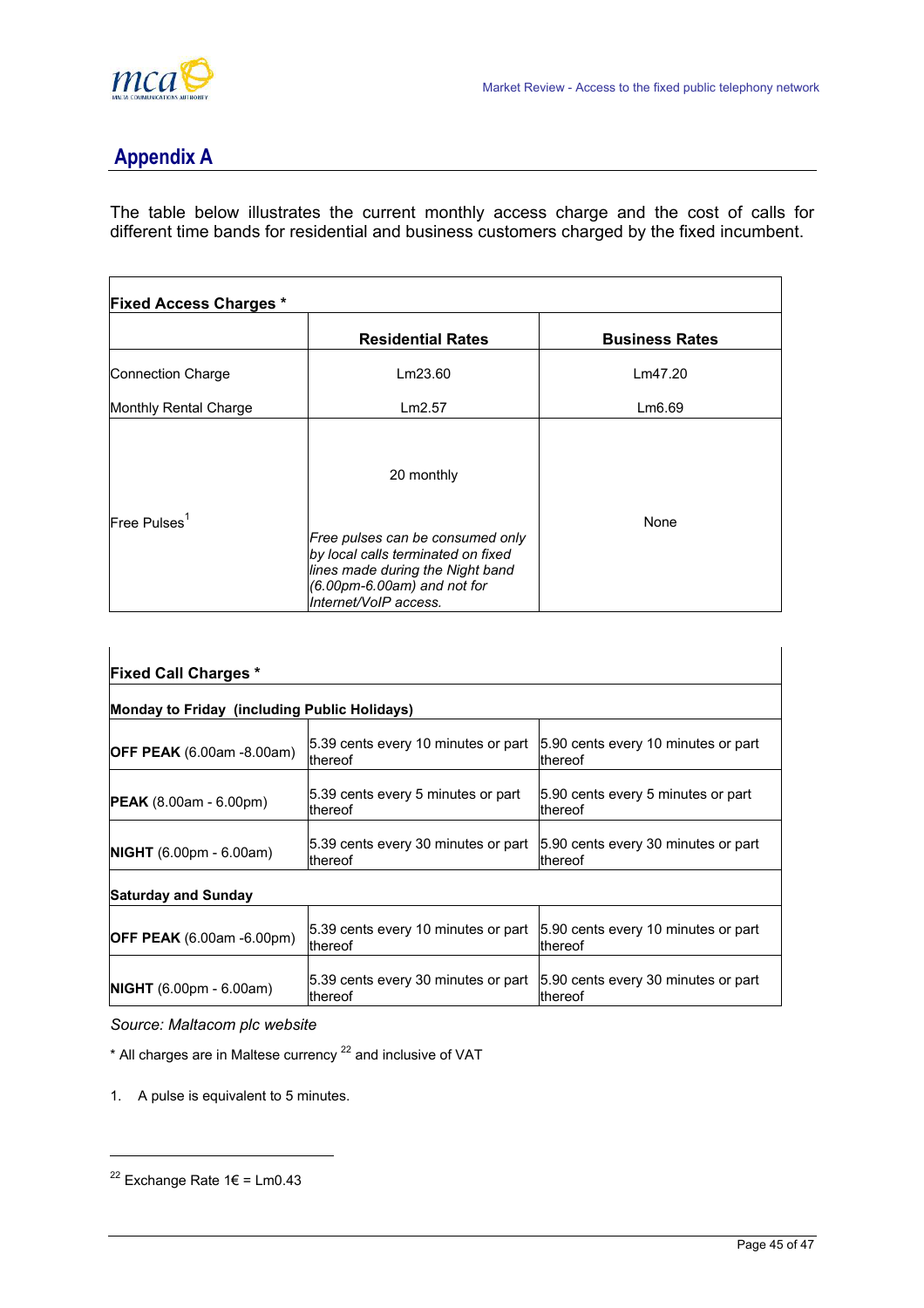

The following table compares the charges in Maltese lira of making a fixed or mobile call for residential and non-residential customers.

|                                                | 1 min peak $^1$ call (weekdays) |                       | 3 min peak call (weekdays) |                       |
|------------------------------------------------|---------------------------------|-----------------------|----------------------------|-----------------------|
|                                                | <b>Fixed - Fixed</b>            | <b>Fixed - Mobile</b> | <b>Fixed - Fixed</b>       | <b>Fixed - Mobile</b> |
| <b>Maltacom</b>                                |                                 |                       |                            |                       |
| Residential                                    | 5c39                            | 12c5                  | 5c39                       | 37c5                  |
| Non-residential <sup>2</sup>                   | 5c90                            | 12c5                  | 5c90                       | 37c5                  |
|                                                |                                 |                       |                            |                       |
|                                                | <b>Mobile - Fixed</b>           | <b>Mobile-Mobile</b>  | <b>Mobile - Fixed</b>      | <b>Mobile-Mobile</b>  |
| <b>Vodafone</b>                                |                                 |                       |                            |                       |
| <b>Pre-paid Scheme</b>                         |                                 |                       |                            |                       |
| eone                                           | 30 <sub>c</sub>                 | 20c                   | 90c                        | 60c                   |
| etwo                                           | 22c                             | 22c                   | 66c                        | 66c                   |
| ethree                                         | 18 <sub>c</sub>                 | 18 <sub>c</sub>       | 54c                        | 54c                   |
| Family & Friends <sup>3</sup>                  | 12c                             | 12 <sub>c</sub>       | 36 <sub>c</sub>            | 36 <sub>c</sub>       |
|                                                |                                 |                       |                            |                       |
| <b>Post-paid Scheme</b>                        |                                 |                       |                            |                       |
| Lite (calls in bundle)                         | 22c85                           | 22c85                 | 68c55                      | 68c55                 |
| Lite (outside bundle)                          | 14c                             | 14c                   | 42c                        | 42c                   |
| active (calls in bundle)                       | 12c14                           | 12c14                 | 36c42                      | 36c42                 |
| active(outside bundle)                         | 12 <sub>c</sub>                 | 12c                   | 36c                        | 36 <sub>c</sub>       |
| extra (calls in bundle)                        | 10c54                           | 10c54                 | 31c62                      | 31c62                 |
| extra (outside bundle)                         | 10 <sub>c</sub>                 | 10 <sub>c</sub>       | 30 <sub>c</sub>            | 30 <sub>c</sub>       |
|                                                |                                 |                       |                            |                       |
| <b>Go Mobile</b>                               |                                 |                       |                            |                       |
| <b>Pre-paid Scheme</b>                         |                                 |                       |                            |                       |
| Ready to go                                    | 20 <sub>c</sub>                 | 20 <sub>c</sub>       | 44c                        | 44c                   |
| Ready to go Club <sup>4</sup>                  | 12c                             | 12c                   | 36 <sub>c</sub>            | 36 <sub>c</sub>       |
|                                                |                                 |                       |                            |                       |
| <b>Post-paid Scheme</b><br>On the go (calls in |                                 |                       |                            |                       |
| bundle)                                        | 26c67                           | 26c67                 | 80c01                      | 80c01                 |
| On the go (outside<br>bundle)                  | 11c5                            | 11c5                  | 34c5                       | 34c5                  |
| Go together (calls<br>in bundle)               | 20c                             | 20c                   | 60c                        | 60c                   |
| Go together (outside<br>bundle)                | 10 <sub>c</sub>                 | 10 <sub>c</sub>       | 30 <sub>c</sub>            | 30 <sub>c</sub>       |
| Business go (calls in<br>bundle)               | 12c14                           | 12c14                 | 36c42                      | 36c42                 |
| Business go (outside<br>bundle)                | 10 <sub>c</sub>                 | 10 <sub>c</sub>       | 30 <sub>c</sub>            | 30 <sub>c</sub>       |

*Sources: Maltacom, Go Mobile, Vodafone websites* 

All charges are inclusive of the applicable VAT rates.

'Calls in bundle' for post-paid schemes has been estimated as the monthly rate divided by the free minutes in bundle.

1. Peak hours for mobile operators are from 8.00am – 8.00pm whilst for fixed operator are from 8.00am – 6.00pm.

2. Non-residential customers can claim back the 18% VAT from government.

3. Family & Friends scheme includes only 3 numbers (fixed and/or mobile), which the customer can choose to call at reduced

4. Ready to go scheme includes only 3 numbers (fixed and/or mobile), which the customer can choose to call at reduced.